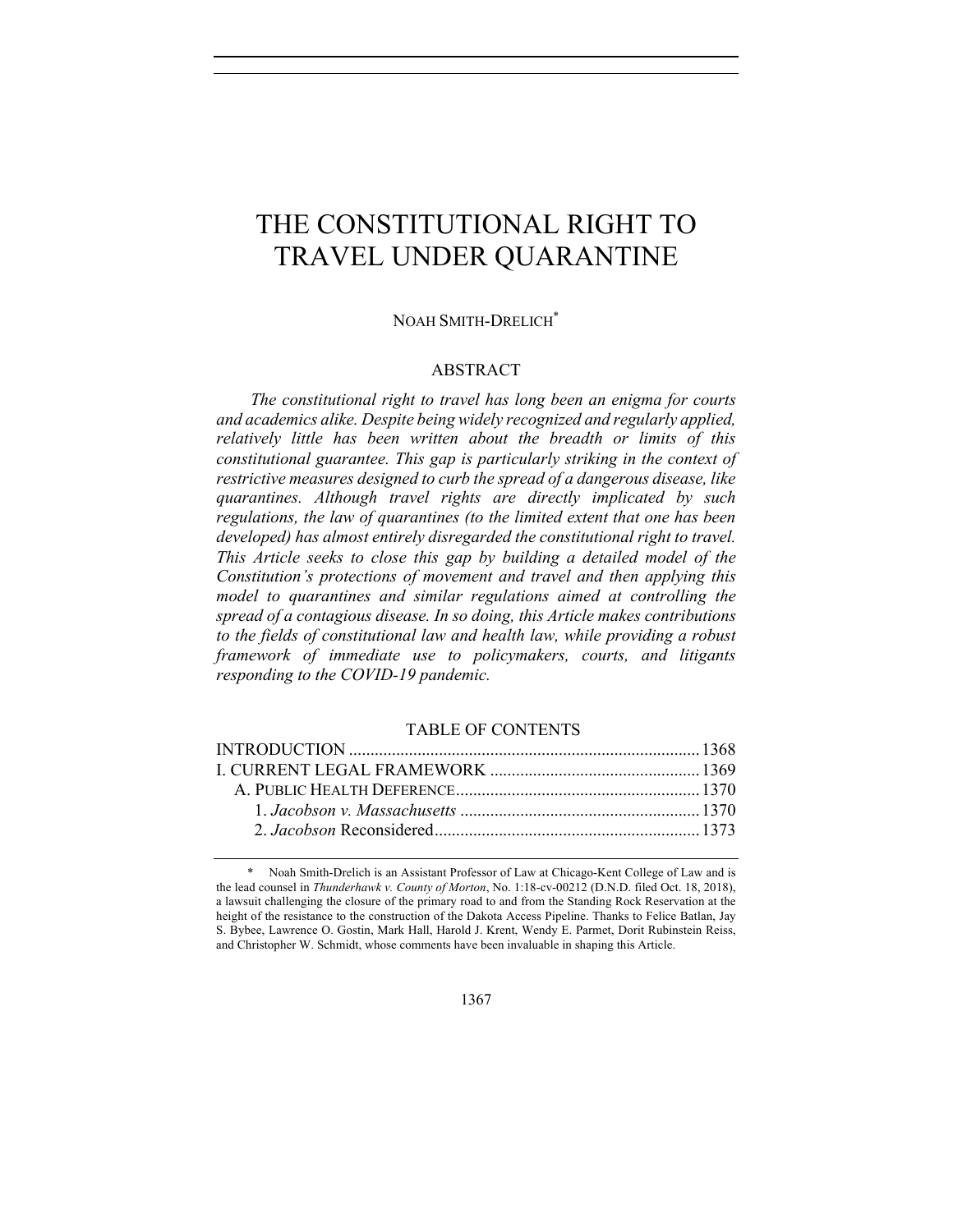| 1368 | SOUTHERN CALIFORNIA LAW REVIEW               | [Vol. 94:1367 |
|------|----------------------------------------------|---------------|
|      |                                              |               |
|      |                                              |               |
|      |                                              |               |
|      |                                              |               |
|      | II. THE CONSTITUTIONAL RIGHT TO TRAVEL  1380 |               |
|      |                                              |               |
|      |                                              |               |
|      | III. QUARANTINES AND THE CONSTITUTION  1389  |               |
|      |                                              |               |
|      |                                              |               |
|      |                                              |               |
|      |                                              |               |
|      |                                              |               |
|      |                                              |               |
|      |                                              |               |
|      |                                              |               |
|      |                                              |               |
|      |                                              |               |
|      |                                              |               |

#### INTRODUCTION

As the COVID-19 pandemic swept the United States, state and local governments responded with increasingly severe restrictive measures seeking to limit the spread of the disease. Even former President Trump briefly joined the chorus, weighing a partial "quarantine" of New York, New Jersey, and Connecticut.<sup>1</sup> One of the primary policy interventions favored by legislators, especially early in the pandemic, was to restrict where people could go: Illinois's "shelter in place" order stated that "all individuals currently living within the State of Illinois are ordered to stay at home or at their place of residence,"2 and former President Trump's contemplated

<sup>1.</sup> Victoria Bekiempis & Richard Luscombe, *Cuomo and Trump Clash Over Talk of New York 'Quarantine*,*'* GUARDIAN (Mar. 28, 2020, 9:27 PM), https://www.theguardian.com/us-news/2020/ mar/28/donald-trump-virginia-usns-comfort-travel [https://perma.cc/XB5D-MZFF]. This Article adopts the broad colloquial use of the word "quarantine," while recognizing that there is a narrower technical definition used in the public health community. *See* Wendy E. Parmet, *Quarantining the Law of Quarantine: Why Quarantine Law Does Not Reflect Contemporary Constitutional Law*, 9 WAKE FOREST J.L. & POL'Y 1, 7 (2018).

<sup>2.</sup> OFF. OF THE GOVERNOR, EXECUTIVE ORDER IN RESPONSE TO COVID-19 (COVID-19 EXECUTIVE ORDER NO. 8) (Mar. 20, 2020) [hereinafter ILL. COVID-19 EXEC. ORDER], https://www2.illi nois.gov/Pages/Executive-Orders/ExecutiveOrder2020-10.aspx [https://perma.cc/5QRW-6R55] (outlining, also, a number of exceptions).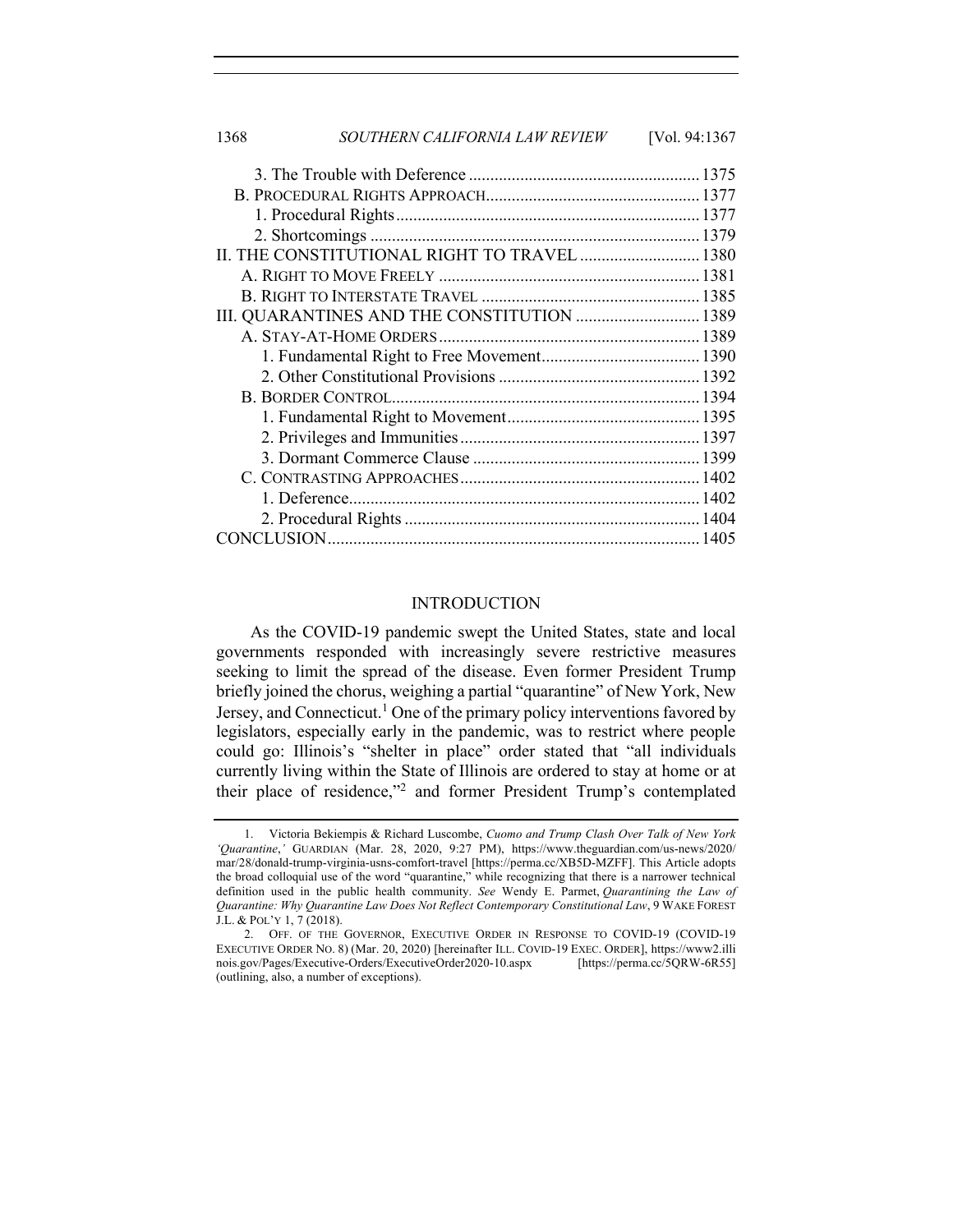federal order would have restricted travel to and from heavily impacted states.<sup>3</sup> As significant restrictions on movement and travel have grown increasingly common, however, the relevant constitutional protection most directly implicated by such measures has remained largely disregarded in both popular and scholarly literature; the constitutional right to travel has long been one of the less explored of the Constitution's widely recognized rights. This Article seeks to remedy this gap, testing the contours of the right to travel through the current crisis while providing a legal roadmap for public health officials considering travel restrictions to ward off both present and future disease.

This discussion is not meant to imply that such public health measures are unjustified or that they should be struck down. State and local governments have far-reaching—but not unlimited—powers to respond to public health emergencies. Rather, this Article seeks to enrich the discussion of rights and liberties in this context by highlighting the overlooked role of the right to travel and, in the process, shift the academic literature's focus from procedural to substantive rights. As this examination indicates, attempts to mitigate the spread of diseases like COVID-19 will implicate, and sometimes violate, the constitutional right, or rights, to travel. Though governments may proceed with restrictive measures—at least when the public health demands it—travel restrictions that are not thoughtfully constructed may give rise to constitutional liability.

## I. CURRENT LEGAL FRAMEWORK

There have only been a few occasions over the past century in which quarantines or other similar restrictions have been implemented.4 And in most such instances, there has been widespread voluntary compliance with public health recommendations, thereby obviating the need for formal coercive measures (or legal challenge).<sup>5</sup> As a result, the case law and academic discussion of quarantines have remained relatively undeveloped, with the dominant approaches being either to defer greatly to the government

<sup>3.</sup> *Trump Says a Quarantine 'Will Not Be Necessary*,*'* N.Y. TIMES (Mar. 28, 2020), https://www. nytimes.com/2020/03/28/world/coronavirus-live-news-updates.html?action=click&module=Spotlight& pgtype=Homepage [https://perma.cc/TW5Q-29GX].

<sup>4.</sup> *Cf.* Wendy E. Parmet, *Quarantining the Law of Quarantine: Why Quarantine Law Does Not Reflect Contemporary Constitutional Law*, 9 WAKE FOREST J.L. & POL'Y 1, 11 (2018) (noting the absence of cases).

<sup>5</sup>*. Id.* at 2 (" '[S]tates implemented at least 40 formal quarantines and 233 de facto quarantines, in which formal orders were not issued but individuals nonetheless went into quarantine or had their movements severely restricted due to official pressure.'In addition, at least twenty-three states announced quarantine and movement restrictions that exceeded the guidelines developed by the Centers for Disease Control and Prevention ('CDC').").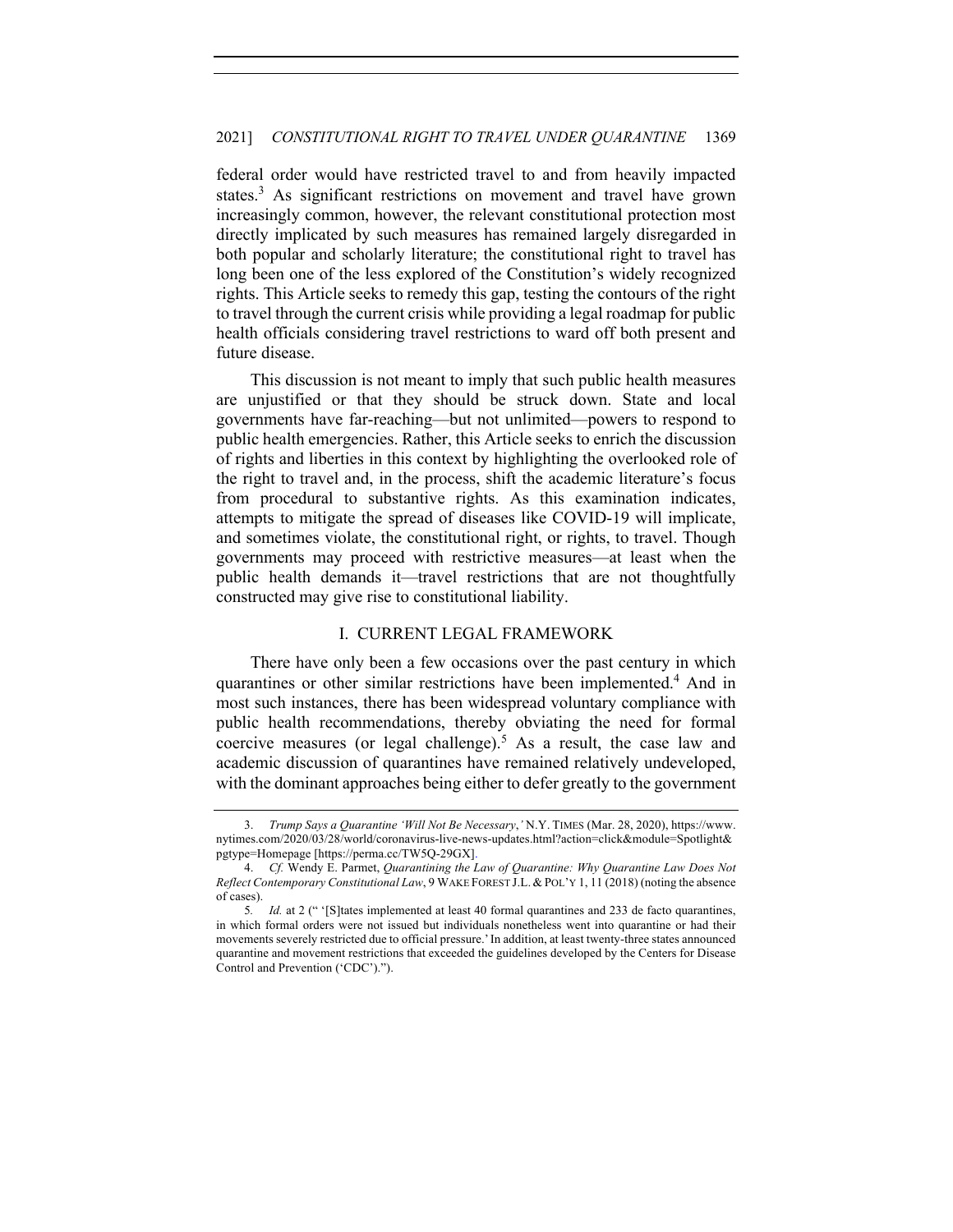or to examine the measures in question through the lens of procedural rights.<sup>6</sup> As this Part will discuss, however, neither approach is well-suited to balancing the constitutional and public health interests at stake in times of a pandemic.

## A. PUBLIC HEALTH DEFERENCE

More than anything else, judicial review of public health regulations has been highly deferential. Courts have been quick to bend constitutional rights and liberties in service of controlling the spread of contagious diseases. This approach is generally sourced to a 1905 Supreme Court case, *Jacobson v. Massachusetts*, which involved a mandatory vaccination law targeted at smallpox. *Jacobson* may not, however, require or even recommend such a high degree of deference. Regardless, as legislators have shown time and time again through discriminatory quarantines, public health measures should not be exempted from serious constitutional scrutiny—tempting though it may be in times of crisis.

## 1. *Jacobson v. Massachusetts*

Smallpox was a highly contagious disease that killed thirty percent of those who became infected.<sup>7</sup> Although a smallpox vaccine has been available since 1796, smallpox outbreaks remained common in the United States throughout the nineteenth century in large part because people were reluctant to get vaccinated except during or immediately after outbreaks.<sup>8</sup> By the turn of the twentieth century, vaccination mandates had become a common public health tool for ensuring vaccination.<sup>9</sup> Children, for example, were often required to be vaccinated in order to attend public school.<sup>10</sup>

*Jacobson* involved a Massachusetts statute that gave municipalities the power to require smallpox vaccination. One such municipality, Cambridge, Massachusetts, had given its residents a choice: be vaccinated or pay a \$5 fine (approximately \$150 today).<sup>11</sup> The suit arose when a local minister fearing vaccination, Henning Jacobson, refused the shot and was fined. Jacobson's concern regarding vaccination revolved around his belief that

<sup>6.</sup> The procedural rights approach focuses on the formal steps that must be taken when rights are enforced. *See, e.g.*, *infra* Section I.B.

<sup>7.</sup> *Smallpox*, U.S. FOOD & DRUG ADMIN. (Mar. 23, 2018), https://www.fda.gov/vaccines-bloodbiologics/vaccines/smallpox [https://perma.cc/2YQV-QHLH].

<sup>8.</sup> Wendy E. Parmet, *Rediscovering* Jacobson *in the Era of COVID-19*, 100 B.U. L. REV. ONLINE 117, 119 (2020).

<sup>9</sup>*. Id.* at 119–20.

<sup>10</sup>*. Id.*

<sup>11</sup>*. Id.* at 121.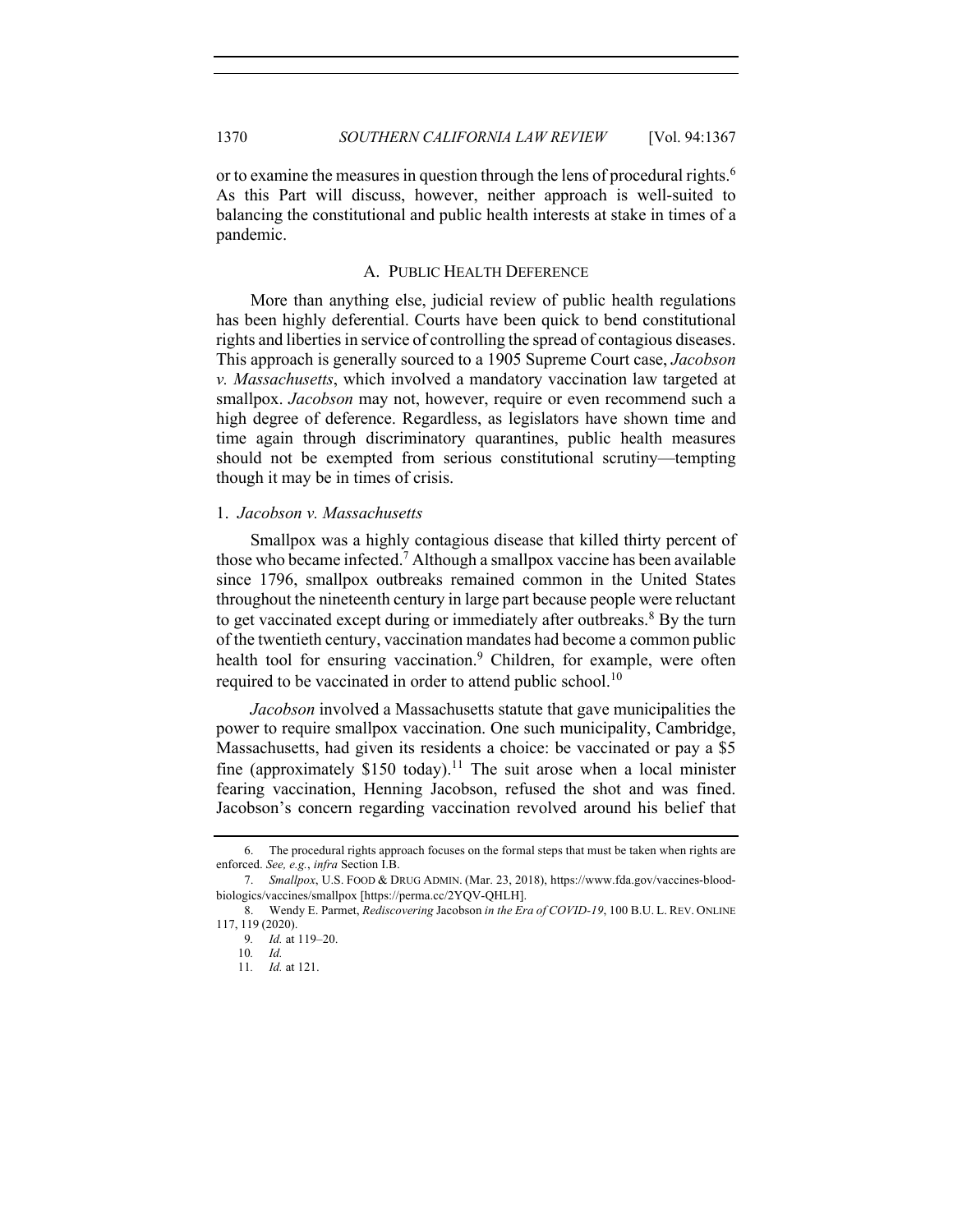prior vaccinations had injured himself and one of his sons.<sup>12</sup> This was not an entirely unreasonable view—compared with modern vaccines, the smallpox vaccine had a much higher rate of complication.<sup>13</sup>

Although Jacobson's challenge to the vaccine mandate spoke primarily in the rights-based constitutional language of "liberty," it revolved around his skepticism regarding the necessity of vaccination: the Constitution, Jacobson argued, guarded his liberty to refuse a vaccine that he believed to be dangerous. This position won little support in the courts. Jacobson lost in the trial court, the Massachusetts Supreme Court, and, ultimately, the U.S. Supreme Court*.* Across the board, judges showed little sympathy for Jacobson's vaccine skepticism, at least in the face of a public health threat as serious as smallpox. In the words of the Massachusetts Supreme Court, "It is a fact of common knowledge that smallpox is a terrible disease, whose ravages have sometimes swept away thousands of human beings in a few weeks."<sup>14</sup> In such circumstances, the state's police power provides "general legislative authority to make laws for the common good."<sup>15</sup>

The U.S. Supreme Court largely agreed, affirming Jacobson's conviction and fine in a notably "nuanced and Delphic" opinion that has, over the years, been subject to a great deal of interpretation and translation.<sup>16</sup> Contemporary courts have mostly coalesced around the view that *Jacobson*  sets forth a highly deferential standard: in order to be "susceptible to constitutional challenge," a public health measure must (a) have "no real or substantial relation to [its public health goals]," or (b) constitute "beyond all question, a plain, palpable invasion of rights secured by the fundamental law."<sup>17</sup> Needless to say, this does not present a terribly high bar for policymakers to overcome; most public health measures will bear *some* relation to their public health goals.

Nevertheless, contemporary courts have read this interpretation of *Jacobson* expansively to afford states *even more* deference in times of perceived public health crisis. In *In re Rutledge*, for example, the Eighth Circuit considered the impact a state mandate targeted at preserving scarce personal protective equipment ("PPE") during the COVID-19 pandemic had on abortions. The plaintiffs argued (and the district court concluded), that

<sup>12.</sup> MICHAEL WILLRICH, POX: AN AMERICAN HISTORY 287–88 (2011).

<sup>13.</sup> Parmet, *supra* note 8, at 121.

<sup>14.</sup> Commonwealth v. Pear, 66 N.E. 719, 720 (Mass. 1903), *aff'd sub nom.* Jacobson v. Massachusetts, 197 U.S. 11 (1905).

<sup>15.</sup> *Id.*

<sup>16.</sup> Parmet, *supra* note 8, at 119.

<sup>17.</sup> *In re* Rutledge, 956 F.3d 1018, 1027–28 (8th Cir. 2020) (quoting *Jacobson*, 197 U.S. at 31). *But cf., e.g.*, Roman Catholic Diocese of Brooklyn v. Cuomo, 141 S. Ct. 63 (2020) (per curiam) (suggesting that Free Exercise claims may require special treatment—and less deference).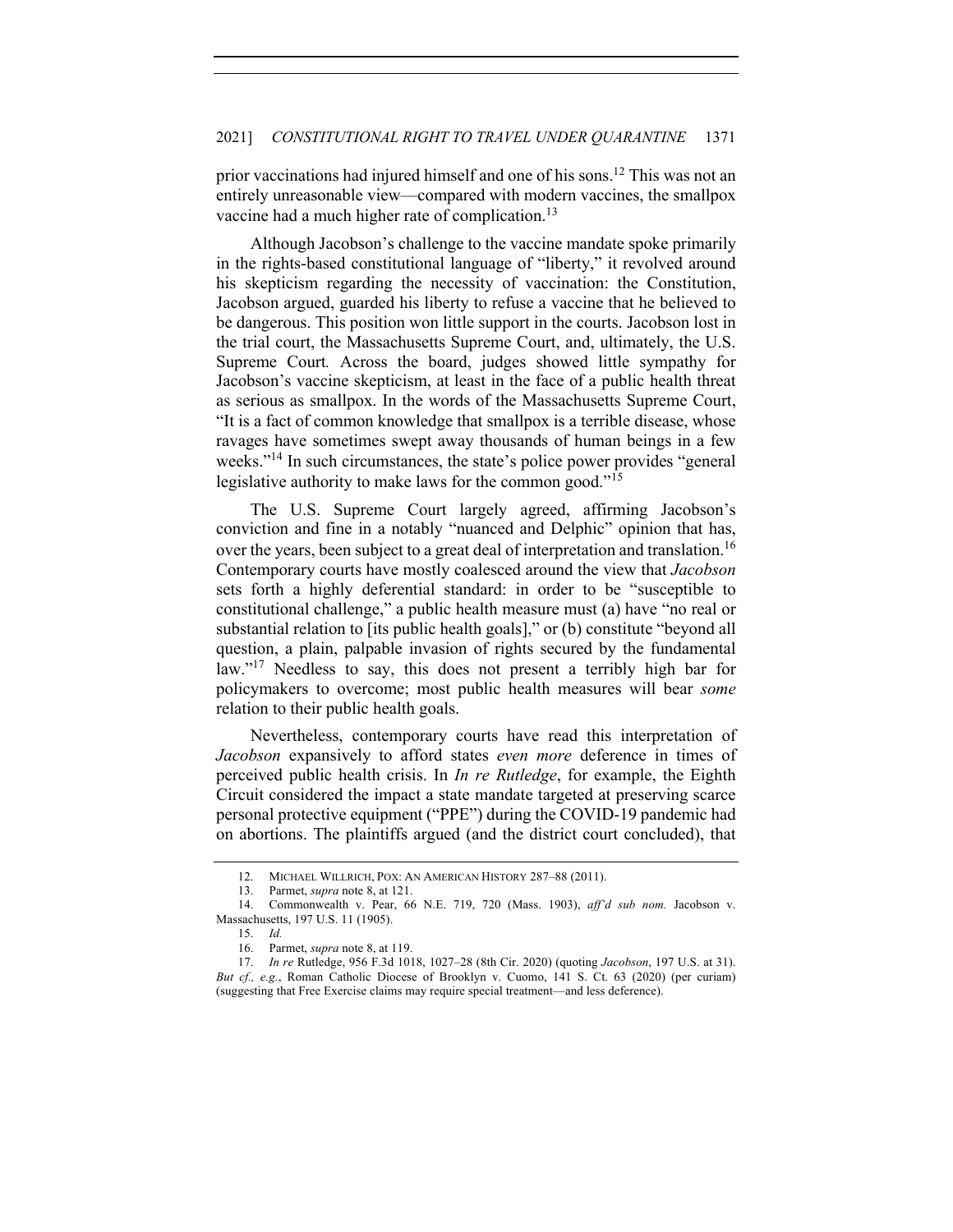"there is no real or substantial relationship between the [government directive as it was applied to surgical abortions] and the State's public health rationale.<sup>"18</sup> In fact, the plaintiffs argued that "requiring women to continue their pregnancies will actually utilize more PPE and hospital resources than allowing non-emergency surgical abortions."<sup>19</sup> Thus, this argument concluded that the challenged regulation—banning elective surgical abortions—had no "real or substantial relation to" the State's goal of conserving scarce resources. <sup>20</sup> The Eighth Circuit rejected this framing of the *Jacobson* standard: "[W]e do not read *Jacobson* to require that courts take a piecemeal approach and scrutinize individual surgical procedures or otherwise create an exception for particular providers, such as those performing non-emergency, surgical abortions. $\frac{1}{2}$  Thus, according to the Eighth Circuit's view, a regulation may be significantly overbroad and impose requirements on many procedures, such as abortions that do not further its goals, and yet, under *Jacobson*, withstand constitutional challenge. 22

This permissive approach to an already-permissive standard is fairly typical; contemporary courts have repeatedly used *Jacobson* as a license to adopt a standard of near-absolute deference toward legislatures responding to a perceived public health emergency.<sup>23</sup> Indeed, even in those circumstances in which courts have shown more willingness to scrutinize public health measures, contemporary examinations of public health through the lens of *Jacobson* have been deferential. In *Maryville Baptist Church, Inc. v. Beshear*, for example, the Sixth Circuit rejected the argument that

23*. See, e.g.*, *In re* Abbott, 954 F.3d 772, 784 (5th Cir. 2020), *vacated as moot*, 141 S. Ct. 1261 (2021); *In re* Rutledge, 956 F.3d 1018; Geller v. de Blasio, No. 20-cv-03566, 2020 U.S. Dist. LEXIS 87405, at \*3 (S.D.N.Y. May 18, 2020), *appeal dismissed*, 2020 U.S. App. LEXIS 41437, at \*1 (2d Cir. June 8, 2020); Amato v. Elicker, 460 F. Supp. 3d 202 (D. Conn. 2020); Spell v. Edwards, 460 F. Supp. 3d 671 (M.D. La. 2020), *vacated as moot*, *appeal dismissed*, 962 F.3d 175 (5th Cir. 2020); Givens v. Newsom, 459 F. Supp. 3d 1302 (E.D. Cal. 2020), *appeal dismissed*, 830 F. App'x 560 (9th Cir. 2020), *reh'g denied*, No. 20-15949, 2021 U.S. App. LEXIS 796, at \*1 (9th Cir. 2021) (en banc); SH3 Health Consulting, LLC v. Page, 459 F. Supp. 3d 1212 (E.D. Mo. 2020). The exceptions have come almost exclusively in the context of religious exercise. *See, e.g.*, Maryville Baptist Church v. Beshear, 957 F.3d 610, 615 (6th Cir. 2020) (per curiam) (striking down public health measures that burdened religious services, and, in the process, rejecting the argument that *Jacobson* requires the suspension of constitutional rights: "While the law may take periodic naps during a pandemic, we will not let it sleep through one"); *cf.* Roman Catholic Diocese of Brooklyn v. Cuomo, 141 S. Ct. 63 (2020) (per curiam) (striking down several public health measures on free exercise grounds while disregarding *Jacobson* altogether).

<sup>18</sup>*. Id.* at 1028.

<sup>19</sup>*. Id.*

<sup>20</sup>*. Id.*

<sup>21</sup>*. Id.* at 1029.

<sup>22.</sup> For a contrasting view, see *Adams & Boyle, P.C. v. Slatery*, in which the Sixth Circuit approved a similar argument—and was subsequently reversed by the Supreme Court. 956 F.3d 913, 927 (6th Cir. 2020), *vacated*, 141 S. Ct. 1262 (2021).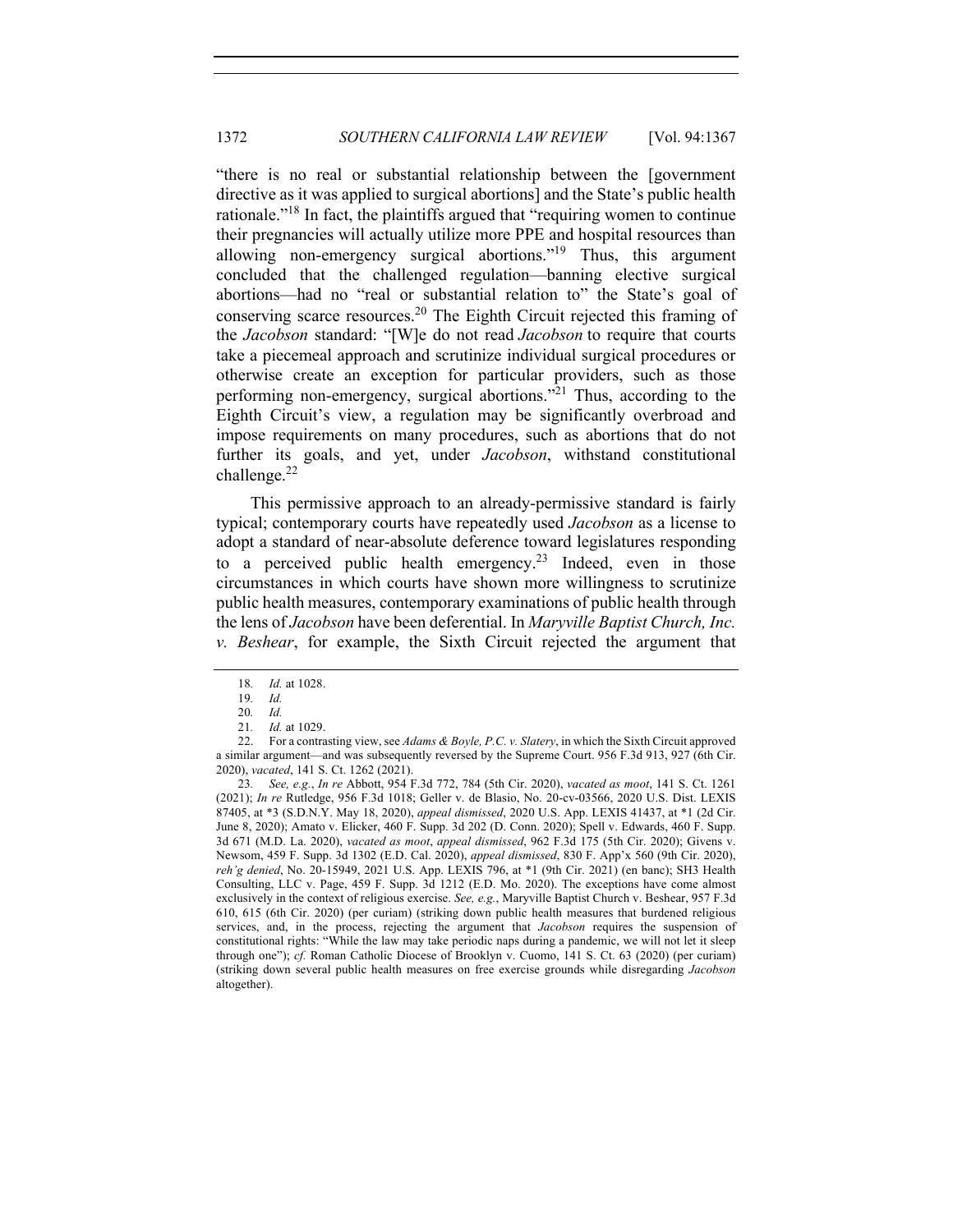*Jacobson* fully requires the suspension of constitutional rights: "While the law may take periodic naps during a pandemic, we will not let it sleep through one."24 Even while rejecting a more extreme view, the Sixth Circuit therefore maintained its embrace of the notion that *Jacobson* demands an extraordinary amount of deference—that "the law may take periodic naps during a pandemic."<sup>25</sup>

## 2. *Jacobson* Reconsidered

Putting aside for a moment the question of whether *Jacobson* still is or should be good law, it is far from clear that this hyper-deferential view represents the best reading of the case. The hyper-deferential interpretation of *Jacobson* is constructed largely from dicta taken out of context. It is true that *Jacobson* urges courts to defer to official policy judgments, but it does not command any more deference in times of public health emergency than what is generally owed to state actors performing a legislative function.<sup>26</sup>

In *Jacobson*, one of the plaintiff's central claims was that "his liberty [was] invaded when the state subject[ed] him to fine or imprisonment for neglecting or refusing to submit to vaccination."<sup>27</sup> To this, the Court responded in a much quoted line: "But the liberty secured by the Constitution of the United States to every person within its jurisdiction does not import an absolute right in each person to be, at all times and in all circumstances, wholly freed from restraint."<sup>28</sup> This line has been repeatedly cited to support the proposition that constitutional liberties must give way to public health considerations during public health emergencies.<sup>29</sup> But what the Court appears to be articulating here is the far less controversial position that "[e]ven liberty itself, the greatest of all rights, is not unrestricted license to act according to one's own will"; the plaintiff could not refuse to follow an otherwise proper vaccination law with which he disagreed because of "liberty."<sup>30</sup> This more limited view is now formally ensconced throughout

<sup>24.</sup> *Maryville Baptist Church*, 957 F.3d at 615.

<sup>25.</sup> *Id.* In its recent opinions striking down several public health measures on free exercise grounds, the Supreme Court has disregarded *Jacobson* altogether. *See, e.g.*, *Roman Catholic Diocese of Brooklyn*, 141 S. Ct. at 63 (per curiam).

<sup>26</sup>*. Cf.* Robinson v. Att'y Gen., 957 F.3d 1171, 1179 (11th Cir. 2020) ("[*Jacobson* is] not an absolute blank check for the exercise of governmental power.").

<sup>27.</sup> Jacobson v. Massachusetts, 197 U.S. 11, 26 (1905).

<sup>28</sup>*. Id.*

<sup>29</sup>*. See, e.g.*, *In re* Abbott, 954 F.3d 772, 784 (5th Cir. 2020) (quoting this line to support the principle that although "individual rights secured by the Constitution do not disappear during a public health crisis, . . . rights could be reasonably restricted during those times"), *vacated as moot*, 141 S. Ct. 1261 (2021). Although *In re Abbott* was ultimately vacated as moot after Governor Greg Abbott replaced the challenged executive order, the Court's reasoning is nevertheless representative of the deferential approach toward legislatures.

<sup>30</sup>*. Jacobson*, 197 U.S. at 26–27 ("Real liberty for all could not exist under the operation of a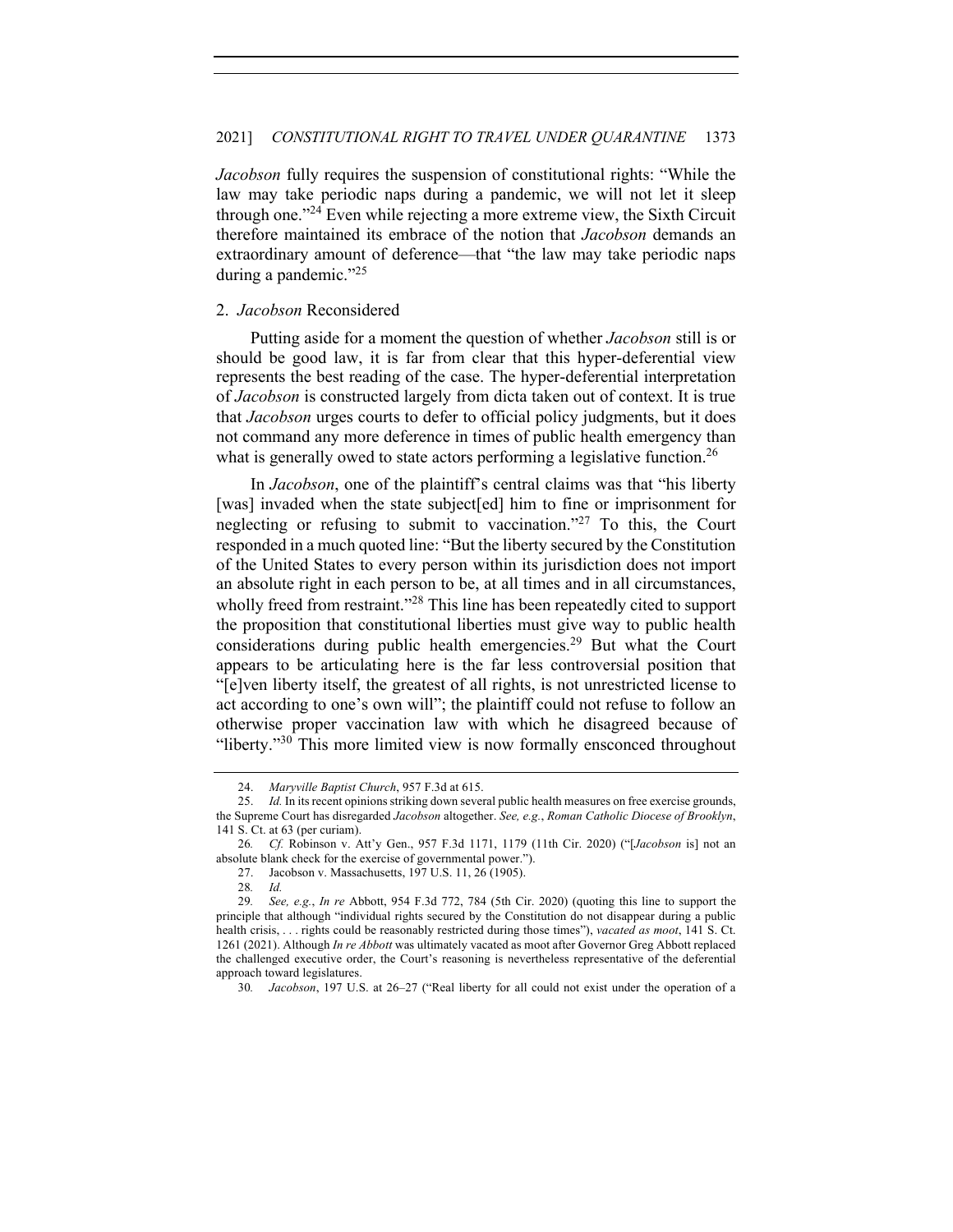most of the Court's constitutional jurisprudence (nearly all of which was developed after *Jacobson*)—including, most pertinently, strict scrutiny.<sup>31</sup>

The *Jacobson* plaintiff also centered his argument around "the general theory of those of the medical profession who attach little or no value to vaccination as a means of preventing the spread of smallpox or who think that vaccination causes other diseases of the body."<sup>32</sup> In response, the Court recognized

that an opposite theory accords with the common belief, and is maintained by high medical authority. . . . It is no part of the function of a court or a jury to determine which one of two modes was likely to be the most effective for the protection of the public against disease.<sup>33</sup>

Lower courts, including most recently the Fifth and Eighth Circuits, have relied on the latter half of this statement to argue that the Supreme Court has "disclaimed *any* judicial power to second-guess the state's policy choices in crafting emergency public health measures."<sup>34</sup> Although there can be little question that *Jacobson* urges courts to defer to legislatures to some extent, the dicta in question does not, in context, appear to announce the sweeping deference that has since been attributed to it. The issue before the Court was whether to force a legislature to reject the dominant scientific consensus—a view with "strong support in the experience of this and other countries."35 Refusing to overturn the legislature in such circumstances is a far cry from creating a standard of near-absolute legislative deference applicable in circumstances of public health emergencies.

*Jacobson* largely reflects the constitutional understandings of its time, expressing a range of proto-modern views on constitutional analysis: constitutional rights are not absolute; the legislative branch is entitled to significant deference in its weighing of different expert-supported policies;

principle which recognizes the right of each individual person to use his own, whether in respect of his person or his property, regardless of the injury that may be done to others."). Indeed, *Jacobson* provided an illustration reinforcing that it is not meant to carve out an exception specific to public health: "The liberty secured by the 14th Amendment, this court has said, consists, in part, in the right of a person 'to live and work where he will'; and yet he may be compelled, by force if need be, against his will and without regard to his personal wishes or his pecuniary interests, or even his religious or political convictions, to take his place in the ranks of the army of his country, and risk the chance of being shot down in its defense." *Id.* at 29 (citation omitted).

<sup>31</sup>*. See, e.g.*, Ashutosh Bhagwat, *Hard Cases and the (D)Evolution of Constitutional Doctrine*, 30 CONN. L. REV. 961, 961–62 (1998) (discussing the "prevalence of 'balancing' in modern constitutional law," including in strict scrutiny).

<sup>32</sup>*. Jacobson*, 197 U.S. at 30.

<sup>33</sup>*. Id.*

<sup>34.</sup> *In re Abbott*, 954 F.3d at 784 (emphasis added). *But cf.* Parmet, *supra* note 8 (criticizing this approach).

<sup>35</sup>*. Jacobson*, 197 U.S. at 35.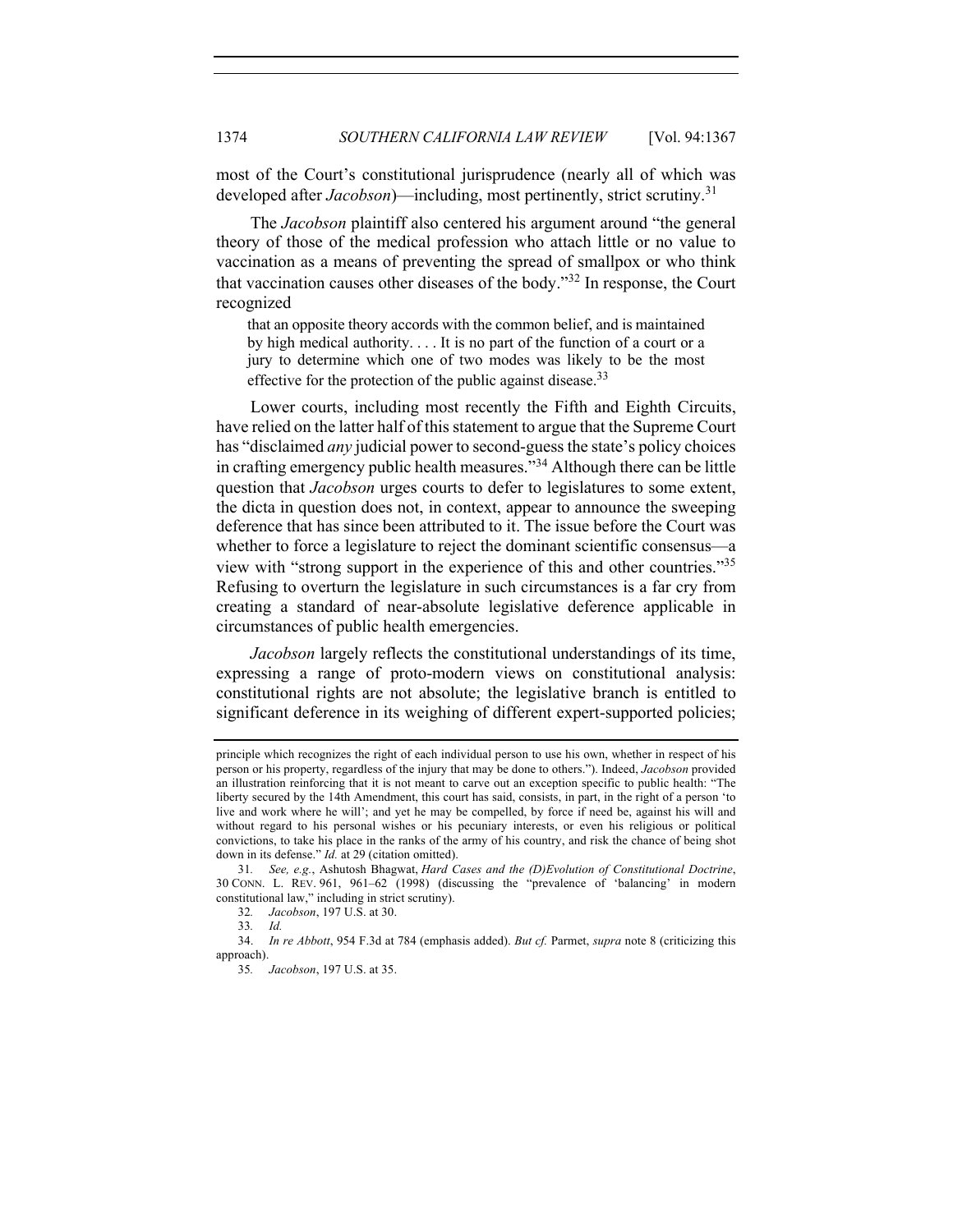and so forth.36 As such, *Jacobson* should be read as a pre–New Deal predecessor to modern constitutional jurisprudence—as a very early part of the bedrock on which strict scrutiny and its ilk were built—rather than as an exception to it. *Jacobson* nowhere articulates the view that crises related to public health are somehow of a different *kind* than crises related to, for example, public safety. There are a wide range of circumstances unrelated to public health, including in the context of public safety, that the state may plausibly claim justify just as much need for deference. The dominant contemporary reading of *Jacobson* thus risks creating an exception that swallows the rule, undermining meaningful constitutional review where it is needed the most—in circumstances in which the public itself may be clamoring for rights-restrictive regulations.

## 3. The Trouble with Deference

Even if *Jacobson* did stand for the principle that courts must use extraordinary deference in considering official responses to perceived public health emergencies, there are strong public policy justifications for declining to adopt such a rule.<sup>37</sup> Far-reaching uses of government power should not be so easily left unexamined. And, although there is good reason to be somewhat more deferential to policymaking in the public health context namely, courts are particularly poorly equipped to second-guess policy rooted in technical expertise—decisions made in the name of public health have historically not been free of prejudice. "[I]n the past, quarantines have been infused with issues of race, class, and gender, placing the greatest hardships on those who failed to conform to white middle-class norms of behavior."38 As epidemics have threatened or swept through parts of the United States, quarantines have been repeatedly targeted at racial and ethnic

<sup>36</sup>*. See, e.g.*, Gonzales v. Carhart, 550 U.S. 124, 163 (2007) ("[S]tate and federal legislatures [have] wide discretion to pass legislation in areas where there is medical and scientific uncertainty."); *see also Jacobson*, 197 U.S. at 38 ("Before closing this opinion we deem it appropriate, in order to prevent misapprehension as to our views, to observe—perhaps to repeat a thought already sufficiently expressed, namely—that the police power of a state, whether exercised directly by the legislature, or by a local body acting under its authority, may be exerted in such circumstances, or by regulations so arbitrary and oppressive in particular cases, as to justify the interference of the courts to prevent wrong and oppression."); LAWRENCE O. GOSTIN & LINDSAY F. WILEY, PUBLIC HEALTH LAW: POWER, DUTY, RESTRAINT 124 (3d ed. 2016) (characterizing *Jacobson* as requiring that state regulations conform to "public health necessity, reasonable means, proportionality, [and] harm avoidance"); *cf.* James G. Hodge, Jr., Daniel Aaron, Haley R. Augur, Ashley Cheff, Joseph Daval & Drew Hensley, *Constitutional Cohesion and the Right to Public Health*, 53 U. MICH. J. L. REFORM 173, 191 (2019).

<sup>37.</sup> For a vivid illustration of what it looks like to take the deferential view of *Jacobson* to its logical end, see *Buck v. Bell*, 274 U.S. 200, 207 (1927), in which Justice Holmes stated that "[t]he principle that sustains compulsory vaccination is broad enough to cover cutting the Fallopian tubes." Needless to say, *Buck v. Bell* has fallen into significant disfavor.

<sup>38.</sup> Felice Batlan, *Law in the Time of Cholera: Disease, State Power, and Quarantines Past and Future*, 80 TEMP. L. REV. 53, 60 (2007).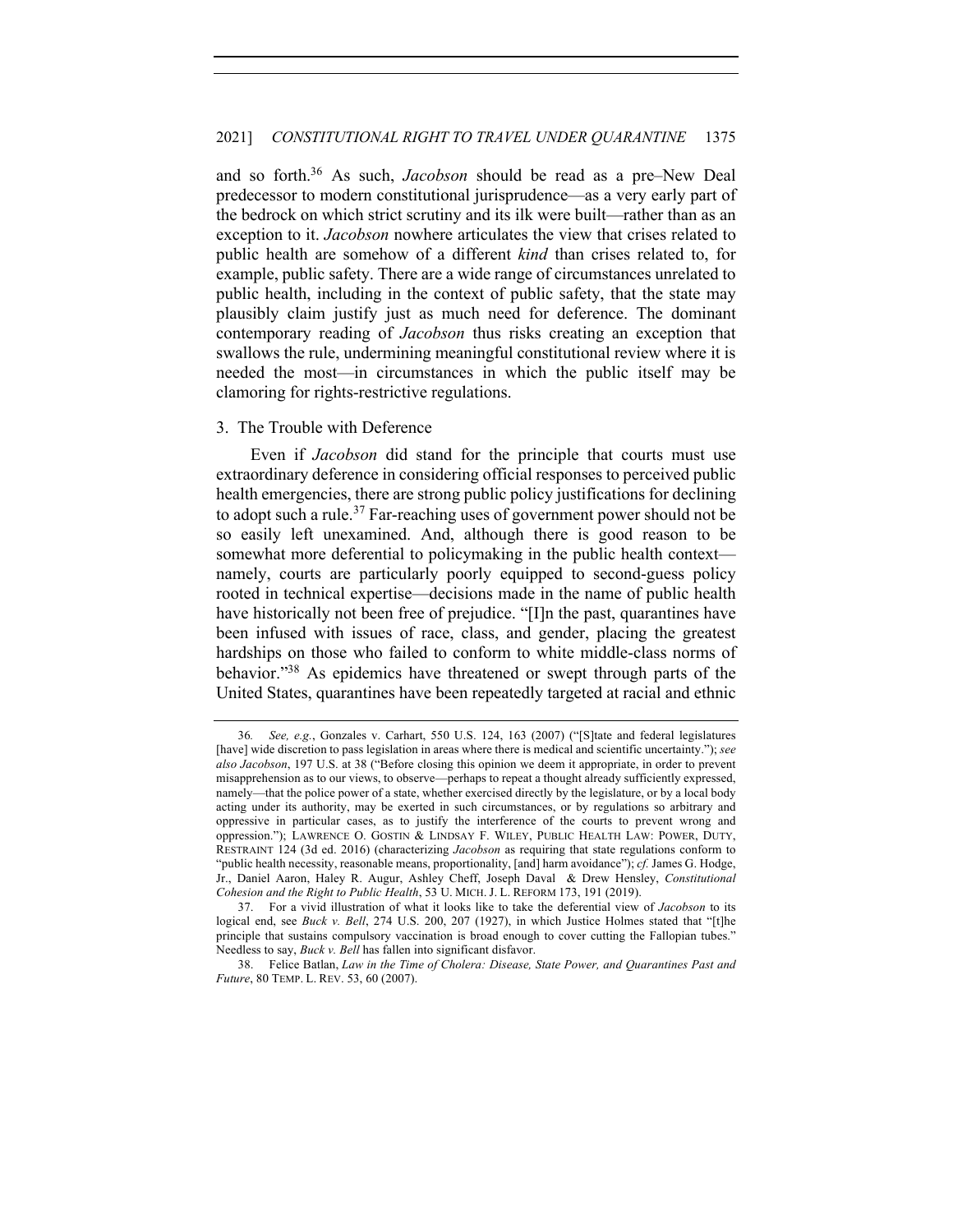1376 *SOUTHERN CALIFORNIA LAW REVIEW* [Vol. 94:1367

minorities "who were seen as having the capacity to pollute the country and the body politic."39

Probably most infamously, in *Jew Ho v. Williamson*, public health authorities imposed a mass quarantine that was enforced only against Chinese and Chinese-American residents of San Francisco, ostensibly to control an outbreak of the bubonic plague.<sup>40</sup> The purported outbreak in question had resulted in, at most, eleven deaths and no known cases of transmission, and there was significant dispute as to whether any outbreak existed to begin with.<sup>41</sup> Nevertheless, San Francisco discriminatorily cordoned off over 10,000 of its residents.42 *Jew Ho* is well known in part because it represents one of the rare instances in which litigants were successful in challenging a quarantine: the reviewing court held that the quarantine appeared to be the product of "an evil eye and an unequal hand," and struck it down under the Fourteenth Amendment.<sup>43</sup>

*Jew Ho*, however, is far from the most blatant (or tragic) example of official discrimination made under cover of public health. Another illustration of the discriminatory use of public health measures came in 1899–1900, after a small number of bubonic plague cases appeared in Honolulu's Chinatown.<sup>44</sup> The Hawaiian provisional government imposed a cordon sanitaire of the area, $45$  prohibiting Chinese and Japanese residents (but not white residents) from leaving the island. When that did not appear sufficient to contain the outbreak, the government began incinerating, without notice, buildings surrounding the location of plague victims leading, ultimately, to an uncontrolled blaze that burnt down much of Chinatown.<sup>46</sup> Although nobody was killed in the fire, approximately 4,000 residents of the area (most of whom were Chinese, Japanese, or Native Hawaiian) were left homeless.<sup>47</sup> Ultimately, few of these victims would ever see any remuneration for their injuries; what little restitution was eventually provided required proof of loss that only a small number of victims could provide.48

<sup>39</sup>*. Id.* at 61.

<sup>40.</sup> Jew Ho v. Williamson, 103 F. 10, 11–14 (C.C.N.D. Cal. 1900).

<sup>41.</sup> *Id.* at 25.

<sup>42</sup>*. Id.* at 14.

<sup>43</sup>*. Id.* at 24 (quoting Yick Wo v. Hopkins, 118 U.S. 356, 373–74 (1886)); *see also* Wong Wai v. Williamson, 103 F. 1, 5 (C.C.N.D. Cal. 1900).

<sup>44.</sup> Batlan, *supra* note 38, at 97–99.

<sup>45.</sup> A *cordon sanitaire* is an extreme quarantine measure, in which a guarded cordon is established around a region to ensure that nobody enters or exits. *See, e.g.*, Melissa L. Markey, *Planning for Pandemonium: Pandemic Planning for Physicians*, AHLA SEMINAR PAPERS, Feb. 9, 2009, at 1.

<sup>46.</sup> Batlan, *supra* note 38, at 99.

<sup>47</sup>*. Id.*

<sup>48</sup>*. Id.*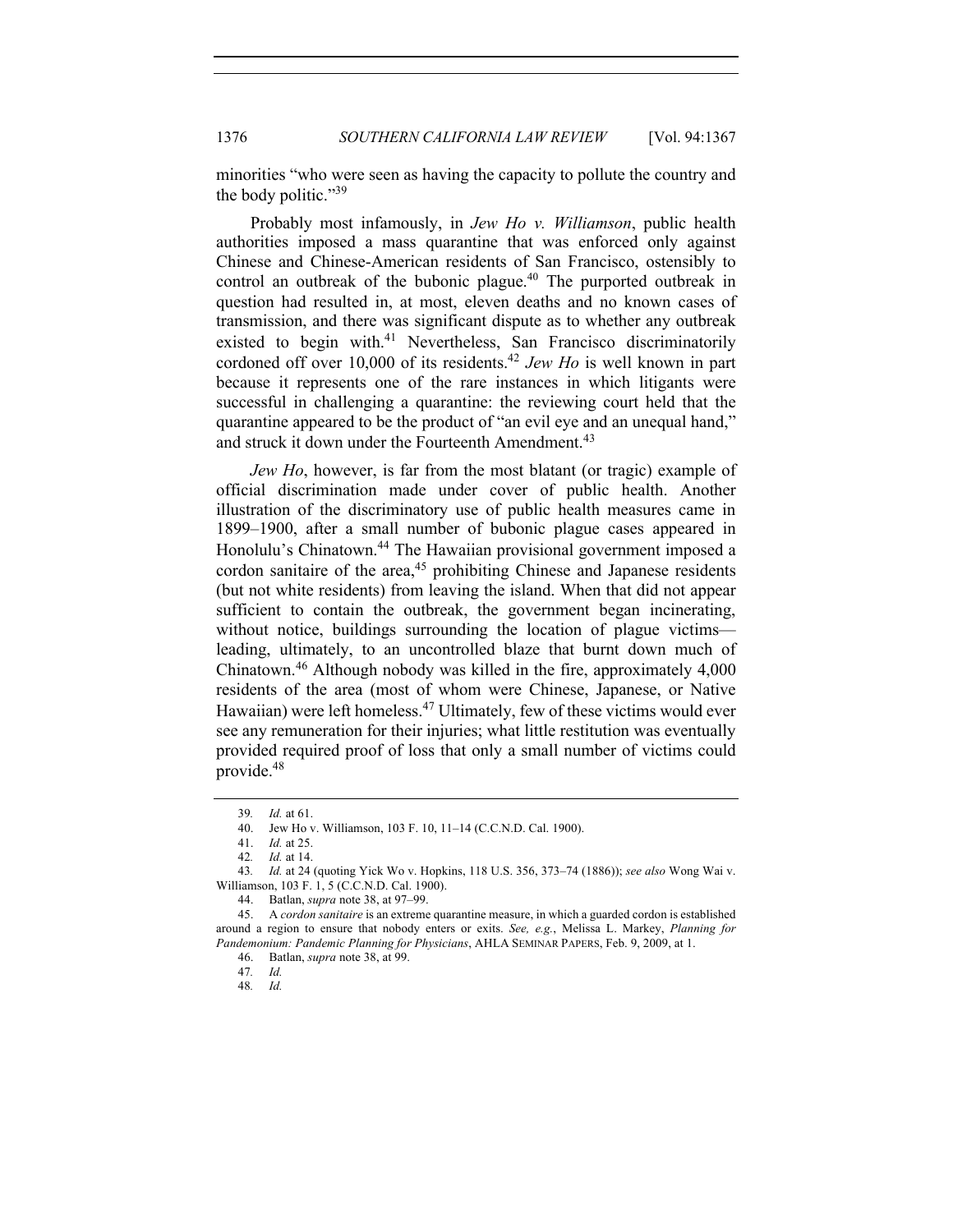## 2021] *CONSTITUTIONAL RIGHT TO TRAVEL UNDER QUARANTINE* 1377

These cases are just a small sample of the wide range of discriminatory or constitutionally dubious measures that have been justified by claims of public health necessity.49 Time after time, such oppressive actions have been challenged in court, and time after time, judges have upheld, under cover of extreme deference, the state's authority to violate rights and liberties during times of a public health emergency.<sup>50</sup> Although courts should be careful to respect the legislative role of officials and to defer to expertise, it is similarly crucial for the judicial branch to continue to provide meaningful review of public health measures.

## B. PROCEDURAL RIGHTS APPROACH

The most common alternative to the deferential approach attributed to *Jacobson* has been to view the impact of public health measures through the lens of procedural rights.<sup>51</sup> According to the procedural rights argument, to be upheld against constitutional challenge, quarantines must satisfy the requirements of procedural due process, and include notice, counsel, the right to cross-examination, and so forth. As the COVID-19 crisis illustrates, however, the procedural rights approach presents an awkward analytical lens for all but a few of the regulations that may be imposed in service of controlling the spread of a dangerous contagious disease. Even more concerningly, centering the discussion of quarantines around procedural rights suggests a dangerous false choice: that a court must delay the imposition of a quarantine until the checks required by procedural due process are in place, or constitutional rights must give way in order to protect the public's safety.

## 1. Procedural Rights

When considering the legality of previous quarantines (and not simply deferring to policymakers), courts have repeatedly turned to the seemingly analogous circumstance of civil confinements for mental illness. This comparison made a great deal of sense for the sort of individualized quarantines that were common prior to the COVID-19 pandemic; an involuntary quarantine targeting a single person potentially exposed to illness looks, in practice, a lot like the involuntary detention of a single person with mental illness.

This trend to procedural rights appears to have started in earnest with

<sup>49</sup>*. See, e.g.*, *supra* note 23.

<sup>50.</sup> Batlan, *supra* note 38, at 99. Nor is it possible to dismiss this as a concern of the past; these same essential prejudices have emerged once more as the Ebola and COVID-19 outbreaks have been associated with, respectively, a significant rise in anti-African and anti-Chinese sentiments.

<sup>51.</sup> *Jacobson* was not a procedural due process case.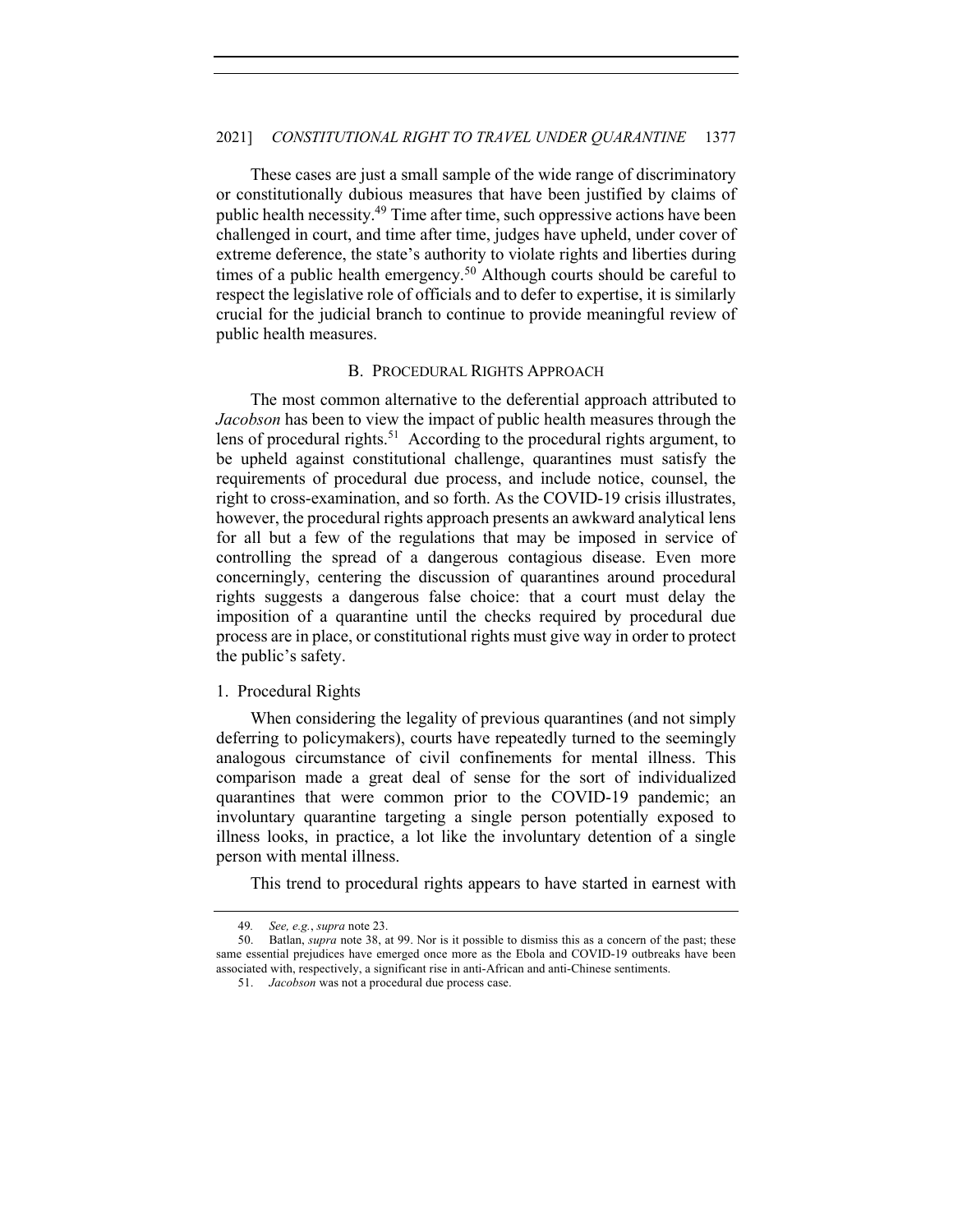*Greene v. Edwards*, a 1980 case involving tuberculosis wards. In *Greene*, the West Virginia Supreme Court noted that "involuntary commitment for having communicable tuberculosis impinges upon the right to 'liberty, full and complete liberty' no less than involuntary commitment for being mentally ill."<sup>52</sup> Thus, the court held, the same "procedural safeguards" attach in both circumstances: notice, counsel, the right to cross-examine and present witnesses, a clear and convincing standard of proof, and a right to a transcript for appeal. $53$ 

The academic literature on quarantines has largely taken a similar tact, also focusing on the analogy to involuntary confinement and on the procedural rights approach more generally. This is reflected in Lawrence Gostin, Scott Burris, and Zita Lazzarini's seminal public health article, which recognized that "little difference exists between loss of liberty for mental health purposes and loss of liberty for public health purposes," advocating for the application of a procedural due process analysis to quarantines.<sup>54</sup> Wendy Parmet and Michelle Daubert likewise emphasize the importance of providing the full gamut of procedural protections for those who face quarantines.<sup>55</sup> Parmet, for example, calls for a clarification of the procedural rights at stake, so as to (among other things) guard against the "dangers" of "officials imposing quarantine as result of political pressure even when the best scientific evidence points against quarantine's efficacy."56

<sup>52.</sup> Greene v. Edwards, 263 S.E.2d 661, 663 (W. Va. 1980). The Arkansas Supreme Court made the same connection twenty years earlier, albeit without applying procedural due process: "Like an insanity proceeding, this is neither a civil nor a criminal proceeding, but rather is a special proceeding by the State in its character of *parens patriae*, based on the theory that the public has an interest to be protected." State v. Snow, 324 S.W.2d 532, 534 (Ark. 1959).

<sup>53</sup>*. Greene*, 263 S.E.2d at 663; *see also* City of Newark v. J.S., 652 A.2d 265, 270–73 (N.J. Super. Ct. Law Div. 1993); Best v. St. Vincent's Hosp., No. 03 Cv. 0365, 2003 U.S. Dist. LEXIS 11354 (S.D.N.Y. Jul. 2, 2003); City of New York v. Doe, 614 N.Y.S.2d 8 (N.Y. App. Div. 1994); City of New York v. Antoinette R., 630 N.Y.S.2d 1008 (N.Y. Sup. Ct. 1995). Even when not explicitly drawing this comparison, litigants and courts have regularly emphasized procedural rights in the context of quarantines. *See, e.g.*, *In re* Halko, 54 Cal. Rptr. 661 (Ct. App. 1966). There has also been some limited recognition of the role of fundamental rights in the context of involuntary confinement. *See, e.g.*, O'Connor v. Donaldson, 422 U.S. 563, 575 (1975) (providing, however, little guidance for how fundamental rights might apply in the context of quarantines, while suggesting that fundamental rights likely have bite).

<sup>54.</sup> Lawrence O. Gostin, Scott Burris & Zita Lazzarini, *The Law and the Public's Health: A Study of Infectious Disease Law in the United States*, 99 COLUM. L.REV. 59, 122 (1999) ("Public health statutes should provide for fair procedures in the exercise of coercive health powers, including written notice of the behavior or conditions said to pose a risk, assistance of counsel, a full and impartial hearing, and an appeal."); *see also* Lawrence O. Gostin, *Public Health Law in a New Century Part II: Public Health Powers and Limits*, 283 JAMA 2979, 2980 (2000).

<sup>55.</sup> Michelle A. Daubert, Comment, *Pandemic Fears and Contemporary Quarantine: Protecting Liberty Through a Continuum of Due Process Rights*, 54 BUFF. L. REV. 1299, 1318 (2007); Parmet, *supra*  note 4, at 6.

<sup>56.</sup> Parmet, *supra* note 4, at 29. Daubert takes a more pragmatic approach, arguing that by viewing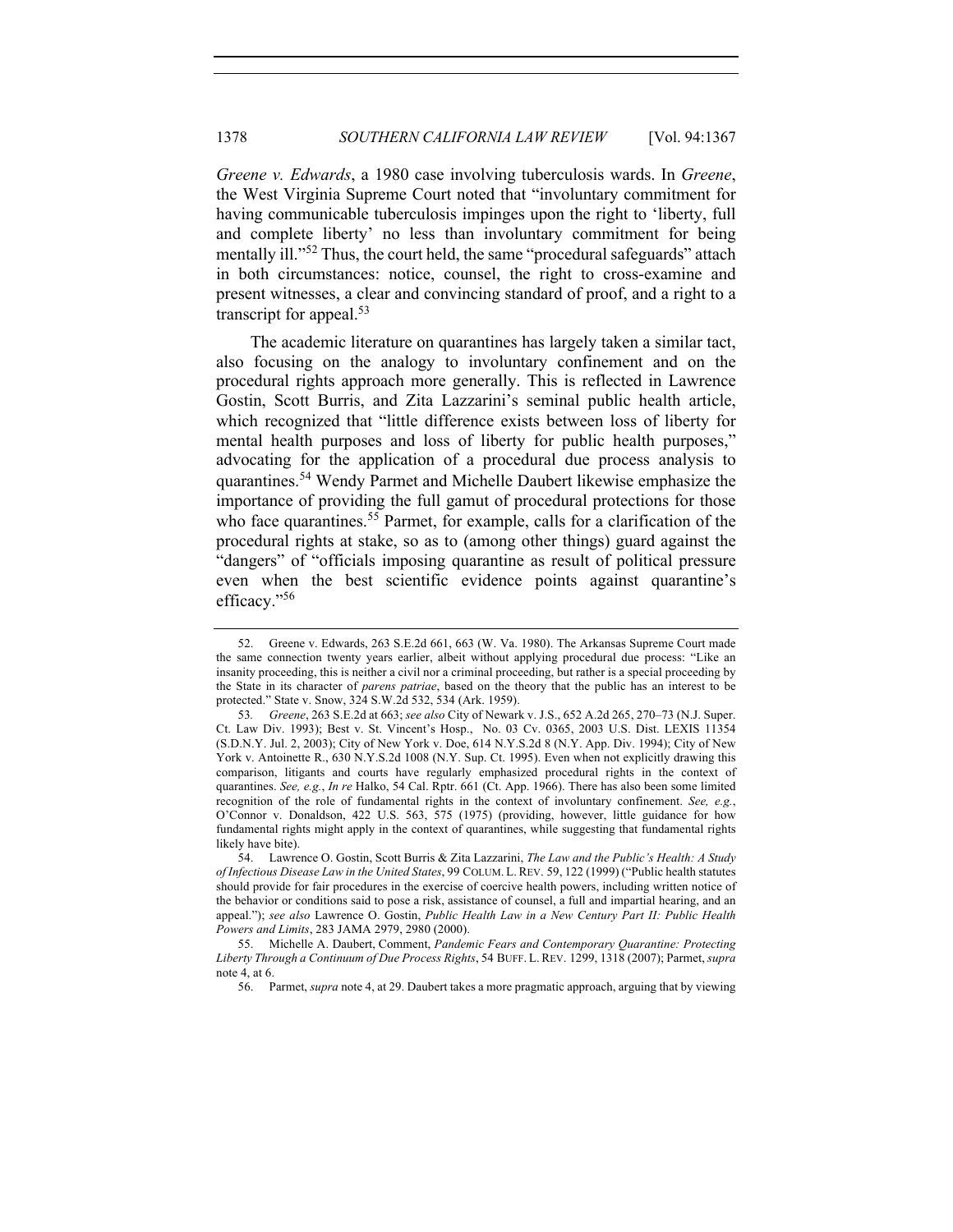This is not, of course, to say that substantive rights have been entirely overlooked in this context: each of these respective scholars (and many of these opinions) recognizes the existence of substantive due process, most devoting at least one subsection to the topic. But the primary focus of the discussion of constitutional limitations on quarantines has been on procedural rights.

## 2. Shortcomings

There are at least three critical problems with relying exclusively on the procedural rights approach. First, the civil commitment analogy is of far less utility than what its frequent mention seems to imply: only a small fraction of the public health tools available to policymakers actually resemble civil commitment for mental illness. To mitigate the spread of COVID-19, for example, officials have mostly implemented regulations directed at large groups that do not differentiate between those who are presumptively infected, exposed, or healthy.<sup>57</sup> These present-day quarantine regulations are intended to influence the behaviors of communities rather than individuals, and the result is a collection of regulations that less completely burdens the liberty of a far greater number of people. This presents a serious problem for would-be plaintiffs. The doctrine of qualified immunity requires the dismissal of damages actions when the constitutional right allegedly violated was not "clearly established" at the time of the violation—and courts have repeatedly held that the civil commitment analogy does not even "clearly establish" the procedural rights in question for individualized quarantines that far more closely resemble civil commitment.<sup>58</sup>

Second, the procedural rights approach presents a poor fit for this type of regulation as a more general matter. A restriction that constrains the behaviors of millions of residents in a given state may well be constitutionally suspect, but its primary fault is not its failure to make attorneys available to each person impacted, to require individual hearings, or to otherwise provide the particularized protections required by procedural due process. We don't generally subject traffic regulations, housing codes, or other such restrictions that burden liberty to the stringent requirements of procedural due process. This is because, as the Supreme Court has made clear,

procedural due process rights on a continuum in the context of quarantines, courts are likely to give more consideration to process in this context. Daubert, *supra* note 55, at 1318.

<sup>57.</sup> Policymakers have deemed it necessary to cast a broad net, in part because of the lack of adequate testing and in part because of the spread of COVID-19 via asymptomatic individuals.

<sup>58</sup>*. See, e.g.*, Hickox v. Christie, 205 F. Supp. 3d 579, 590 (D.N.J. 2016*)*; Liberian Cmty. Ass'n of Conn. v. Malloy, No. 3:16-cv-00201, 2017 U.S. Dist. LEXIS 232738, at \*10 (D. Conn. Mar. 30, 2017); Parmet, *supra* note 4, at 6.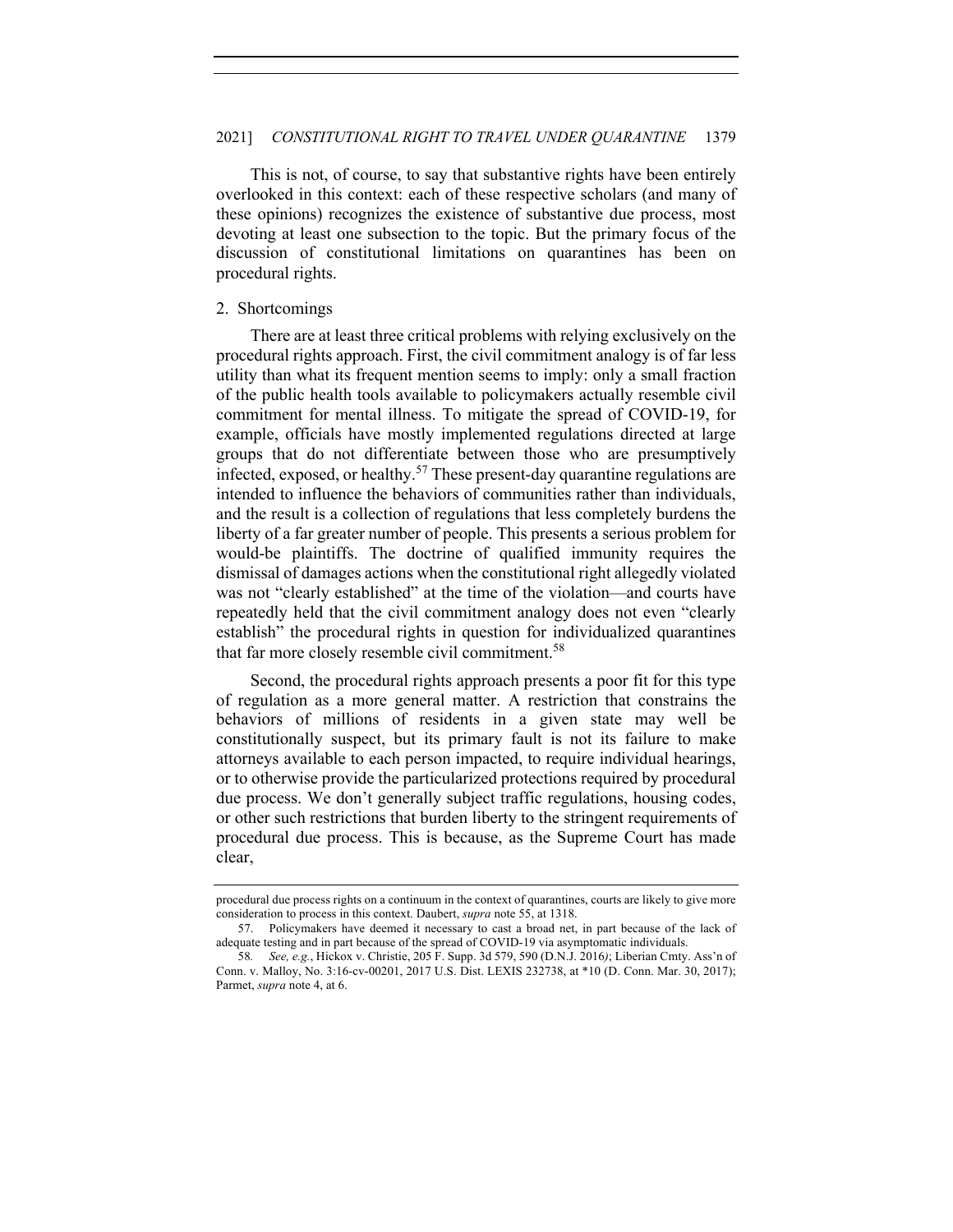[w]here a rule of conduct applies to more than a few people it is impracticable that everyone should have a direct voice in its adoption. . . . General statutes within the state power are passed that affect the person or property of individuals, sometimes to the point of ruin, without giving them a chance to be heard. Their rights are protected in the only way that they can be in a complex society, by their power, immediate or remote, over those who make the rule.<sup>59</sup>

Thus, even if the analogy to civil commitment presented a sufficiently close fit, the procedural rights approach is appropriate for only a subset of quarantine regulations.

Most concerningly, however, is that viewing quarantine regulations through the analytical lens of procedural due process sets constitutional rights and liberties in tension with public safety measures. This is because in most procedural rights claims, the primary remedy sought is equitable, taking the form of an injunction or some sort of court-instituted process or  $\alpha$ -over.<sup>60</sup> In the context of a quarantine, a court considering a procedural rights challenge must therefore decide between providing notice, counsel, hearings, and other rights guaranteed by due process—any of which may seriously jeopardize the containment of the disease—or concluding that due process does not apply. $61$  In such circumstance, it is all too often the constitutional rights that give way. In the recent words of a district court judge considering a challenge to a stay-at-home order, "at times such as we face today, all rights are subject to some invasion."<sup>62</sup>

# II. THE CONSTITUTIONAL RIGHT TO TRAVEL

Crucially, this tension is far from inevitable. When damage awards rather than injunctive relief represent the primary remedy sought, as is typical in the context of substantive rights claims, a court may allow the challenged policy to proceed, providing relief to plaintiffs ex post rather than ex ante.<sup>63</sup> In this Part, this Article turns to discuss a substantive right, one

63. Substantive rights claims can, of course, seek injunctive relief—in which case they may give rise to the same inherent tension. What distinguishes procedural rights from substantive claims is not the

<sup>59.</sup> Bi-Metallic Inv. Co. v. State Bd. of Equalization, 239 U.S. 441, 445 (1915); *see also* Bragg v. Weaver, 251 U.S. 57, 58 (1919); *cf.* Logan v. Zimmerman Brush Co., 445 U.S. 422, 432–33 (1982).

<sup>60.</sup> Although substantive rights cases also can involve equitable remedies, these cases tend to be more damages-centered than procedural rights claims. *Cf.* Carey v. Piphus, 435 U.S. 247, 248 (1978) (holding that only nominal damages were available for a denial of procedural due process that had no additional accompanying injury).

<sup>61.</sup> Edward P. Richards, Scott Burris, Richard P. McNelis & Eric Hargan, *Quarantine Laws and Public Health Realities*, 33 J.L. MED. & ETHICS 69, 70 (2005) ("All due process does is increase the cost and delay of the quarantine.").

<sup>62.</sup> SH3 Health Consulting, LLC v. Page, 459 F. Supp. 3d 1212 (E.D. Mo. 2020); Cassel v. Snyders, 458 F. Supp. 3d 981, 993 (N.D. Ill. 2020) ("During an epidemic, the *Jacobson* court explained, the traditional tiers of constitutional scrutiny do not apply."), *aff'd*, 990 F.3d 539 (7th Cir. 2021).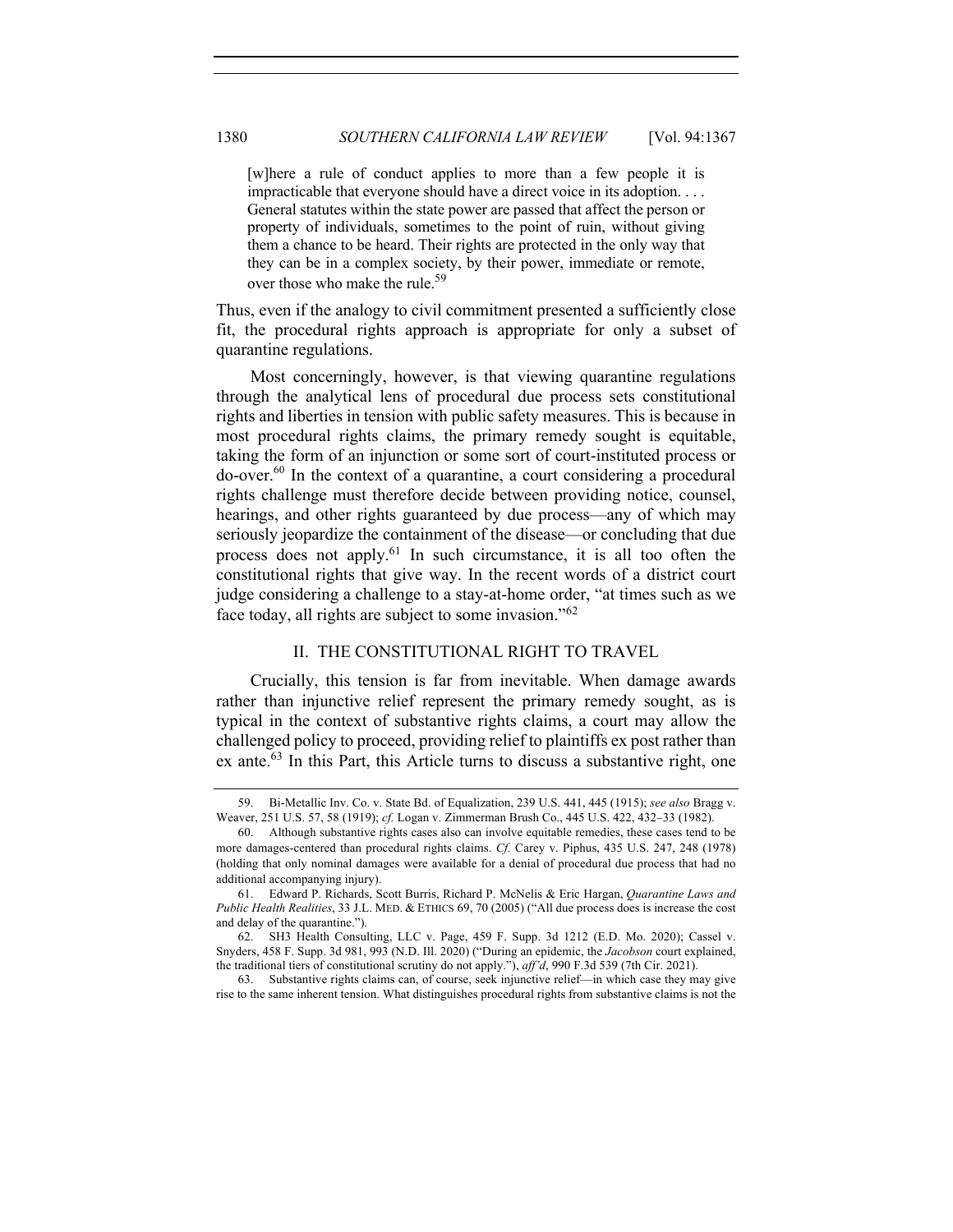that is key but largely overlooked in this context: the right to travel.

The Supreme Court has struggled to locate the right to travel in any one specific place in the Constitution—while consistently acknowledging its existence.<sup>64</sup> This is because the "right" is more accurately described as a *series* of travel-related rights: the Constitution guarantees, at the very least, a right to free movement, to travel between the states, and to relocate from one state to another.65 Each of these rights is regularly characterized as a "right to travel," and each of these rights is independently guaranteed by the U.S. Constitution—with somewhat different protections afforded in each instance. By distinguishing between these different constitutional rights, this Part adds not only detail, but also much-needed clarity to the constitutional right to travel.

This clarity is particularly crucial in the context of quarantine law. Inconsistency resulting from Supreme Court confusion or circuit splits is always concerning, but it is especially troubling in circumstances that demand a nationally consistent response, as is true in times of a pandemic. A patchwork of restrictions based not on public health suggestions but on the divergent paths following from different interpretations of the constitutional right to travel jeopardizes not only horizontal equity, but our ability to effectively control the spread of a dangerous disease.

#### A. RIGHT TO MOVE FREELY

Restrictive measures designed to slow the spread of a dangerous disease will frequently implicate the constitutional right to free movement. This right represents one of the rare fundamental rights that the Court has continuously acknowledged even after the close of the *Lochner* era.<sup>66</sup>

Although the right to free movement has been litigated only

*possibility* for tension, but the near certainty: most procedural rights claims center around equitable relief, whereas most substantive rights claims include at least a major damage component, providing judges an outlet for ruling in favor of plaintiffs without risking the public health in the process.

<sup>64</sup>*. See, e.g.*, Edwards v. California, 314 U.S. 160, 161 (1941) (disagreeing whether the right springs from the Commerce Clause, the Fourteenth Amendment's Privileges and Immunities Clause, or national citizenship); Att'y Gen. of N.Y. v. Soto-Lopez, 476 U.S. 898, 902 (1986) ("The textual source of the constitutional right to travel . . . has proved elusive."); *cf.* Zobel v. Williams, 457 U.S. 55, 66–67 (1982).

<sup>65.</sup> Because the right to relocate from one state to another is rarely implicated by quarantine regulations, this Article leaves discussion of the right for another day. *See, e.g.*, *Soto-Lopez*, 476 U.S. at 903 (noting that "[a] state law implicates th[is] right to travel when it actually deters such travel, when impeding travel is its primary objective, or when it uses 'any classification which serves to penalize the exercise of that right' " (citations omitted)).

<sup>66.</sup> The "*Lochner* era" lasted for approximately fifty years, from the 1880s to the 1930s, and is marked by the Supreme Court's aggressive use of substantive due process to strike down (mostly economic) laws. *See, e.g.*, Mila Sohoni, *The Trump Administration and the Law of the* Lochner *Era*, 107 GEO. L.J. 1323, 1330–31 (2019).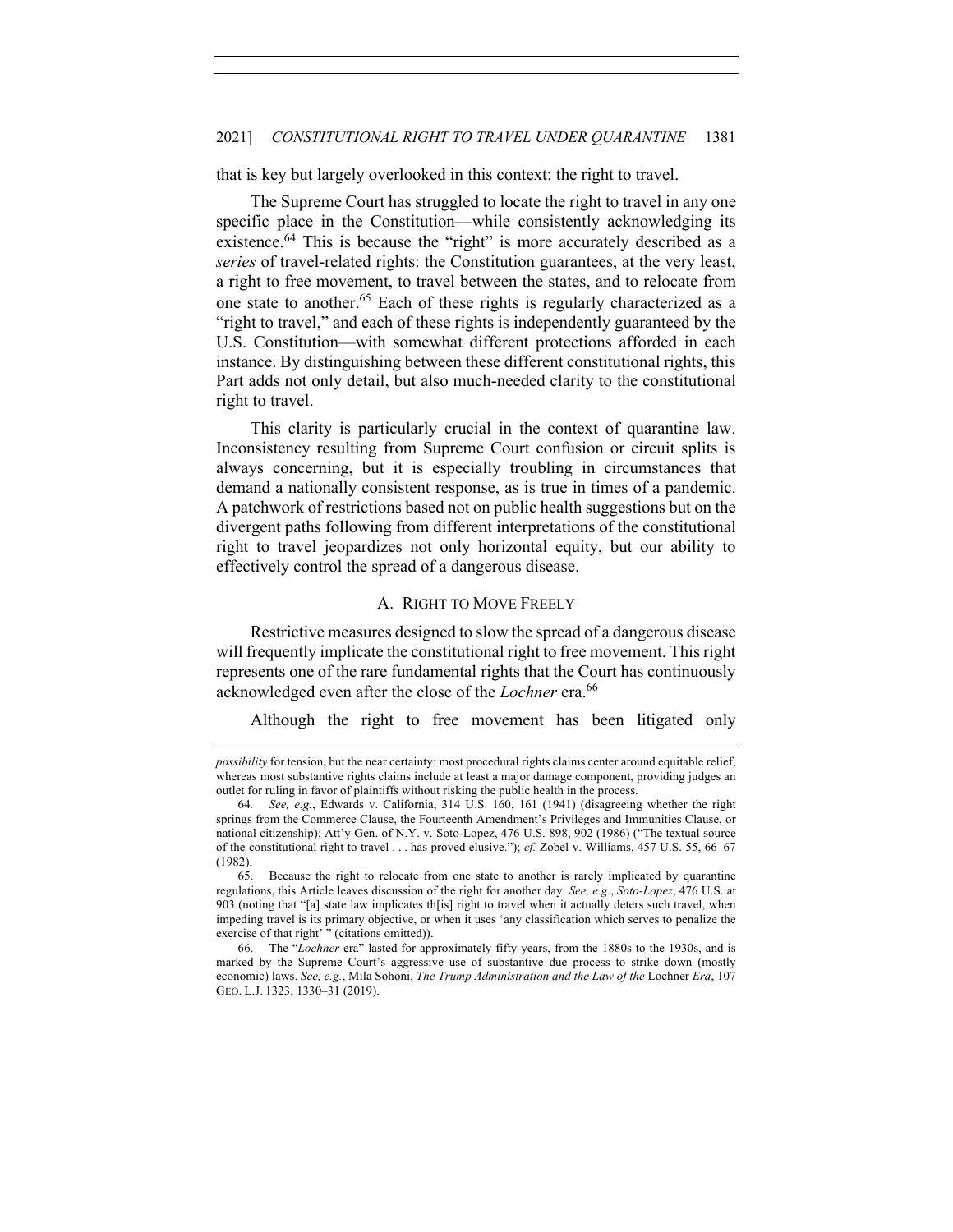infrequently, when presented with the question, the Supreme Court has cast the right in broad terms: a regulation need not close off every avenue or even most avenues of movement to be constitutionally impermissible. For example, in an early but still influential case, *Crandall v. Nevada*, the Supreme Court considered a \$1-per-passenger tax (approximately \$16 in today's dollars) imposed by the State of Nevada on transportation companies. Though the tax was relatively small and did not directly fall on the travelers themselves, the Court struck it down as unconstitutional:

[I]f the State can tax a railroad passenger one dollar, it can tax him one thousand dollars. If one State can do this, so can every other State. And thus one or more States covering the only practicable routes of travel from the east to the west, or from the north to the south, may totally prevent or seriously burden all transportation of passengers from one part of the country to the other.<sup>67</sup>

The *Crandall* Court did not clarify from what part of the Constitution this right to movement springs, or its exact limits, although the Court's focus on the essential purposes served by free movement largely echoes the language of fundamental rights: a citizen, *Crandall* recognized, has a right to travel "to the seat of government to assert any claim he may have upon that government, or to transact any business he may have with it."<sup>68</sup> Interestingly, although the stricken Nevada regulation impacted only *inter*state travel, this key passage would appear to apply to *intra*state travel as well: a purely *intra*state travel restriction may burden travel "to the seat of government" no less than one impacting *interstate* travel.<sup>69</sup>

Somewhat more recently, in *Kent v. Dulles* and *Aptheker v. Secretary of State*, the Supreme Court struck down, respectively, a practice of and a statute denying passports to suspected Communists—restrictions that would have done little to impact the day-to-day mobility of most of those impacted.<sup>70</sup> Nevertheless, in striking down these regulations, the Court made its position clear: "[f]reedom of movement is basic in our scheme of values" and travel "may be necessary for a livelihood. It may be as close to the heart of the individual as the choice of what he eats, or wears, or reads."<sup>71</sup> It should be noted that both *Kent* and *Aptheker* are rooted in the due process clause of the Fifth Amendment, which applies to the federal government and not the

<sup>67.</sup> Crandall v. Nevada, 73 U.S. 35, 46 (1867).

<sup>68.</sup> Kent v. Dulles, 357 U.S. 116 (1958); Aptheker v. Sec'y of State 378 U.S. 500 (1964).

<sup>69.</sup> For example, if Maryland were to completely close, all within the State of Maryland, fifty miles of Highway 70—a key east-west route to Washington D.C.—the impact on travel to the nation's capital would be substantially more severe than the \$1 interstate tax imposed by Nevada that was overturned in *Crandall*.

<sup>68.</sup> Kent v. Dulles, 357 U.S. 116 (1958); Aptheker v. Sec'y of State 378 U.S. 500 (1964).

<sup>71.</sup> *Kent*, 357 U.S. at 126 (1958).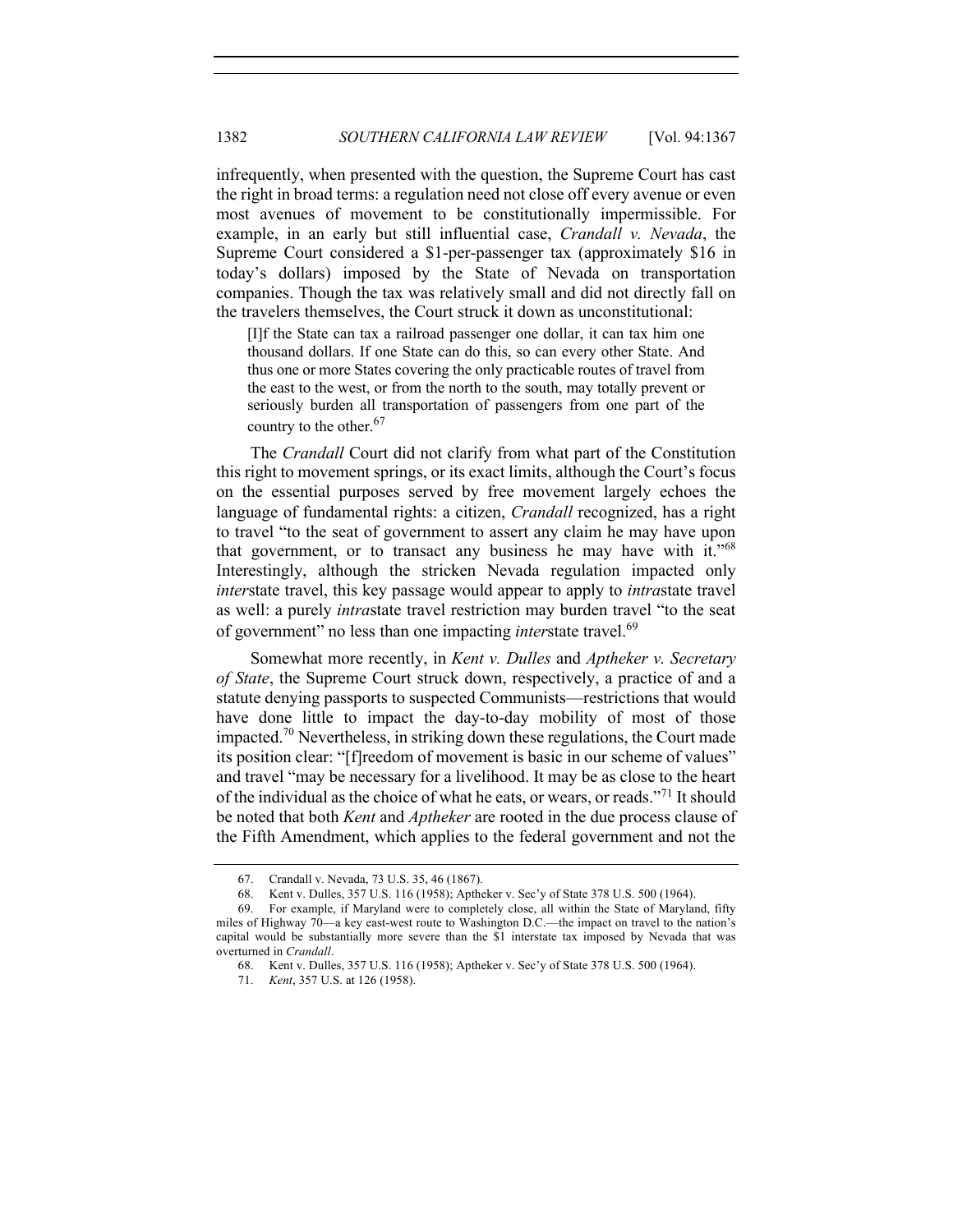states, prompting one leading scholar to question whether the substantive due process-related right to free movement might only apply to the federal government.72 *Crandall* is no help in this regard. Although *Crandall* recognized a right to free movement applicable to the states, the opinion predates the Fourteenth Amendment. It therefore did not locate the right in question in the Fourteenth Amendment's Due Process clause.

Regardless, the Supreme Court has more recently recognized a right to free movement applicable to the states (albeit again without clarifying from where in the Constitution that right precisely springs). In *Papachristou v. City of Jacksonville*, the Court invalidated a Jacksonville vagrancy ordinance that made criminal "persons wandering or strolling around from place to place without any lawful purpose or object."73 This, the Court held, violated the constitutional right to free movement: wandering and strolling are "historically part of the amenities of life as we have known them."<sup>74</sup>

These unwritten amenities have been in part responsible for giving our people the feeling of independence and self-confidence, the feeling of creativity. These amenities have dignified the right of dissent and have honored the right to be nonconformists and the right to defy submissiveness. They have encouraged lives of high spirits rather than hushed, suffocating silence.<sup>75</sup>

As in *Crandall*, this language reflects that used in the Court's fundamental rights jurisprudence, albeit without any explicit identification of the recognized right as fundamental.<sup>76</sup>

Together, these cases point to a consistently recognized right to free movement, one that is probably best characterized as a fundamental right.

75*. Papachristou*, 405 U.S. at 164. Although *Papachristou* is also a Due Process decision—based on the vagueness doctrine—the Court declined to locate the underlying right to free movement in the Due Process clause of the Fifth or Fourteenth Amendment. The Court recognized the applicability of the right, while remarking that it is "not mentioned in the Constitution or in the Bill of Rights." *Id.*

76*. See, e.g.*, Nunez by Nunez v. City of San Diego, 114 F.3d 935, 944 (9th Cir. 1997) (citing *Papachristou* for the principle that "[c]itizens have a fundamental right of free movement").

<sup>72.</sup> Jay S. Bybee, The Congruent Constitution 71–72 (2021) (unpublished manuscript) (working copy on file with author). It would make little sense, however, for the fundamental right to free movement to be incorporated through the Fifth Amendment's Due Process Clause against the federal government but not through the Fourteenth Amendment's identical Due Process Clause against the states. *See id.* (recognizing the incoherence of such a proposition, while arguing that it nevertheless may best describe the current state of the law).

<sup>73.</sup> Papachristou v. City of Jacksonville, 405 U.S. 156, 157 n.1, 171 (1972).

<sup>74</sup>*. Id.* at 164; *see also* City of Chicago v. Morales, 527 U.S. 41, 53 (1999) ("[T]he freedom to loiter for innocent purposes is part of the 'liberty' protected by the Due Process Clause of the Fourteenth Amendment."); Kolender v. Lawson, 461 U.S. 352, 358 (1983) (recognizing "the constitutional right to freedom of movement"); United States v. Wheeler, 254 U.S. 281, 293 (1920) ("In all the states, from the beginning down to the adoption of the Articles of Confederation, the citizens thereof possessed the fundamental right, inherent in citizens of all free governments . . . to move at will from place to place therein, and to have free ingress thereto and egress therefrom . . . .").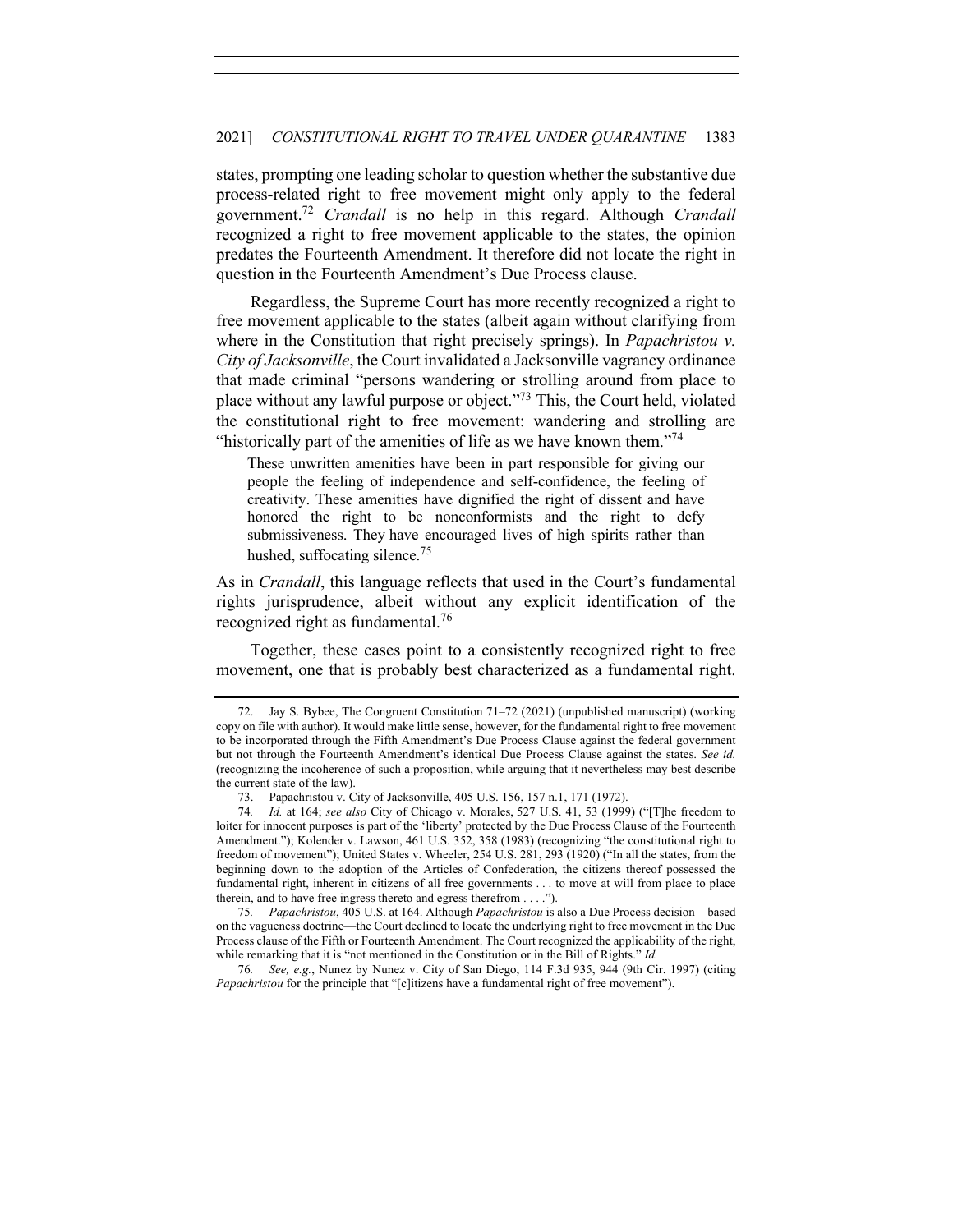As such, regulations that burden free movement are subject to strict scrutiny, and "may be sustained only if 'narrowly tailored to serve a compelling state interest.' "<sup>77</sup> In *Aptheker*, for instance, the Court held that the passport regulation in question was broader than necessary to further the government's stated interest of promoting national security: "Even '[a]ssuming that some members of the Communist Party had illegal aims and engaged in illegal activities, it cannot automatically be inferred that all members shared their evil purposes or participated in their illegal conduct.' "<sup>78</sup> Similarly, in *Papachristou*, the Court held that Jacksonville's vagrancy ordinance was unconstitutionally vague because it appeared to criminalize innocuous and suspicious conduct alike.<sup>79</sup>

Although the circuit courts have by and large embraced this right to free movement, there remains some confusion about the appropriate level of scrutiny. The Sixth and Ninth Circuit each have applied strict scrutiny to such laws, although the Sixth Circuit has not "foreclose[d] the possibility of applying intermediate scrutiny to a less severe regulation of localized travel. $^{980}$  The Second Circuit applies strict scrutiny to state actions that burden the free movement of adults, but applies only intermediate scrutiny when it is a juvenile's right that is implicated.<sup>81</sup> On the other hand, the Third Circuit applies intermediate scrutiny to all laws that burden free movement,  $82$ and the Seventh Circuit has simply held that the right "cannot be abridged without due process of law," implicitly confusing the *substantive* due process right to free movement for a *procedural* due process right.<sup>83</sup> This

81. Ramos v. Town of Vernon, 353 F.3d 171, 176 (2d Cir. 2003).

<sup>77.</sup> Washington v. Glucksberg, 521 U.S. 702, 772 n.12 (1997) (Souter, J., concurring).

<sup>78.</sup> Aptheker v. Sec'y of State, 378 U.S. 500, 510–12 (1964) (recognizing, also, the availability of "less drastic" means of accomplishing the government's objectives). It is probably worth noting that although the *Aptheker* Court probably could have rooted its decision in the First Amendment, it did not. 79*. Papachristou*, 405 U.S. at 162. *See generally id.* at 166 n.8 (providing more background

regarding the void-for-vagueness doctrine in the context of fundamental rights); *Wheeler*, 254 U.S. at 293.

<sup>80.</sup> Johnson v. City of Cincinnati, 310 F.3d 484, 502 (6th Cir. 2002); *Nunez by Nunez*, 114 F.3d at  $944.$  81.

<sup>82.</sup> Lutz v. City of York, 899 F.2d 255, 269–70 (3d Cir. 1990) (nevertheless describing this as a substantive due process right).

<sup>83</sup>*.* United States v. Shaheen, 445 F.2d 6, 10 (7th Cir. 1971) ("When the relief impinges upon a constitutionally protected personal liberty, that burden must certainly be at least as great as that required to obtain more familiar forms of injunctive relief."). Since *Shaheen*, the Seventh Circuit has taken a more skeptical approach, refusing, for example, to extend the right to protect loitering or to travel to public parks. *See, e.g.*, Doe v. City of Lafayette, 377 F.3d 757, 771 (7th Cir. 2004) (implying, nevertheless, that there is a fundamental right to "mov[e] from place to place within [one's] locality to socialize with friends and family, to participate in gainful employment or to go to the market to buy food and clothing"). The D.C., Eighth, and Eleventh circuits have only acknowledged this right in dicta. *See, e.g.*, Gomez v. Turner, 672 F.2d 134, 143–44, 143 n.18 (D.C. Cir. 1982) ("That citizens can walk the streets, without explanations or formal papers, is surely among the cherished liberties that distinguish this nation from so many others."); Smith v. Avino, 91 F.3d 105, 109 (11th Cir. 1996) ("In an emergency situation, fundamental rights such as the right of travel and free speech may be temporarily limited or suspended.");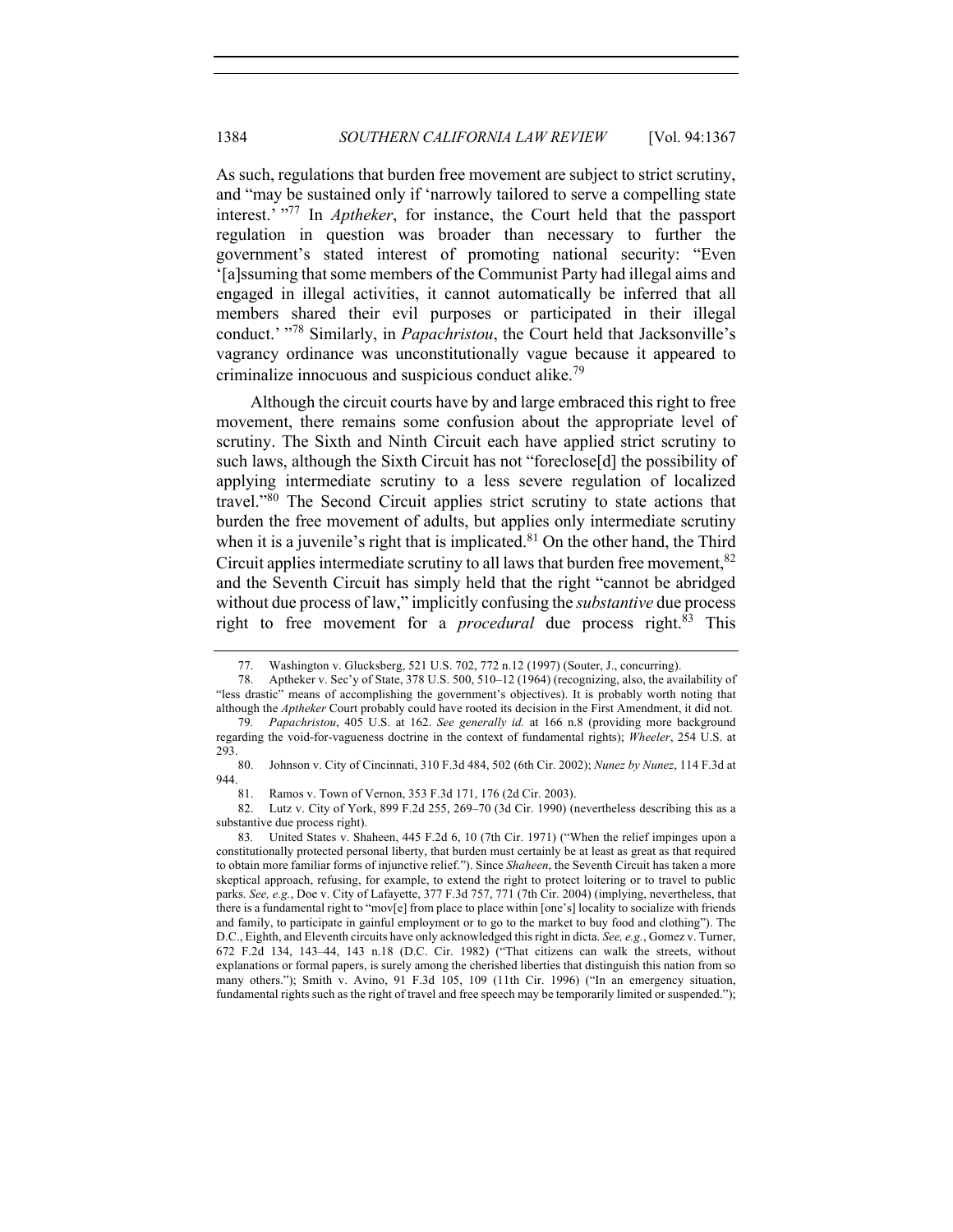inconsistency is unfortunate—and unnecessary: restrictions that burden fundamental rights are subject to strict scrutiny.<sup>84</sup>

Not every state action that touches on movement, however, necessarily triggers the protections afforded by the right. "[J]ust as the right to speak cannot conceivably imply the right to speak whenever, wherever and however one pleases . . . so too the right to travel cannot conceivably imply the right to travel whenever, wherever and however one pleases.<sup>385</sup> Thus, courts have generally held that brief or narrow restrictions on movement do not implicate the right. For example, both the Second and Seventh circuits have held that a municipality's decision to limit access to some of its facilities—such as a school and its grounds—did not interfere with the right to free movement.<sup>86</sup> And numerous other courts have held that gasoline taxes, toll roads, speed limits, and other such minor burdens do not implicate the right. $87$  Nevertheless, courts have consistently struck down laws that more substantially burden movement; a restriction need not be absolute to implicate the constitutional right.<sup>88</sup>

## B. RIGHT TO INTERSTATE TRAVEL

When states act to slow the spread of contagious diseases like COVID-19, they will often do so through burdens on *inter*state travel. Such regulations, too, impact a long and consistently recognized constitutional right: the right to travel freely between the states. The constitutional right to interstate travel is protected by at least three different provisions of the U.S. Constitution.

First, as is the case with free movement, interstate travel is a

Doe v. Miller, 405 F.3d 700, 713 (8th Cir. 2005); Weems v. Little Rock Police Dep't, 453 F.3d 1010, 1017 (8th Cir. 2006); Bissonette v. Haig, 776 F.2d 1384, 1391 n.10 (8th Cir. 1985).

<sup>84.</sup> *See* Washington v. Glucksberg, 521 U.S. 702, 773 (1997) (Souter, J., concurring). In all fairness to the circuit courts, this issue is rarely litigated, and the fundamental rights test has been muddled by the Court's jurisprudence around abortion. *See, e.g.*, Michael Dorf, *Symposium: Abortion Is Still a Fundamental Right*, SCOTUSBLOG (Jan. 4, 2016), https://www.scotusblog.com/2016/01/symposiumabortion-is-still-a-fundamental-right [https://perma.cc/Z4BB-77W8].

<sup>85</sup>*. Lutz*, 899 F.2d at 269.

<sup>86</sup>*. See, e.g.*, Williams v. Town of Greenburgh, 535 F.3d 71, 75 (2d Cir. 2008) (holding that a municipality's decision to limit access to its facilities did not interfere with the constitutional right to travel); Hannemann v. S. Door Cnty. Sch. Dist., 673 F.3d 746, 757 (7th Cir. 2012) (holding that banning a former student from school grounds did not interfere with his right to travel).

<sup>87</sup>*. See, e.g.*, Miller v. Reed, 176 F.3d 1202, 1205 (9th Cir. 1999); Hughes v. City of Cedar Rapids, 840 F.3d 987, 995 (8th Cir. 2016); *cf.* Maxwell v. City of New York, No. 93 Civ. 5834, 1995 U.S. Dist. LEXIS 5467, at \*9, 24 (S.D.N.Y. Apr. 27, 1995) (contrasting a permissible series of checkpoints that stopped drivers "no more than a few minutes" and caused no traffic congestion with a checkpoint set up on the George Washington Bridge that was struck down because it "tied up one million vehicles for four hours"); United States v. Martinez-Fuerte, 428 U.S. 543, 555 (1976) (upholding immigration-related checkpoints that only momentarily interrupted the travelers' passage).

<sup>88</sup>*. See generally Williams*, 535 F.3d at 75 (collecting cases).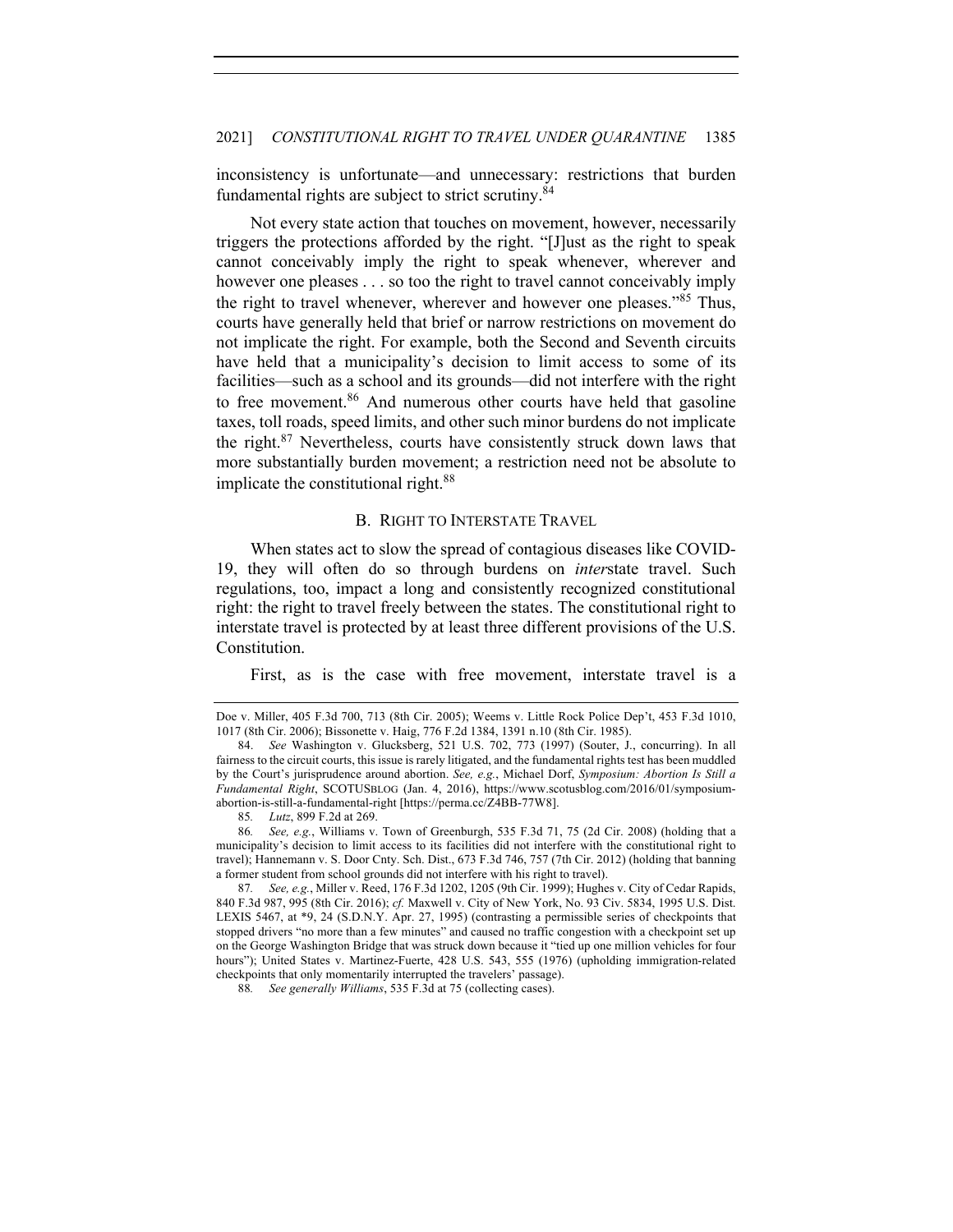fundamental right. In the words of the Court, the "right of 'free ingress and regress to and from' neighboring States," is deeply rooted in the history and tradition of the United States. <sup>89</sup> The right to travel "across frontiers in either direction, and inside frontiers as well, was a part of our heritage," dating to the Magna Carta.<sup>90</sup> Although the fundamental rights side of interstate travel has been given relatively little attention by litigants—in part because burdens on interstate travel will regularly also violate other constitutional provisions—the Court has nevertheless continued in the modern constitutional era to recognize interstate travel as a fundamental right: "[T]he constitutional right to travel from one State to another, and necessarily to use the highways and other instrumentalities of interstate commerce in doing so, occupies a position fundamental to the concept of our Federal Union."91 As a fundamental right, any regulation impacting "travel from one state to another" should be evaluated under strict scrutiny.<sup>92</sup>

Second, interstate travel is also protected by the Privileges and Immunities Clause of Article IV<sup>93</sup>: "[A] citizen of one State who travels in other States, intending to return home at the end of his journey, is entitled to enjoy the 'Privileges and Immunities of Citizens in the several States' that he visits."<sup>94</sup> The Supreme Court has construed this right to travel broadly: "[A] purely intrastate restriction [can] . . . implicate the right of interstate travel" that arises under the Privileges and Immunities Clause if "it is applied discriminatorily against [travelers from other states]."95 This makes a great

95. Bray v. Alexandria Women's Health Clinic, 506 U.S. 263, 277 (1993) (holding that

<sup>89.</sup> Saenz v. Roe, 526 U.S. 489, 501 (1999) (quoting 3 Records of the Federal Convention of 1787, p. 112 (M. Farrand ed. 1966)) (examining this question through the lens of the Fourteenth Amendment's Privileges and Immunities Clause). Indeed, the Articles of Confederation explicitly recognize this right. *See id.*

<sup>90.</sup> Kent v. Dulles, 357 U.S. 116, 125–26 (1958) (examining this question through the lens of the Fifth Amendment's Due Process Clause). *Kent* did not, however, actually hold that any such right was violated by the passport denial in question: because Congress hadn't actually conferred any authority to the Secretary of State to deny passport applications for such a reason, the Court declined to examine the "extent to which [the right to free movement] can be curtailed." *Id.* at 27.

<sup>91.</sup> United States v. Guest, 383 U.S. 745, 757 (1966); *see also* Shapiro v. Thompson, 394 U.S. 618, 630 (1969), *overruled in part on other grounds by* Edelman v. Jordan, 415 U.S. 651 (1974).

<sup>92</sup>*. Guest*, 383 U.S. at 757 (recognizing, while declining to apply, such a right). This is likely true irrespective of whether the regulation in question is promulgated via state or federal authority. *See supra* note 72 and accompanying text (recognizing that the Supreme Court has not explicitly located this right in the Fourteenth Amendment's Due Process Clause).

<sup>93.</sup> There is also a Privileges or Immunities Clause to the Fourteenth Amendment—which, importantly, does not require any sort of out-of-state discrimination. Although its reach remains murky, it protects, at the very least, the right to relocate one's residence from one place to another. *See, e.g.*, *Saenz*, 526 U.S. at 503; Slaughter-House Cases, 83 U.S. 36, 80 (1872). Both Privileges and Immunities clauses bind only the states.

<sup>94.</sup> *Saenz*, 526 U.S. at 500 (describing this as "the right to be treated as a welcome visitor rather than an unfriendly alien when temporarily present in the second State"). Included among these privileges and immunities is "the right of a citizen of one state to pass through, or to reside in any other state." *Id.* at 501 n.14. Article IV's Privileges and Immunities Clause only applies to citizens.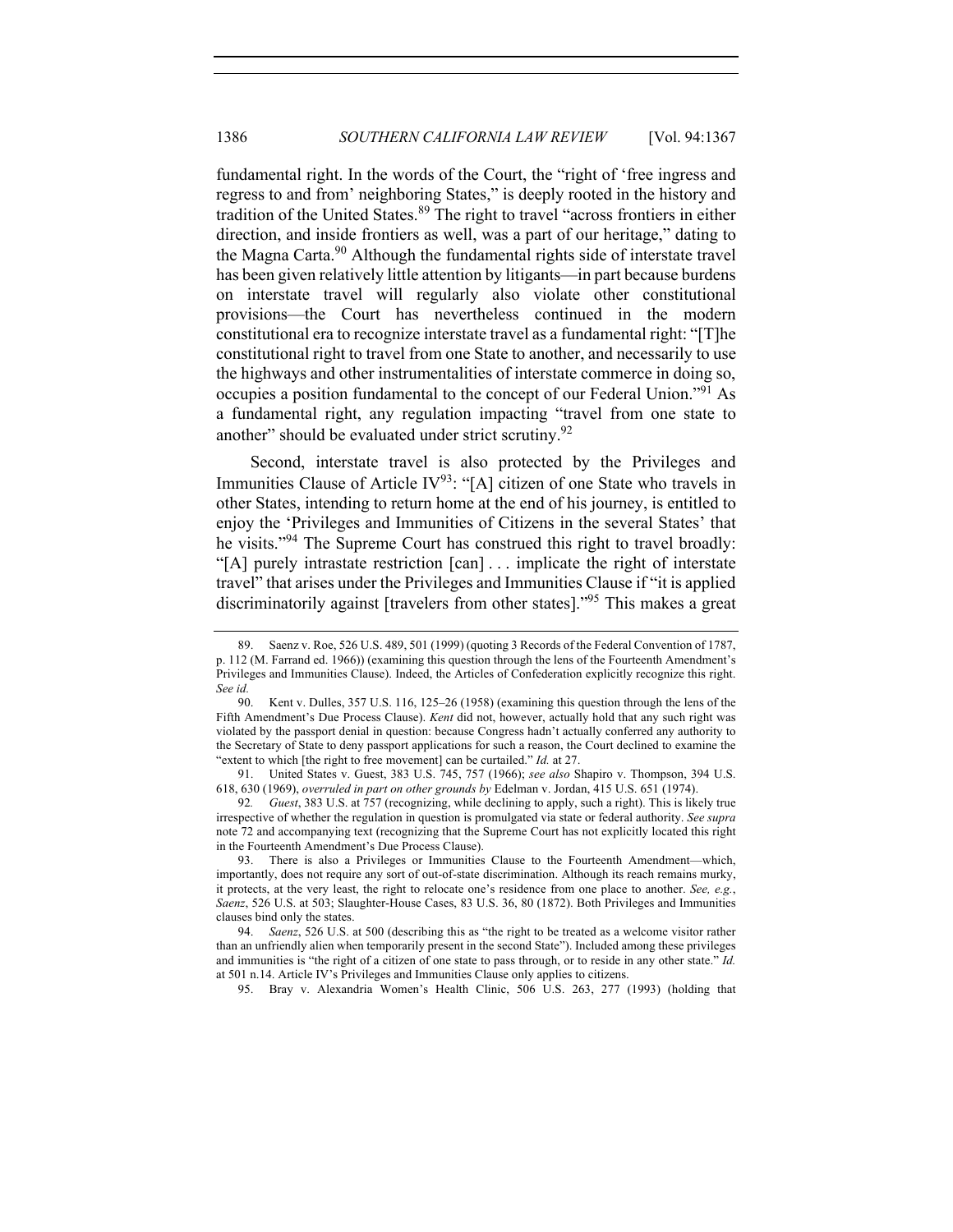deal of sense: the touchstone of Article IV's Privileges and Immunities Clause is that it bars states from treating citizens of other states in a discriminatory manner.<sup>96</sup> Thus, although the Court has typically construed travel restrictions of this nature as *inter*state restrictions, whether the discrimination takes the form of an interstate or intrastate burden on travel is not critical.

Under Article IV's Privileges and Immunities Clause, any regulation that discriminatorily burdens such travel must be "closely related to the advancement of a substantial state interest."<sup>97</sup> This test is meant to be stringent: "[T]he purpose of [the Privileges and Immunities Clause] . . . is to outlaw classifications based on the fact of non-citizenship unless there is something to indicate that non-citizens constitute a peculiar source of the evil at which the statute is aimed."<sup>98</sup> As a result, "[i]n deciding whether the degree of discrimination bears a sufficiently close relation to the reasons proffered by the State," the Court asks "whether, within the full panoply of legislative choices otherwise available to the State, there exist alternative means of furthering the State's purpose without implicating constitutional concerns."<sup>99</sup>

Third and finally, burdens on interstate travel will regularly implicate the Commerce Clause. One of the limitations implied by the Commerce Clause, known as the "Negative" or "Dormant" Commerce Clause, provides that states cannot take action that improperly discriminates against interstate commerce.<sup>100</sup> Given the central role of travel in commerce, burdens on interstate travel will regularly also encumber interstate commerce. Closing a key arterial route between two states, for example, will not only impact commercial shipping, but also businesses on either side of the closure. And as the Court has made clear, "[e]ven when business activities are purely local, if 'it is interstate commerce that feels the pinch, it does not matter how

demonstrations that impeded, at most, *intra*state travel did not violate the right to *inter*state travel protected by the Privileges and Immunities Clause); *see also* Patrick Sullivan, *In Defense of Resident Hiring Preferences: A Public Spending Exception to the Privileges and Immunities Clause*, 86 CALIF. L. REV. 1335, 1348 (1998).

<sup>96.</sup> It may not, however, similarly burden *federal* regulation. *See, e.g.*, Pollack v. Duff, 793 F.3d 34, 41 (D.C. Cir. 2015) (concluding that "the Privileges and Immunities Clause of Article IV does not constrain the powers of the federal government at all").

<sup>97.</sup> Sup. Ct. of Va. v. Friedman, 487 U.S. 59, 65 (1988); *see also* Toomer v. Witsell, 334 U.S. 385, 396 (1948).

<sup>98</sup>*. Toomer*, 334 U.S. at 398.

<sup>99.</sup> *Friedman*, 487 U.S. at 67; *see also Toomer*, 334 U.S. at 398; Mullaney v. Anderson, 342 U.S. 415, 417 (1952) (striking down, as a privileges and immunities violation, a licensing scheme imposing a \$45 burden on nonresidents).

<sup>100.</sup> The Dormant Commerce Clause, too, restricts only the states. *See* Dep't of Revenue v. Davis, 553 U.S. 328, 337–40 (2008) (providing history of the Dormant Commerce Clause).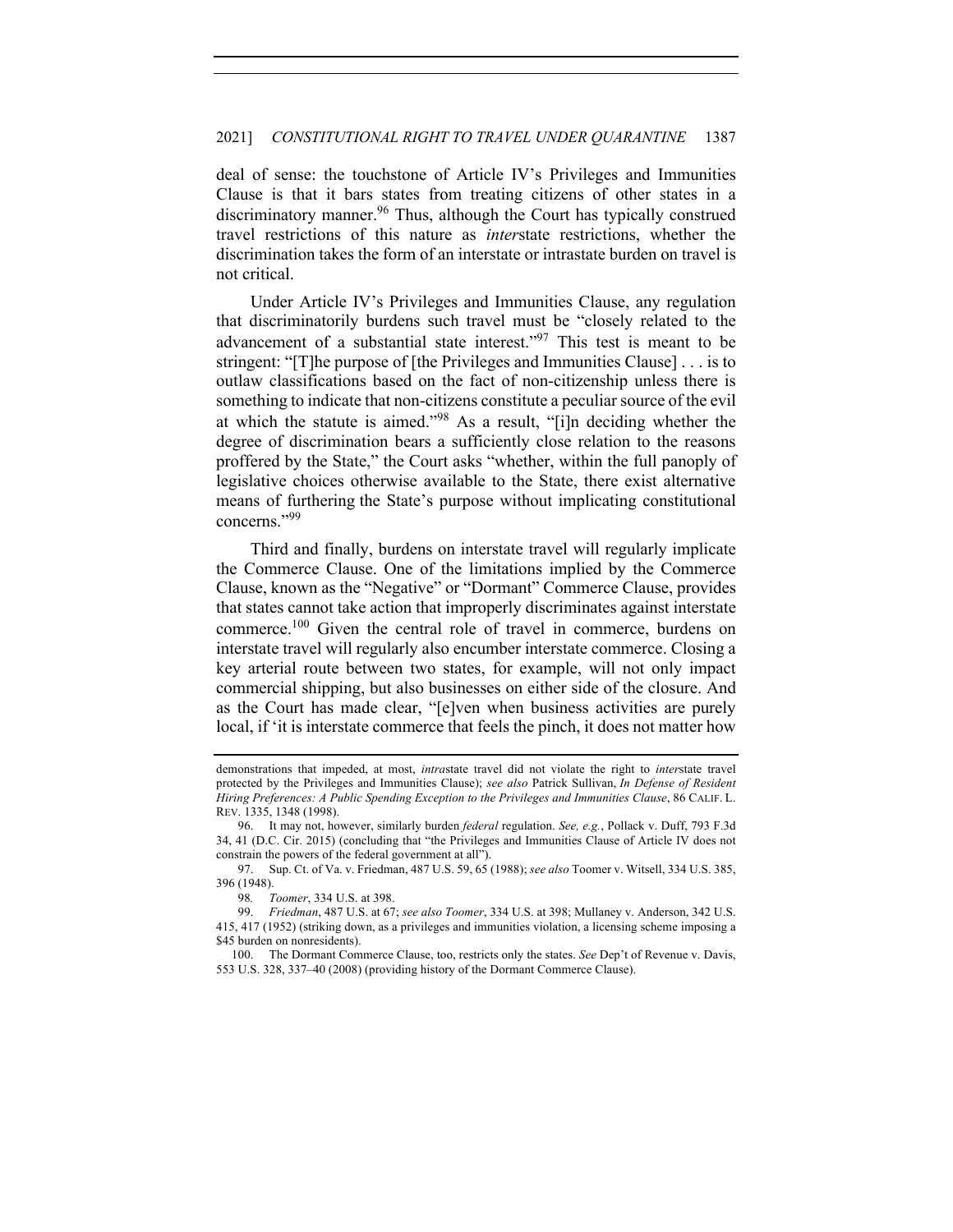local the operation which applies the squeeze.' "<sup>101</sup>

Indeed, the Supreme Court has taken a particularly expansive approach when it comes to viewing the interrelated nature of travel and commerce, repeatedly recognizing "the transportation of persons across state lines" itself to be "a form of 'commerce' " protected by the Commerce Clause.<sup>102</sup> The Court has applied this logic even when the burden on interstate commerce was neither direct nor immediate. In *Camps Newfound/Owatonna v. Town of Harrison*, an operator of a nonprofit camp challenged a Maine property tax exemption that favored camps serving primarily in-state residents. The Court held that by discriminating against the camp, the regulation discouraged camp attendance, thereby discouraging interstate travel—and thus interstate commerce.103

When a state burdens interstate travel, and therefore commerce, the question a reviewing court must then ask is whether the burden is discriminatory against interstate commerce on its face. If so, it is "virtually per se invalid."<sup>104</sup> Such laws will only be upheld when they "advance[] a legitimate local purpose that cannot be adequately served by reasonable nondiscriminatory alternatives."<sup>105</sup> "This is an extremely difficult burden, 'so heavy that facial discrimination by itself may be a fatal defect.' "106 On the other hand, if the law in question is nondiscriminatory and "regulates evenhandedly to effectuate a legitimate local public interest, and its effects on interstate commerce are only incidental," the Court applies a balancing test, weighing the benefits and costs of the regulation: "unless the burden imposed on such commerce is clearly excessive in relation to the putative local benefits," the law will be upheld. $107$ 

<sup>101.</sup> Camps Newfound/Owatonna, Inc. v. Town of Harrison, 520 U.S. 564, 573 (1997).

<sup>102</sup>*. Id.* (citing Edwards v. California, 314 U.S. 160, 172 (1941) ("It is settled beyond question that the transportation of persons is 'commerce,' within the meaning of that provision.")); *see also* Caminetti v. United States, 242 U.S. 470, 491 (1917); Hoke v. United States, 227 U.S. 308, 320 (1913). Ironically, these decisions likely overrule the most recent Supreme Court decision preceding the COVID-19 pandemic to consider the legality of a quarantine, which adopted a far narrower conception of the Commerce Clause. *See, e.g.*, Compagnie Francaise de Navigation a Vapeur v. La. State Bd. of Health, 186 U.S. 380, 391 (1902) (holding that "criminals, diseased persons and things, and paupers, *are not legitimate subjects of commerce*").

<sup>103</sup>*. Camps Newfound/Owatonna*, 520 U.S. at 573; *see also* Heart of Atlanta Motel, Inc. v. United States, 379 U.S. 241, 243 (1964) (holding that private race discrimination limiting access to a hotel impeded interstate commerce in the form of travel, because the hotel "solicits patronage from outside the State of Georgia through various national advertising media, including magazines of national circulation").

<sup>104.</sup> Fulton Corp. v. Faulkner, 516 U.S. 325, 331 (1996).<br>105. Or. Waste Sys., Inc. v. Den't of Env't Quality, 511 I

Or. Waste Sys., Inc. v. Dep't of Env't Quality, 511 U.S. 93, 94 (1994).

<sup>106.</sup> *Camps Newfound/Owatonna*, 520 U.S. at 582 (quoting *Or. Waste*, 511 U.S. at 101).

<sup>107.</sup> Pike v. Bruce Church, Inc*.*, 397 U.S. 137, 142 (1970).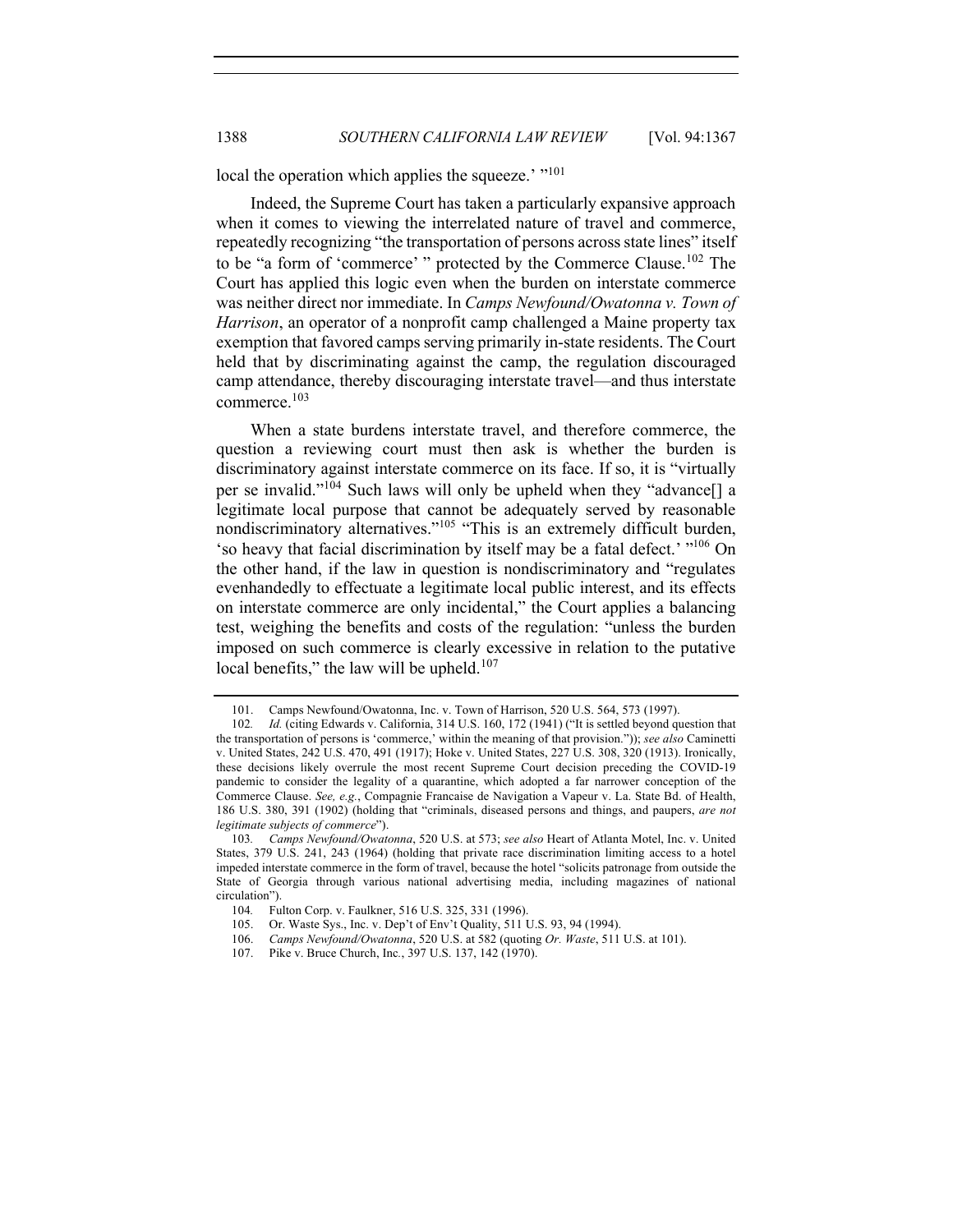#### III. QUARANTINES AND THE CONSTITUTION

So far, this Article has focused on quarantine regulations in history or in the abstract. This Part of this Article looks to the present and the future, illustrating the advantages of a substantive right-to-travel framework for quarantines and quarantine-like regulations by examining several specific regulations used to control the spread of the COVID-19 pandemic.

These public health regulations have taken a number of different forms, ranging from "stay at home orders" of various degrees of strictness, to restrictions on out-of-state visitors, to requirements that travelers complete health-and-contact questionnaires. Each of these types of restriction burdens travel in different ways, implicating different constitutional protections in the process. Each *can* be constitutionally permissible,<sup>108</sup> but, as this Part's discussion will show, policymakers must be careful in shaping these regulations.

#### A. STAY-AT-HOME ORDERS

The majority of U.S. residents in 2020 lived, at least for a period, within the reach of a "stay-at-home" order related to the COVID-19 pandemic that was issued by a state, tribal government, county, or municipality.<sup>109</sup> Although the nature of these orders varied from jurisdiction to jurisdiction, they largely followed a similar framework: residents were prohibited from leaving their houses except to participate in a specific set of designated "essential" activities and jobs.<sup>110</sup> These orders mostly cast a broad net, applying—for weeks if not months in duration—to sick, exposed, and apparently healthy individuals alike. $111$ 

By way of illustration, Illinois's order mandated that "all individuals currently living within the State of Illinois [must] stay at home or at their place of residence."112 The order exempted homeless persons and "[i]ndividuals whose residences are unsafe or become unsafe" from its reach, but otherwise made clear that "[a]ll persons may leave their homes or place

<sup>108.</sup> This is not surprising given that these doctrines developed alongside quarantine law; indeed, quarantines were, at a point, a recognized exception to the Dormant Commerce Clause. *See, e.g.*, City of Philadelphia v. New Jersey, 437 U.S. 617, 628 (1978) (recognizing this historical exception, while limiting its reach).

<sup>109.</sup> Sarah Mervosh, Denise Lu & Vanessa Swales, *See Which States and Cities Have Told Residents to Stay at Home*, N.Y. TIMES (Apr. 20, 2020), https://www.nytimes.com/interactive/2020/ us/coronavirus-stay-at-home-order.html [https://perma.cc/7NX9-XKAJ].

<sup>110.</sup> Thomas Johnson & Angela Fritz, *So You're Under a Stay-at-Home Order? Here's What That Means in Your State.*, WASH. POST (May 5, 2020), https://www.washingtonpost.com/health/2020/04/ 06/coronavirus-stay-at-home-by-state [https://perma.cc/VRL9-4RPB].

<sup>111</sup>*. Id.*

<sup>112.</sup> ILL. COVID-19 EXEC. ORDER, *supra* note 2.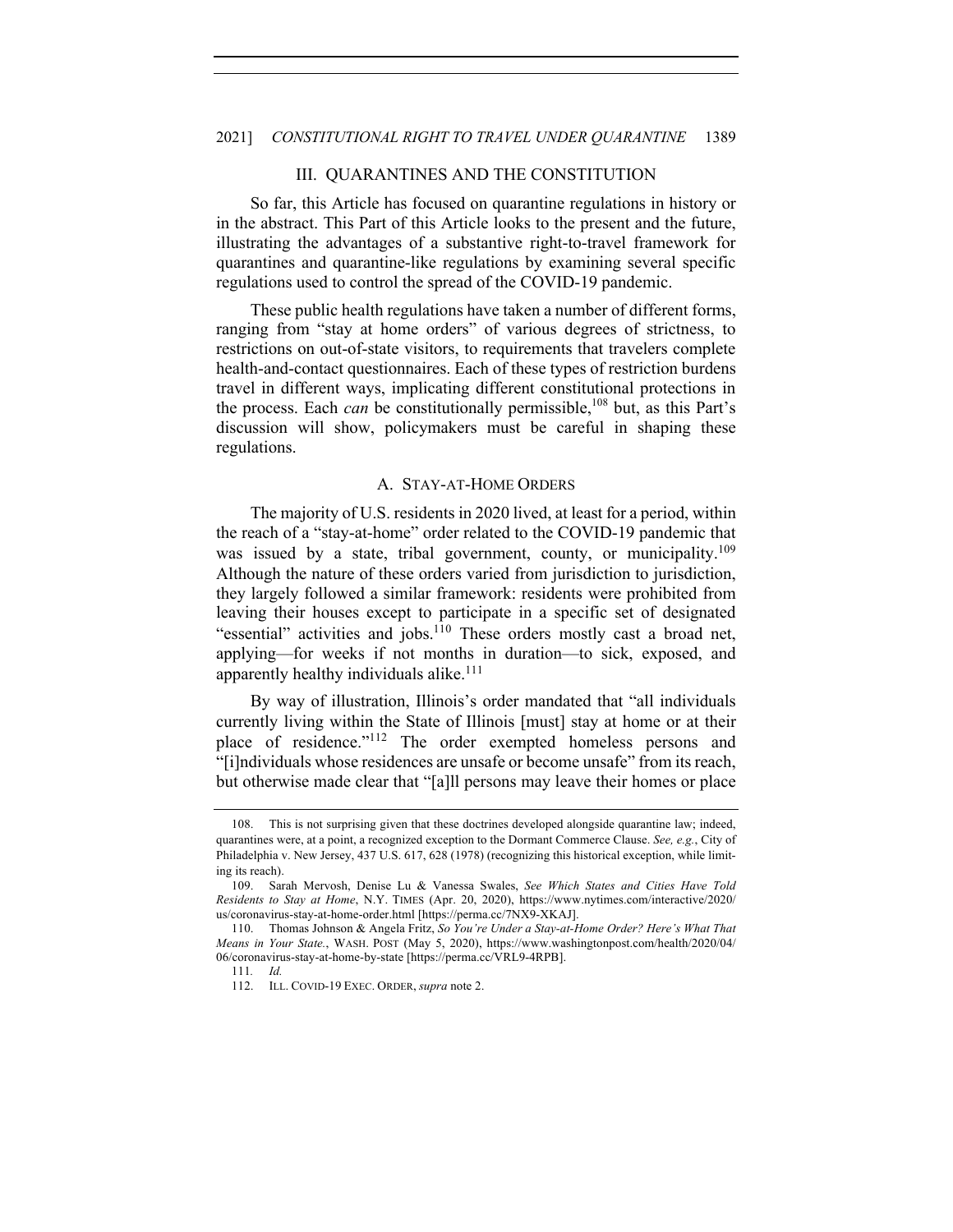of residence only for Essential Activities, Essential Governmental Functions, or to operate Essential Businesses and Operations."113 The order also explicitly (and potentially redundantly) banned "[a]ll travel, including, but not limited to, travel by automobile, motorcycle, scooter, bicycle, train, plane, or public transit, except Essential Travel and Essential Activities as defined herein."<sup>114</sup> The "Essential Activities" listed by the order, for which residents *may* leave their homes, were: "[f]or health and safety," "[f]or necessary supplies and services," "[f]or outdoor activity," for specifically designated essential work, and "[t]o take care of others."115 Similarly, the order permitted Illinois residents to continue to undertake essential "travel related to the provision of or access to" an explicitly permitted activity or job; "to care for elderly, minors, dependents, persons with disabilities, or other vulnerable persons"; "to or from educational institutions for purposes of receiving materials for distance learning, for receiving meals, and any other related services"; "to return to a place of residence from outside the jurisdiction"; "required by law enforcement or court order"; and "required for non-residents to return to their place of residence outside the State."<sup>116</sup> In all other circumstances, any travel or movement whatsoever was prohibited.

#### 1. Fundamental Right to Free Movement

Stay-at-home orders like Illinois's significantly impinge on the fundamental right to free movement. They explicitly ban movement "necessary for a livelihood" (at least for livelihoods not deemed "essential") and have, as a result, contributed to widespread unemployment.<sup>117</sup> And although wandering or strolling around from place to place may not be *fully* barred under most such orders—Illinois, for example, permits "outdoor activity" and activity related to "health and safety"—they nevertheless prohibit a vast amount of movement, recreational and otherwise, intrastate and interstate. Joy rides, for example, did not appear to be allowed under the terms of Illinois's order, and trips to the playground were explicitly prohibited.<sup>118</sup> Despite the many exemptions contained within these stay-athome orders, the end result was nevertheless to burden a wide range of

<sup>113.</sup> *Id.* The order also banned all public gatherings while commanding that when "individuals are using shared or outdoor spaces when outside their residence, they must at all times and as much as reasonably possible maintain social distancing of at least six feet from any other person." *Id.* 114*. Id.*

<sup>115.</sup> *Id.* (listing, also, specific "essential businesses").

<sup>116</sup>*. Id.*

<sup>117.</sup> *See generally* ChaeWon Baek, Peter B. McCrory, Todd Messer & Preston Mui, *Unemployment Effects of Stay-at-Home Orders: Evidence from High Frequency Claims Data* (Inst. for Rsch. on Lab. & Emp., Working Paper No. 101-20, 2020) (observing that a substantial, but minority share, of unemployment claims made between March 14 and April 4 were attributable to stay-at-home orders).

<sup>118.</sup> It is unclear whether taking a ride merely for pleasure in a fully enclosed vehicle is a permitted "outdoor activity."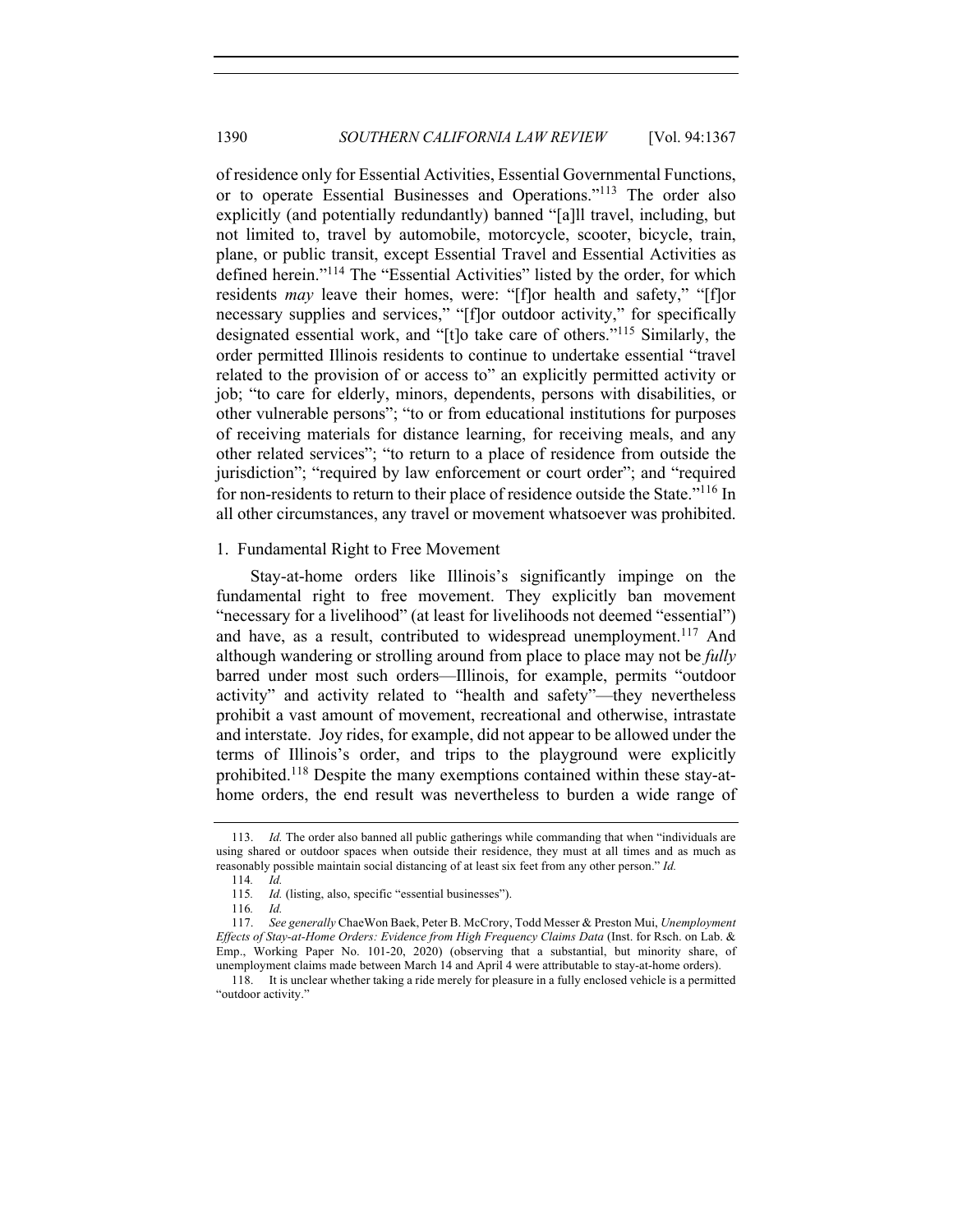activities that have been "historically part of the amenities of life as we have known them."<sup>119</sup> Strict scrutiny should therefore apply, meaning that such orders "may be sustained only if [they are] narrowly tailored to serve a compelling state interest."120

Although this presents a significant hurdle, strict scrutiny should be far from a fatal pronouncement for such regulations. This is because strict scrutiny does not actually require a court to trade rights against the public's health or vice versa; it is precisely regulations that match the demands of public health that should be upheld as constitutional. The crisis associated with the COVID-19 pandemic presents a good illustration of this: stay-athome orders that closely track public health recommendations should survive strict scrutiny.

The first question in strict scrutiny, whether the state has a compelling interest, is answered by looking to the seriousness of the purported crisis at hand.<sup>121</sup> Although the public's health presents a compelling justification for policymaking in the abstract, not every malady threatens public health to the same extent. To satisfy the compelling interest prong of strict scrutiny, officials must therefore do more than show that the policy or action in question serves *some* public health goal. A campaign to curtail hay fever might be widely appreciated within the population, but sneezing and itchy eyes likely do not represent the sort of "public health" exigency that gives rise to a *constitutionally* compelling interest. Although courts tend to be deferential to the state in this review, it must ultimately be the background reality against which the actions in question are made that determines whether the state's action serves a compelling interest; an interest cannot be made compelling solely by popular desire or official decree. This, importantly, should place experts at the center of any determination of which exigencies are significant. In relation to the present crisis, scientists have largely coalesced around the view that COVID-19 presents a grave threat to, at the very least, older individuals, persons with various comorbidities such as diabetes and obesity, and the healthcare system as a whole—which should be more than sufficient to make the government's interest in combatting COVID-19 compelling.

The second question in strict scrutiny—narrow tailoring—may

<sup>119</sup>*.* Papachristou v. City of Jacksonville, 405 U.S. 156, 164 (1972); *see also* City of Chicago v. Morales, 527 U.S. 41, 53 (1999) ("[T]he freedom to loiter for innocent purposes is part of the 'liberty' protected by the Due Process Clause of the Fourteenth Amendment."); Kolender v. Lawson, 461 U.S. 352, 358 (1983) (recognizing "the constitutional right to freedom of movement").

<sup>120.</sup> Washington v. Glucksberg, 521 U.S. 702, 772 n.12 (1997) (Souter, J., concurring).

<sup>121</sup>*. Id.* ("How compelling the interest and how narrow the tailoring must be will depend, of course, not only on the substantiality of the individual's own liberty interest, but also on the extent of the burden placed upon it.").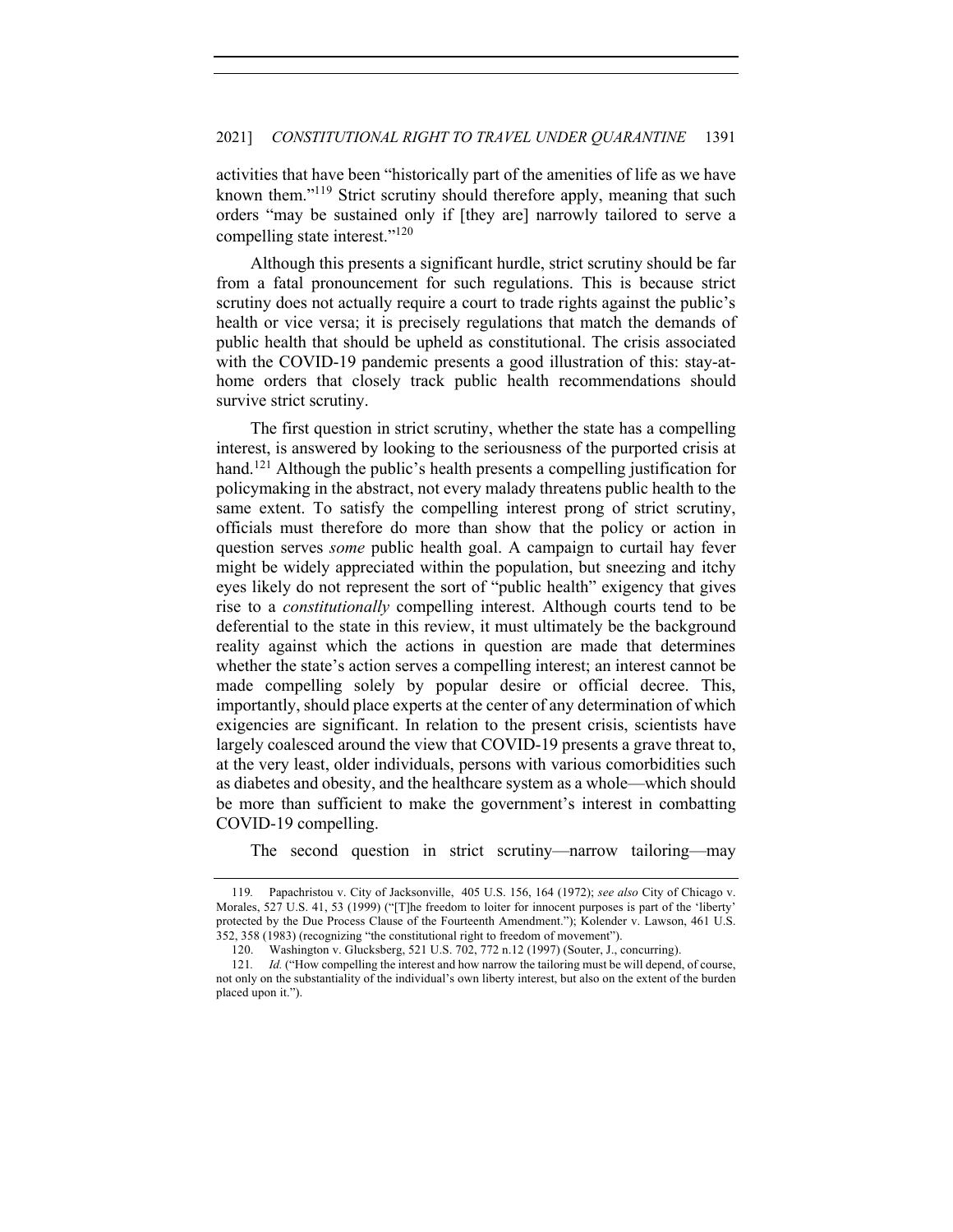similarly be answered by looking to the experts. A narrowly tailored regulation is one that uses the least restrictive means available of accomplishing its purposes, sweeping no more broadly than is necessary.<sup>122</sup> In the context of quarantines and similar regulations, narrow tailoring is best measured by examining how closely a policy hews to expert recommendations. State action that precisely implements expert recommendations sweeps exactly as broadly as is necessary (and is therefore narrowly tailored). This means that even far-reaching or indiscriminate aspects of regulations could be constitutional if they are largely consistent with the policies suggested by the relevant experts. Take, for example, the application of stay-at-home orders to apparently healthy individuals with no known exposure to COVID-19. Because this particular coronavirus can be spread widely by individuals without symptoms $123$  and because quick accurate testing remained mostly unavailable at the time in question,  $^{124}$  it was impossible to determine which individuals living in a region with community spread had been exposed and were asymptomatic or presymptomatic spreaders. As a consequence, public health experts urged policymakers to treat everyone as a potential disease vector, which is exactly what these broad provisions do. At the point that it becomes possible to determine who cannot spread a disease—through, potentially, advances in antibody testing or vaccines—and the expert recommendations change accordingly, such blanket attempts to minimize the spread of a virus like the one causing COVID-19 may no longer be narrowly tailored. Likewise, as the spread of disease becomes more controlled and contact tracing therefore becomes once again practicable, broad-based strategies will become less necessary from a public health standpoint—and therefore more constitutionally suspect.<sup>125</sup>

## 2. Other Constitutional Provisions

The fundamental right to free movement is not the only constitutional protection of travel or movement relevant to stay-at-home orders. Article

<sup>122</sup>*. See, e.g.*, Bowers v. Hardwick, 478 U.S. 186, 189 (1986) (noting that the state "would have to prove that the statute is supported by a compelling interest and is the most narrowly drawn means of achieving that end" to meet the requirements of strict scrutiny).

<sup>123.</sup> *See generally* Michael A. Johansson, Talia M. Quandelacy, Sarah Kada, Pragati Venkata Prasad, Molly Steele, John T. Brooks, Rachel B. Slayton, Matthew Biggerstaff & Jay C. Butler, *SARS-CoV-2 Transmission from People Without COVID-19 Symptoms*, JAMA NETWORK, Jan. 7, 2021, at 1.

<sup>124.</sup> Olga Khazan, *The 4 Key Reasons the U.S. Is So Behind on Coronavirus Testing*, ATLANTIC (Mar. 13, 2020), https://www.theatlantic.com/health/archive/2020/03/why-coronavirus-testing-us-so-de layed/607954 [https://perma.cc/TD5J-QJUY].

<sup>125.</sup> One could imagine how challenging political realities, such as the unpopularity of vaccine "passports," might lead to the institution of broad-based strategies even while a significant subset of the population has developed immunity through vaccination or natural infection. Political expediency does not, however, enter into a strict scrutiny analysis—the government may not restrict constitutional rights because the majority demands it—and such measures may therefore be vulnerable to challenge.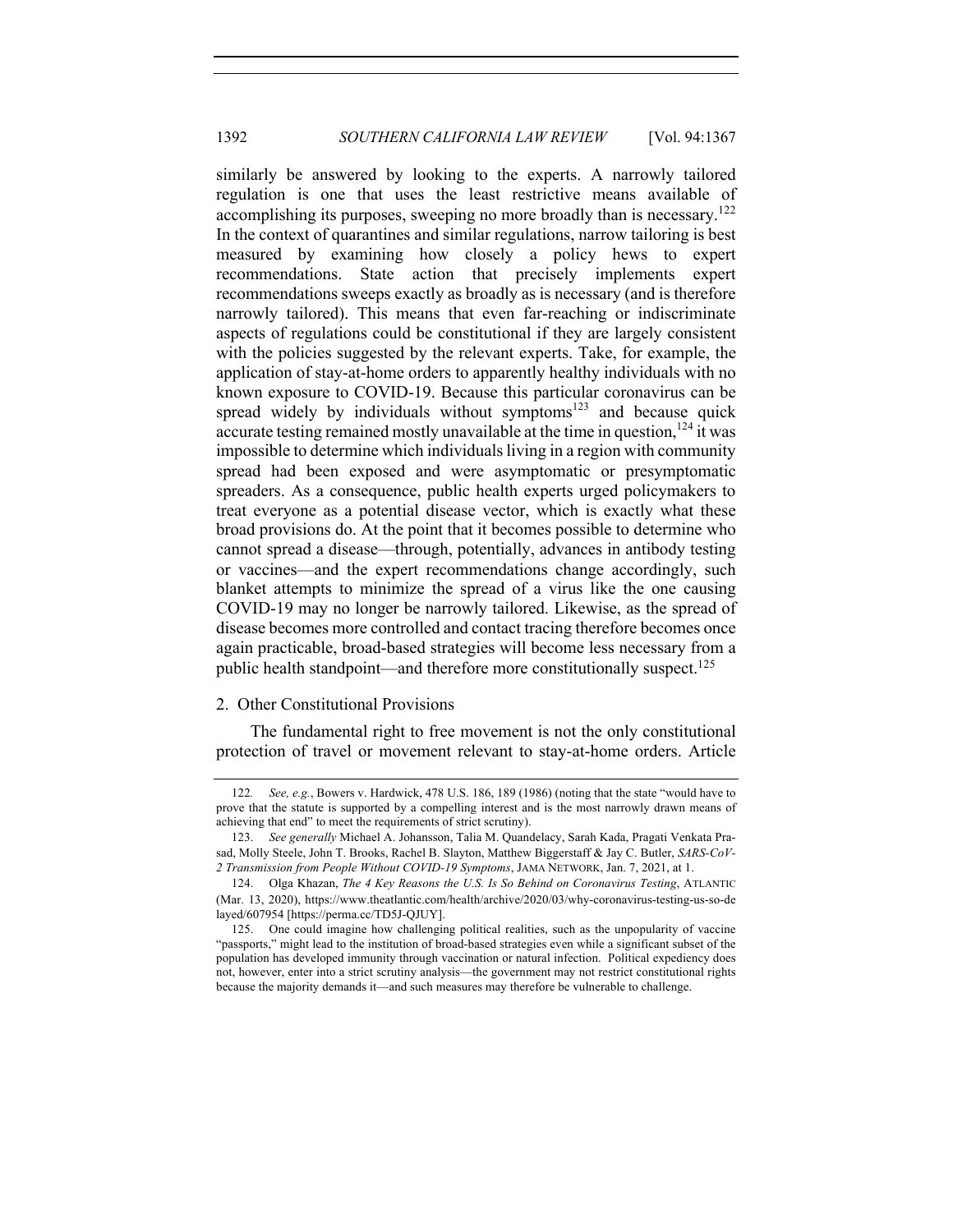IV's Privileges and Immunities Clause and the Commerce Clause also offer potential avenues of protection, albeit to very different degrees.

First, Article IV's Privileges and Immunities Clause applies only to state regulations that *discriminatorily* burden travel. Most stay-at-home orders, including Illinois's, are nondiscriminatory, prohibiting travel and movement for everyone in the state without regard to residency status.<sup>126</sup> Moreover, when these orders make exemptions to their general bars on travel, as they all did, the exemptions were largely based on the *reason* for the travel in question rather than its direction or destination.<sup>127</sup> Under Illinois's order, for example, travel to get groceries was permitted, in-state or out, by a resident or a nonresident—whereas travel to socialize at a bar was not.<sup>128</sup> This is undeniably burdensome, but because it is not discriminatorily so, it does not run afoul of Article IV's Privileges and Immunities Clause.129

The Dormant Commerce Clause, on the other hand, presents a greater obstacle for state or local stay-at-home orders.<sup>130</sup> Although these orders may not facially discriminate against interstate commerce (for the same essential reasons that they do not discriminate against out-of-state residents),  $^{131}$  they may nevertheless greatly tax interstate commerce through their significant burdening of business and recreation of all stripes: closing an office building, state park, or restaurant will limit the travel and commerce of out-of-state visitors who otherwise would have come for work or recreation. As such, the *Pike* balancing test applies.

*Pike* generally is not viewed as a particularly stringent test. Under *Pike*, stay-at-home orders should be upheld "unless the burden imposed on such commerce is clearly excessive in relation to the putative local benefits."<sup>132</sup> Nevertheless, *Pike* could prove more challenging of a hurdle for stay-at-

<sup>126.</sup> ILL.COVID-19 EXEC. ORDER,*supra* note 2. The order references only nonresidents to expressly *permit* travel to return to a place of residence to or from another jurisdiction. *Id.*

<sup>127.</sup> One important exception to this was the Kentucky Governor's March 30, 2020, Executive Order, which banned Kentucky residents from traveling out of state except for several limited exceptions. *See* Roberts v. Neace, 457 F. Supp. 3d 595, 598 (E.D. Ky. 2020) (describing, then striking down the order on right-to-travel grounds, albeit without many discussions or analysis other than a bare conclusion that the Order was overbroad), *aff'd*, 958 F.3d 409 (6th Cir. 2020).

<sup>128.</sup> *See supra* notes 107–11 and accompanying text.

<sup>129.</sup> Saenz v. Roe, 526 U.S. 489, 500 (1999) (describing this as "the right to be treated as a welcome visitor rather than an unfriendly alien when temporarily present in the second State"). Included among these privileges and immunities is "the right of a citizen of one state to pass through, or to reside in any other state." *Id.* at 501 n.14.

<sup>130.</sup> The Dormant Commerce Clause does not bind federal regulations. *See supra* note 100.

<sup>131.</sup> To the contrary, these orders commonly take affirmative steps in service of mitigating their impacts on interstate commerce. Illinois's stay-at-home order, for example, exempted all travel related to shipping or delivery from its constraints. ILL. COVID-19 EXEC. ORDER, *supra* note 2.

<sup>132.</sup> Pike v. Bruce Church, Inc., 397 U.S. 137, 142 (1970).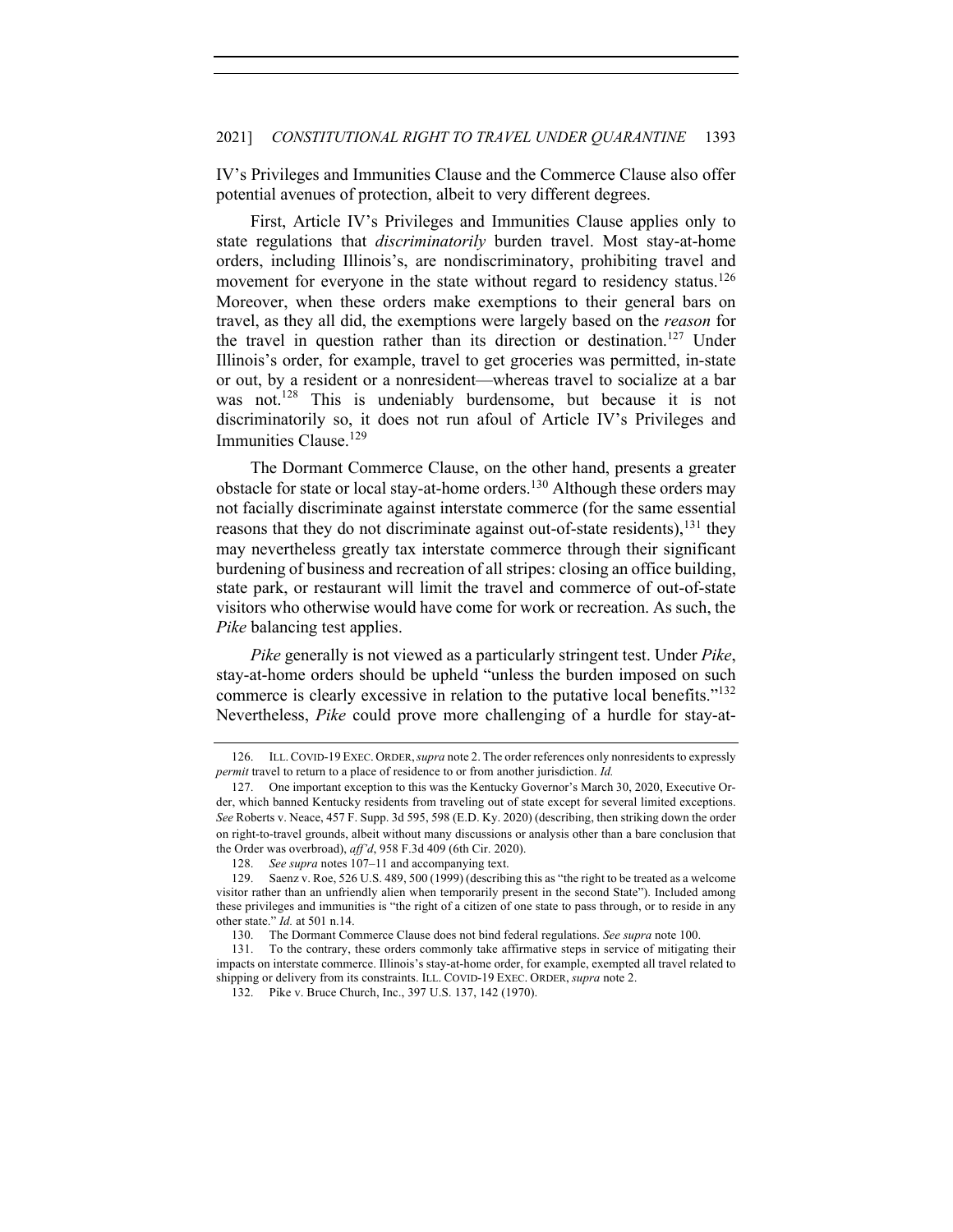home orders than even strict scrutiny. This is because regulations that hew closely to expert recommendations may *not* survive *Pike*, even if they will typically survive strict scrutiny. Although the high economic burden of illness and death means that promoting public health will generally facilitate interstate commerce, there may be some instances in which the economic costs of policies serving the public health are so ruinous as to outweigh the substantial economic and non-economic benefits that flow from public health. This is, in fact, one of the primary popular critiques of stay-at-home orders; COVID-19 may present a real threat to the public health, and yet the economic costs of stay-at-home orders may be greater. As a result, a state cannot safeguard its stay-at-home order from a Dormant Commerce Clause challenge solely by modeling it after expert regulations. This is not to say that state and local stay-at-home orders are doomed. Far from it. The uncertainty surrounding measures intended to mitigate the spread of a dangerous disease, like COVID-19, works in the government's favor, as it will be especially challenging to prove that the economic costs of such a regulation *clearly* exceed its putative local benefits.

## B. BORDER CONTROL

Another legal strategy widely adopted by states, counties, municipalities, tribal governments, and even the federal government has been to control the arrival of new visitors into the jurisdiction. This strategy aimed to limit the introduction of COVID-19 into the community—and, by so doing, obviate the need for more drastic measures. In practice, this has taken a range of forms. For example, the Florida Keys effectively shut itself off to most outsiders for several months by erecting checkpoints on each of the two roads into the Keys, allowing only "residents, property owners and those actively involved in work in the Florida Keys" to pass through.<sup>133</sup> Throughout the same period, the state of Florida, as a whole, also implemented a more targeted form of border control, imposing a fourteenday "quarantine restriction[] on travelers from New York State," going so

<sup>133.</sup> David Goodhue & Gwen Filosa, *Monroe County to Close U.S. 1 to Tourists into the Florida Keys Due to COVID-19 Concerns*, MIA. HERALD (Mar. 24, 2020, 2:32 PM), https://www.miamiherald. com/news/local/community/florida-keys/article241462451.html [https://perma.cc/YG4V-KYNZ] (noting that fuel tankers, delivery and grocery trucks, first responders, and healthcare workers would be allowed when they were involved in work in the Keys). Hotels and short-term rentals had already been closed at the point that this restriction was implemented. *Id*. At the time that the checkpoints were established, there had been three cases of COVID-19 detected in the Keys. *Id.* The checkpoints remained up for approximately two months. *Checkpoints Keeping Visitors Out of Florida Keys Are Coming Down Monday*, WINK NEWS (May 31, 2020, 3:43 PM), https://www.winknews.com/2020/05/31/ checkpoints-keeping-out-visitors-come-down-in-florida-keys [https://perma.cc/KAT9-7355]. At the time the checkpoints were removed, the Keys had approximately 110 cases of COVID-19, or about 850 per 100,000. *Id.* Miami-Dade County had, at that time, 18,000 cases of COVID-19, or about 660 per 100,000. "More than 18,750 cars coming from the mainland were turned away" by these checkpoints. *Id.*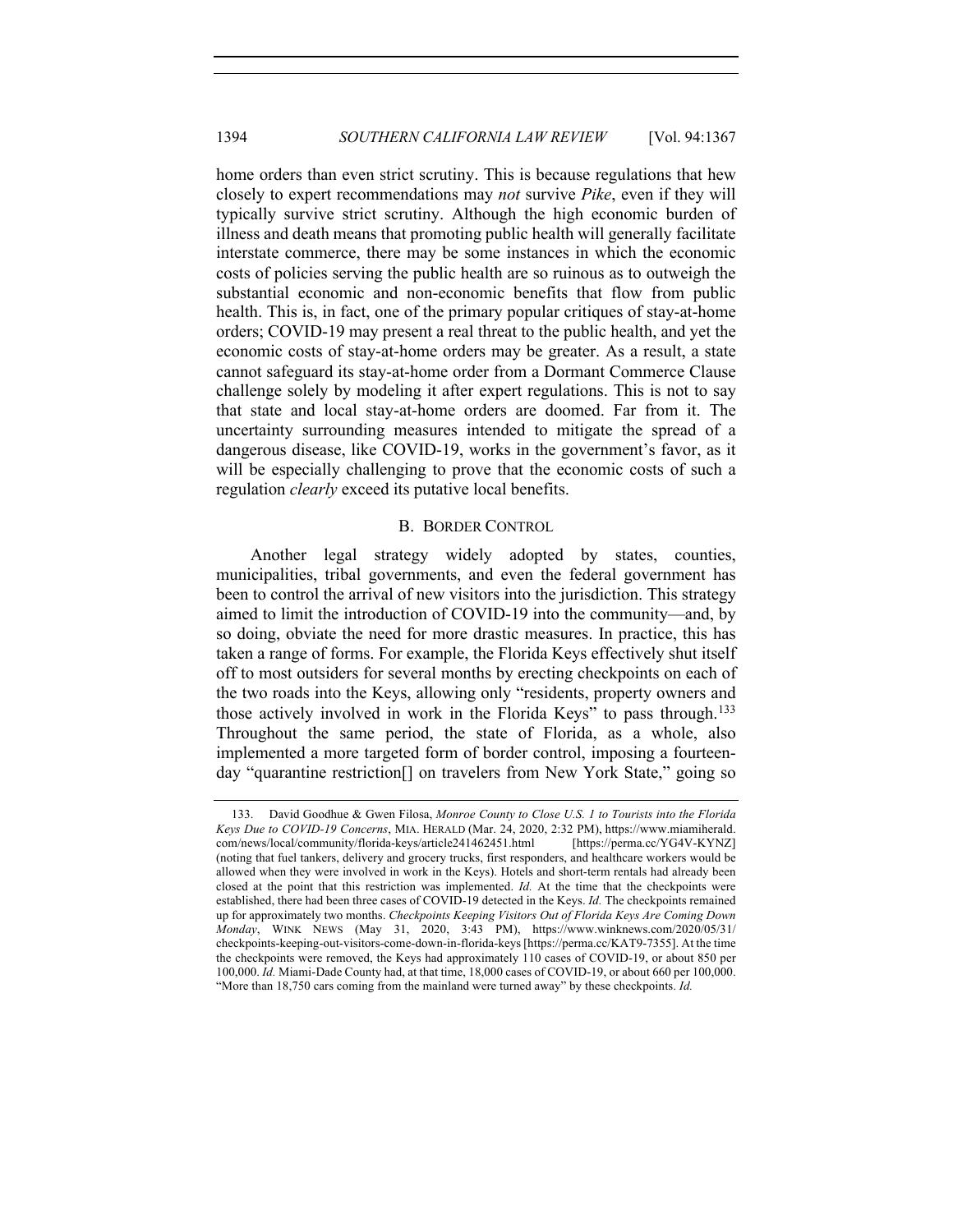far as to stop motorists with New York plates to remind them of their selfquarantine obligation.<sup>134</sup> On the other hand, New York state created a "containment area" around the community of New Rochelle at a point when the city served as an epicenter of New York's outbreak.<sup>135</sup> Even relatively laissez-faire states implemented some border-control measures. Utah, for example, briefly required all travelers entering the state to fill out a questionnaire with personal information about their travel plans, COVID-19 exposure and testing, and their present health. $136$  Broadly speaking, these respective policies incapsulate the different categories of border control that states have adopted in response to COVID-19. Although such regulations tend to have a less draconian impact on the region as a whole than stay-athome orders, they implicate the Constitution in fundamentally different ways—and may actually be *less* constitutionally sustainable as a result.

## 1. Fundamental Right to Movement

First, regulations that exclude people from a jurisdiction entirely (as the Florida Keys did), require self-isolation on arrival (as Alaska, Connecticut, Florida, Hawaii, Illinois, New Jersey, New York, and Rhode Island have all done), or restrict people from leaving their own community (as was true for New Rochelle, New York) implicate the fundamental right to free movement.<sup>137</sup> It is impossible to "wander<sup>[]</sup> or stroll<sup>[]</sup> around from place to

137. Self-questionnaire requirements, on the other hand, are more akin to a road toll or speed limit, insofar as they are minor restrictions, and likely do not trigger the right's protections. *See, e.g.*, Miller v.

<sup>134.</sup> *Travelers*, FLA. COVID-19 RESPONSE, https://web.archive.org/web/20200721180532/https: //floridahealthcovid19.gov/travelers (noting exceptions for students and commercial travel). Rhode Island implemented a similar policy, which it quickly extended to include *all* states. Scott Souza, *RI Reopening: Travel Restrictions Set for Those Coming to State*, PATCH (June 29, 2020, 4:07 PM), https://patch.com/ rhode-island/middletown/ri-reopening-travel-restrictions-set-those-coming-state [https://perma.cc/RJJ5- 5KMJ]. Several months later, in response to a second surge of infections in different states, New York, Connecticut, and New Jersey together instituted similar policies. *See Travel Restrictions Issued by States in Response to the Coronavirus (COVID-19) Pandemic, 2020–2021*, BALLOTPEDIA, https://ballotpedia. org/Travel restrictions issued by states in response to the coronavirus (COVID-19) pandemic, 20 20-2021 [https://perma.cc/JV94-8MMW].

<sup>135.</sup> Bill Chappell, *Coronavirus: New York Creates 'Containment Area' Around Cluster in New Rochelle*, NPR (Mar. 10, 2020, 2:17 PM), https://www.npr.org/sections/health-shots/2020/03/10/8140 99444/new-york-creates-containment-area-around-cluster-in-new-rochelle [https://perma.cc/9U3D-CK Y2]. This policy resembled a *cordon sanitaire*, a disease-control measure in which an entire community is walled off (often literally) to prevent the spread of a disease outside of that community. *See supra* note 45. But because residents were still permitted to leave New Rochelle under the containment area rules, this was not a true *cordon sanitaire*. Chappell, *supra*.

<sup>136</sup>*. Governor Issues Executive Order on Inbound Travel*, UTAH.GOV (Apr. 9, 2020), https://coronavirus.utah.gov/governor-issues-executive-order-on-inbound-travel [https://perma.cc/7T4 B-RB52]; *see also* Sonja Hutson, *Utah to Require Travelers Entering the State to Answer COVID-19 Travel Questionnaire*, KUER 90.1 (Apr. 8, 2020), https://www.kuer.org/post/utah-require-travelersentering-state-answer-covid-19-travel-questionnaire#stream/0 [https://perma.cc/5QN2-227S]. The order was repealed soon thereafter because of problems with execution. *See Travel Restrictions Issued by States in Response to the Coronavirus (COVID-19) Pandemic, 2020–2021*, *supra* note 129.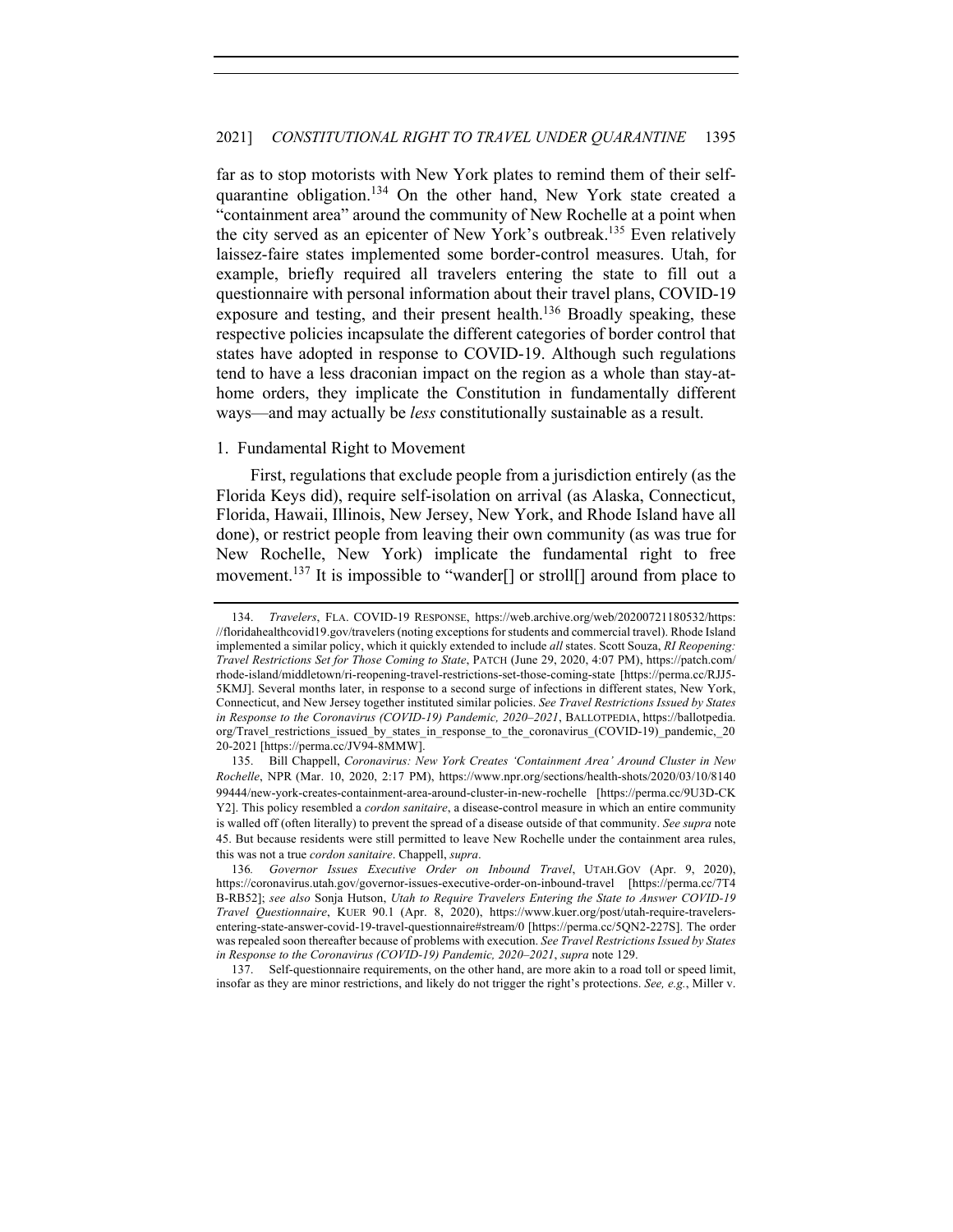place"<sup>138</sup> in a jurisdiction from which you have been excluded or required to self-isolate. Visitors cannot patronize restaurants in these communities, shop for groceries, swim at lakes or beaches, socialize with friends or family, or partake in any number of other activities that have been "historically part of the amenities of life as we have known them."139 Although courts have, on occasion, declined to extend the right to geographically limited bans on travel, like a single school's grounds, the Florida Keys (and, of course, an entire state like Illinois) are easily large enough to trigger the protections afforded to violations of fundamental rights.<sup>140</sup>

As a result, such border-control regulations should be subject to strict scrutiny. But, as is true for stay-at-home orders, strict scrutiny need not be fatal.<sup>141</sup> Here, too, the question should turn on what experts have recommended. For example, when there is an outbreak of a sufficiently contagious disease in a community that has not spread elsewhere, *cordon sanitaire*-like measures, such as those used in New Rochelle, could be scientifically justified and therefore legally sustainable.<sup>142</sup> Likewise, where a region has been able to control the spread of COVID-19 internally, and where outside visitors represent a significant threat for introducing new infections, border-control policies may well be in accordance with expert recommendations—in which case they should survive strict scrutiny. This likely was at least initially true for the Florida Keys, which had only three reported cases of COVID-19 infection when the roads were first closed to visitors, and which expected a large number of would-be-visitors to come from areas with significant community spread of COVID-19, such as Miami-Dade County.<sup>143</sup> Similarly, at the time that Florida imposed self-quarantine obligations on travelers arriving from New York, nearly half of all cases in the United States were associated with New York (whereas Florida still had relatively few cases).<sup>144</sup> On the other hand, Rhode Island imposed a similar

Reed, 176 F.3d 1202, 1205 (9th Cir. 1999).

<sup>138.</sup> Papachristou v. City of Jacksonville, 405 U.S. 156, 156 n.1 (1972).

<sup>139</sup>*. Papachristou*, 405 U.S. at 164; *see also* City of Chicago v. Morales, 527 U.S. 41, 53–54 (1999); Kolender v. Lawson, 461 U.S. 352, 358 (1983).

<sup>140</sup>*. See, e.g.*, Hannemann v. S. Door Cnty. Sch. Dist., 673 F.3d 746, 757 (7th Cir. 2012).

<sup>141.</sup> In one of the only serious challenges to such a COVID-19 regulation on right-to-travel grounds, the court effectively concluded as much, holding that although the self-quarantine requirement burdened the plaintiffs' fundamental right to interstate travel, it appeared narrowly tailored to compelling government interests. Bayley's Campground Inc. v. Mills, 463 F. Supp. 3d 22, 33–34 (D. Me. 2020) (expressing openness to future such challenges), *aff'd*, 985 F.3d 153 (1st Cir. 2021).

<sup>142.</sup> For more on *cordon sanitaires*, see *supra* notes 45, 130.

<sup>143.</sup> At the point that the Florida Keys reopened, however, there were more cases in the Keys per capita than in Miami-Dade County—which, at the very least, raises questions about the order's constitutionality.

<sup>144.</sup> *See Tracking Coronavirus in New York: Latest Map and Case Count*, N.Y. TIMES, https://www.nytimes.com/interactive/2021/us/new-york-covid-cases.html [https://perma.cc/6W35- Y2PC]; *Tracking Coronavirus in Florida: Latest Map and Case Count*, N.Y. TIMES,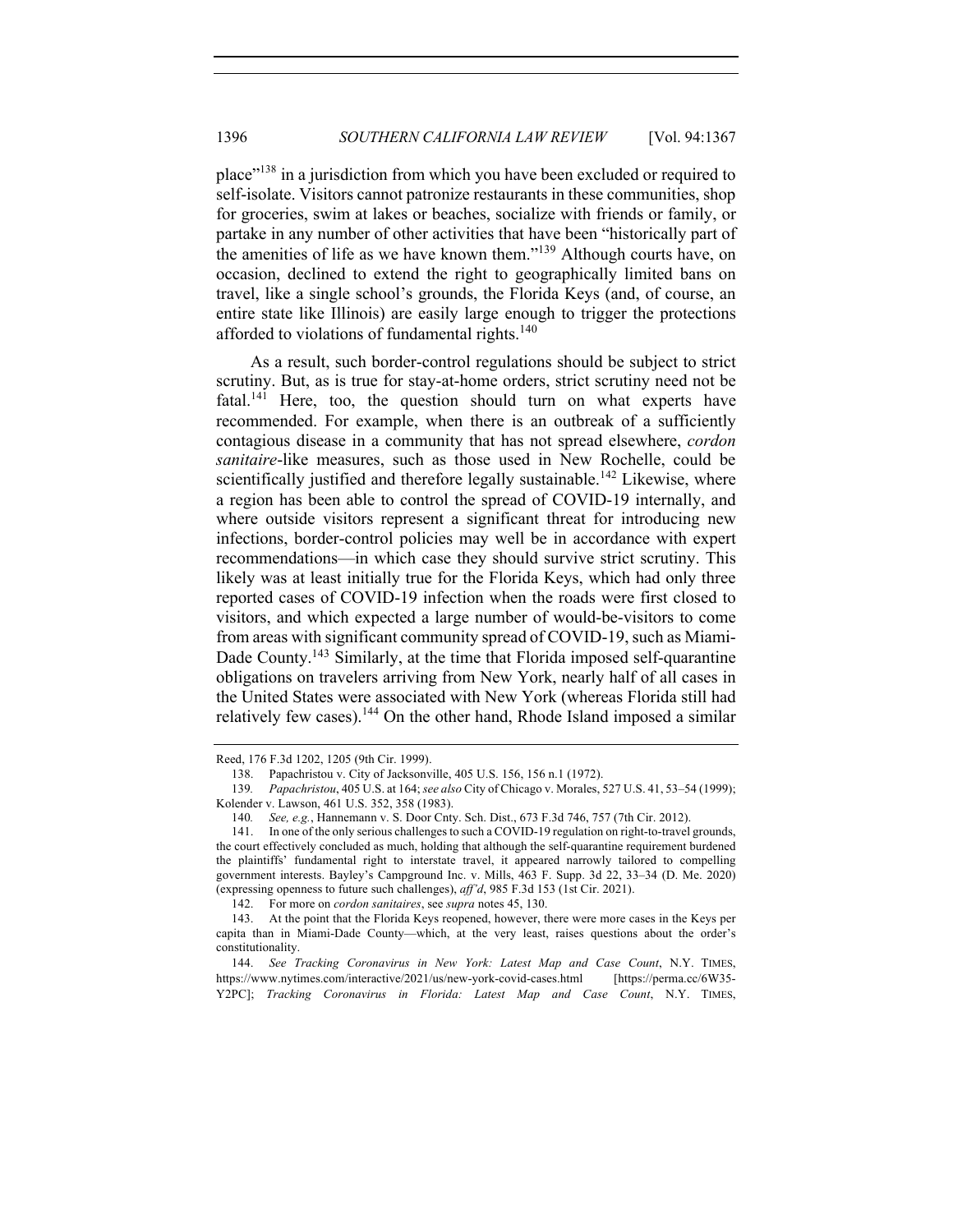self-quarantine requirement on travelers from New York, but quickly extended the rule to apply to all travelers outside of Rhode Island.<sup>145</sup> Treating visitors from South Dakota—where there had been few detected cases at that time—indistinguishably from New Yorkers is not a particularly narrowly tailored approach. Crucially, though, the crux of this analysis must be the relevant public health expert recommendations. Armchair epidemiology is no substitute for expert evaluations, and simply looking at metrics like per capita infection rates potentially misses more sophisticated indicators of the probability that infections will be imported from elsewhere.

## 2. Privileges and Immunities

Many state and local border-control regulations will also implicate Article IV's Privileges and Immunities Clause by discriminating against outof-state travelers either facially or in effect.<sup>146</sup> First, "hard" border restrictions, like that used by the Florida Keys, tend to favor at least some subset of in-state residents over out-of-state residents. Through its checkpoints, the Florida Keys ensured that only one group of people (besides property owners and those who worked in the Florida Keys) could travel to the relevant area: Florida Keys residents. Residents of Texas, Louisiana, Massachusetts, or any other state who wished to travel to the Florida Keys during this period (and who did not own property or work in the Keys) were not permitted.<sup>147</sup>

Similarly, regulations requiring incoming visitors to self-quarantine for a period or to answer a detailed questionnaire will typically have a discriminatory impact on interstate travel. Most such orders apply based on the location from which the visitor *travels*, rather than the visitor's place of residence. In practice, though, the burden of such regulations will not fall equally on in-state and out-of-state residents. Florida's order, for example, imposed requirements on visitors traveling to Florida from the New York tristate area. Although some such travelers undoubtedly were Florida residents, this was a population disproportionately consisting of out-of-state residents. Likewise, Alaska's testing obligation placed a discriminatory

https://www.nytimes.com/interactive/2021/us/florida-covid-cases.html [https://perma.cc/FCD4-9CVS]. 145. *See supra* note 129.

<sup>146.</sup> Similar federal regulations may not. *See, e.g.*, Pollack v. Duff, 793 F.3d 34, 41 (D.C. Cir. 2015) (noting that "neither the Supreme Court nor this court has ever held an action taken by any branch of the federal government is subject to scrutiny under the Privileges and Immunities Clause of Article IV").

<sup>147.</sup> Conversely, measures that restrict those in a given community from leaving, like those used in New Rochelle (and other *cordon sanitaire*-like policies), favor a subset of out-of-state residents over at least some in-state residents—those in the impacted community. Unlike regulations that disfavor out-ofstate residents, policies that treat out-of-state residents more favorably likely do not violate Article IV's Privileges and Immunities Clause; the Clause is not merely aimed at differential treatment, but at discrimination against out-of-state residents.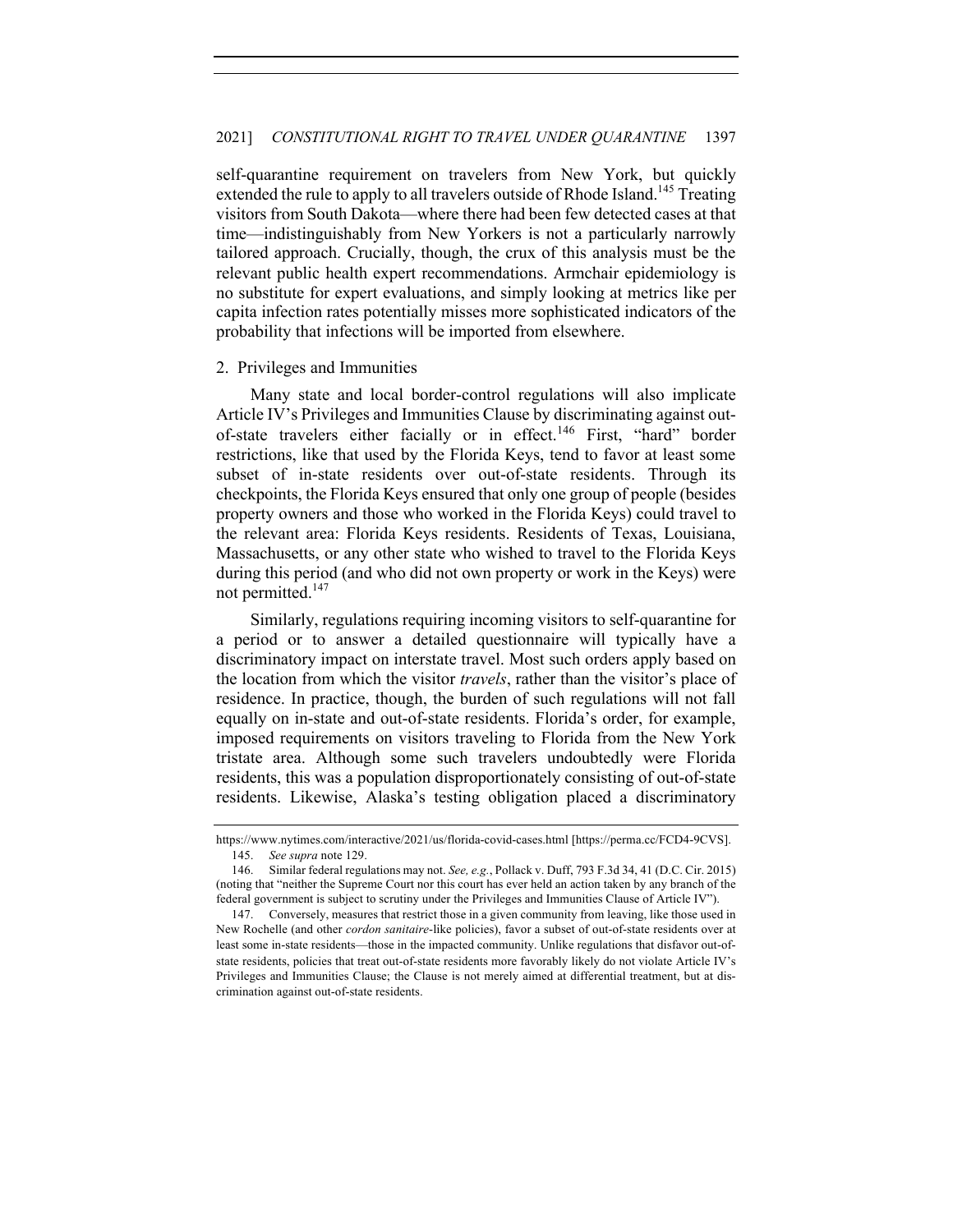burden on travel to Alaska, effectively taxing the travel of nonresidents (who had to pay \$250 for a coronavirus test before entering the state) far more significantly than residents (who were still required to take the test, but were charged  $$0$ ).<sup>148</sup>

This is not, of course, the end of a Privileges and Immunities Clause analysis. Regulations that discriminatorily burden interstate travel may still be upheld when they are "closely related to the advancement of a substantial state interest."<sup>149</sup> This inquiry is similar to that applied under strict scrutiny—and the likelihood of its satisfaction, similarly, should be greatly increased when the regulation in question coheres closely with public health recommendations. Public health crises of sufficient seriousness presumably generate a "substantial state interest" in the same essential manner that they generate a "compelling interest" for purposes of strict scrutiny. And likewise, a regulation's enactment of expert recommendations should be more than sufficient for that regulation to "closely relate[] to the advancement" of the state's interest in combatting the crisis. To the extent there is any difference between this part of the Privileges and Immunities test and strict scrutiny, it's that the "closely relates" language appears to be more permissive than "narrow tailoring." Officials may therefore have more leeway in deviating from expert recommendations in the context of Article IV's Privileges and Immunities Clause.

There are, nevertheless, important differences between these respective tests that will lead to the Privileges and Immunities Clause presenting the more challenging bar for border-control policies. The Supreme Court has made clear that, to justify a discriminatory regulation, there must be "something to indicate that non-citizens constitute a peculiar source of the evil at which the statute is aimed."<sup>150</sup> Whether this is conceived as an additional step required by the Privileges and Immunities Clause or a consideration for courts to use in determining whether the regulation "closely relates" to the state's interest, the "peculiar source of evil" language is a reminder that a Privileges and Immunities Clause inquiry must center on the *discrimination* at issue.<sup>151</sup> It is easy to imagine, for example, a

<sup>148.</sup> *Safe Travels*, STATE OF ALASKA, https://covid19.alaska.gov/travelers [https:// perma.cc/HK5V-7SJW]; Elizabeth C. Ohlsen, Kimberly A. Porter, Eric Mooring, Coleman Cutchins, Anne Zink & Joseph McLaughlin, *Airport Traveler Testing Program for SARS-CoV-2—Alaska, June– November 2020*, 70 CDC: MORBIDITY & MORTALITY WKLY.REP. 583, 584 (2021); *cf.* CNTY. OF KAUA'I, HOW DO I AVOID A 10-DAY QUARANTINE ON KAUA'I?, https://hawaiicovid19.com/wpcontent/uploads/2021/02/Kauai-Travel-Flow-Chart.pdf [https://perma.cc/K4GQ-UAJ7] (detailing harsher restrictions on travel originating from out of the state than travel originating from in the state). 149. Sup. Ct. of Va. v. Friedman, 487 U.S. 59, 65 (1988); Toomer v. Witsell, 334 U.S. 385, 396

<sup>(1948).</sup>

<sup>150</sup>*. Toomer*, 334 U.S. at 398.

<sup>151.</sup> Sup. Ct. of New Hampshire v. Piper, 470 U.S. 274, 284 (1985) (holding that there must be "a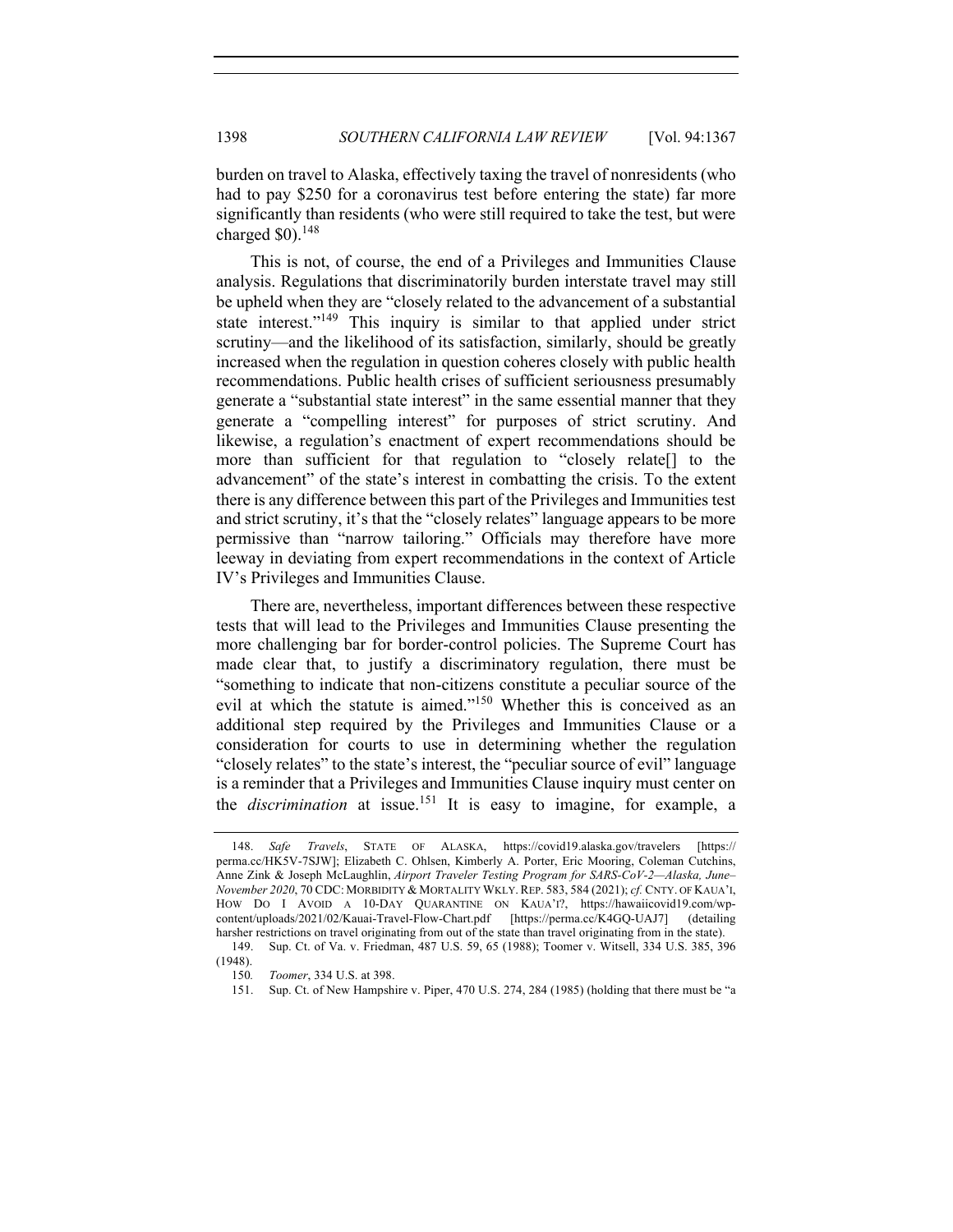circumstance in which disease transmission in a given state is rampant and yet experts recommend halting the influx of outsiders so as to limit the opportunity for *new* clusters of the disease to form. A regulation that adopts such a proposal would likely survive strict scrutiny. Such a policy would be narrowly tailored (through its adherence to expert recommendations) to a compelling state interest (the limitation of new disease clusters). It is less clear, however, that such a regulation would survive an Article IV Privileges and Immunities Clause inquiry. The out-of-state visitors targeted by the regulation might well constitute an *additional* source of clusters of infection in the state, but they do not "constitute a *peculiar* source of [that] evil."<sup>152</sup>

#### 3. Dormant Commerce Clause

Finally, as is the case for stay-at-home orders, it is the Dormant Commerce Clause that may present the greatest obstacle for state and local border-control regulations aimed at curbing the spread of a contagious disease. This is because, by their very nature, border-control regulations burden interstate travel and therefore interstate commerce. Indeed, a large number of the border-control regulations imposed in response to COVID-19 have been *facially* discriminatory against interstate travel.

First, "hard" border regulations—policies that literally place a physical barrier impeding travel and therefore commerce—present the most direct obstacle to interstate commerce. Even when the "hard" border in question is located purely intrastate, as it was in the Florida Keys, these regulations can still discriminate against interstate travel by employing criteria for passage that treat in-state and out-of-state travelers differently, as the Florida Keys' regulation did.<sup>153</sup> This is true regardless of the direction of travel limited. *Cordon sanitaire*-like policies that restrict people from leaving a particular area burden interstate travel and therefore commerce by constraining those within the impacted community from outside that community. Self-isolation and questionnaire requirements targeted at travel from other states likewise discriminate against interstate travel and therefore commerce. This is particularly true when such requirements apply based on the origin of the travel in question as opposed to the residence of the traveler, which is the approach that most states have taken in response to COVID-19. Such regulations facially impose a burden on travel *between* the states that they do

substantial reason for the difference in treatment," and "the discrimination practiced against nonresidents [must] bear[] a substantial relationship to the State's objective").

<sup>152</sup>*. Toomer*, 334 U.S. at 398 (emphasis added).

<sup>153</sup>*.* Camps Newfound/Owatonna, Inc. v. Town of Harrison, 520 U.S. 564, 573 (1997) ("Even when business activities are purely local, if 'it is interstate commerce that feels the pinch, it does not matter how local the operation which applies the squeeze.' " (quoting Heart of Atlanta Motel, Inc. v. United States, 379 U.S. 241, 258 (1964))).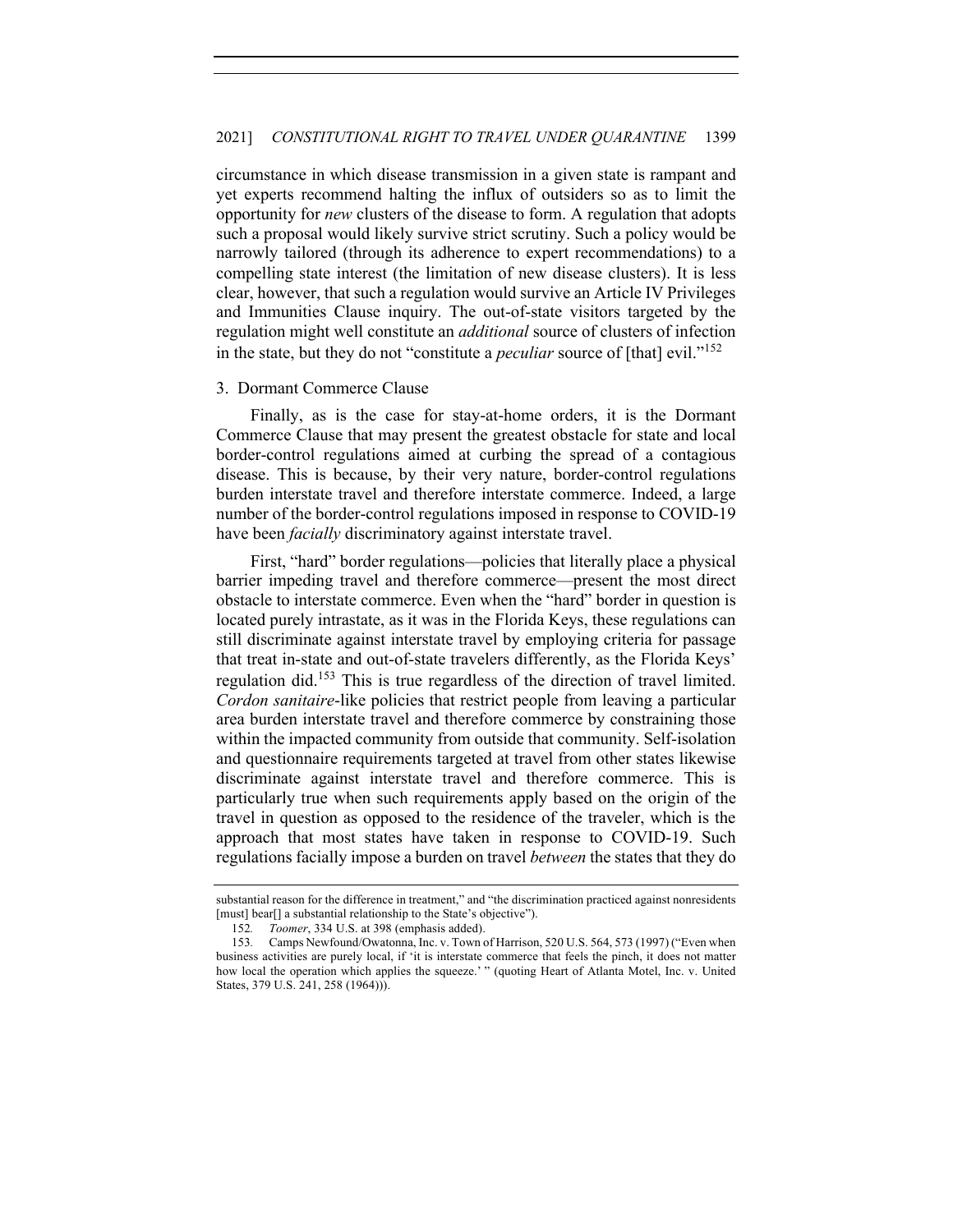not impose on travel *within* the state. Under Rhode Island's self-quarantine regulation, for example, the onerous requirement to self-isolate for fourteen days attached to all incoming travel from other states, but not to any travel within the state.<sup>154</sup>

When border-control regulations facially discriminate against interstate travel—as each of the above-described border-control regulations did—they may only be upheld if they "advance[] a legitimate local purpose that cannot be adequately served by reasonable nondiscriminatory alternatives."<sup>155</sup> This stringent test, which Justice Scalia has described as a "virtually per se rule of invalidity,"156 presents a serious obstacle for such regulations. This is because there often will be nondiscriminatory alternatives available for controlling the spread of an infectious disease, including, possibly, stay-athome orders and test, track, or trace programs. Moreover, closely tailoring these policies to expert recommendations will not necessarily ensure their constitutionality (as it should for strict scrutiny). A regulation that implements expert recommendations will be narrowly tailored, but it will not necessarily be free of nondiscriminatory alternatives, including those that were discarded by experts as being too costly without also being more effective.

Nevertheless, even this "strictest scrutiny" has not proven impossible for litigants to overcome,<sup>157</sup> and it needn't prove fatal for border-control regulations aimed at the spread of a dangerous disease. "Not all intentional barriers to interstate trade are protectionist, . . . and the Commerce Clause 'is not a guaranty of the right to import into a state whatever one may please, absent a prohibition by Congress, regardless of the effects of the importation upon the local community.' "<sup>158</sup> Rather, as the Supreme Court has made clear, "[e]ven overt discrimination against interstate trade may be justified where ... out-of-state goods or services are particularly likely for some reason to threaten the health and safety of a State's citizens, . . . and where 'outright prohibition of entry, rather than some intermediate form of regulation, is the only effective method of protection].<sup>'</sup> "<sup>159</sup> In *Maine v*. *Taylor*, for example, the Court upheld Maine's ban on importing baitfish into the state, given that the introduction of parasites and non-native species represented a threat that was "unique" to baitfish from other states.<sup>160</sup> This

<sup>154.</sup> *See supra* note 129.

<sup>155</sup>*.* New Energy Co. v. Limbach, 486 U.S. 269, 278 (1988).

<sup>156</sup>*. Id.* at 596.

<sup>157.</sup> *Id.* at 597 (quoting Hughes v. Oklahoma, 441 U.S. 322, 337 (1979)).

<sup>158.</sup> Maine v. Taylor, 477 U.S. 131, 148 n.19 (1986) (quoting Robertson v. California, 328 U.S. 440, 458 (1946)).

<sup>159.</sup> *Id.* (quoting Lewis v. BT Inv. Managers, Inc*.*, 447 U.S. 27, 43 (1980)).

<sup>160.</sup> Maine v. Taylor, 477 U.S. 131, 141, 151–52 (1986); Or. Waste Sys., Inc. v. Dep't of Env't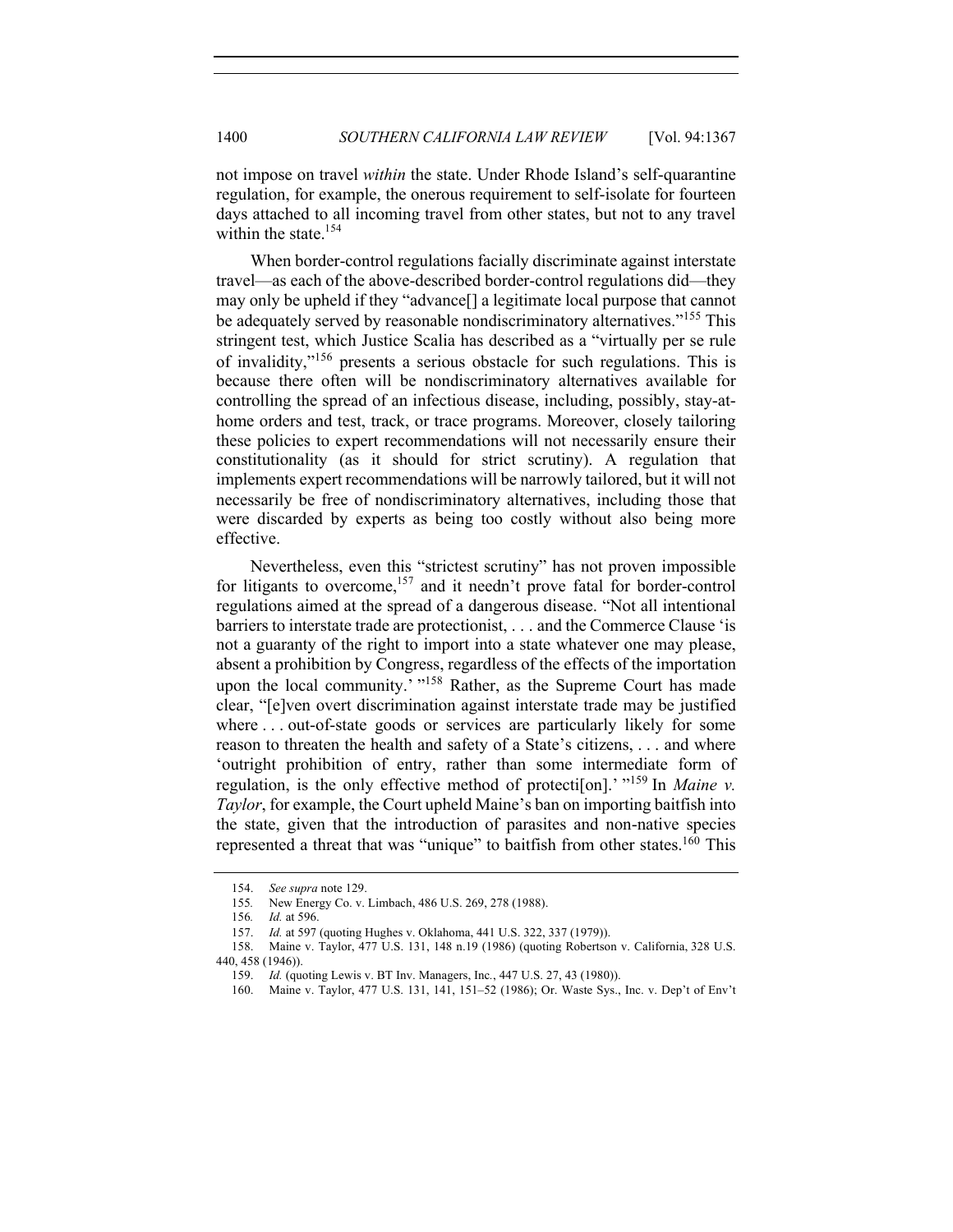presents a fairly good, if somewhat odd, parallel to controlling the spread of human disease. For regions without community spread of the disease, interstate travelers *may* present a "unique" risk of uncontrolled infection for the region. In such circumstances, it is possible that the state's goal of preventing the emergence of disease clusters that elude tracking "could not be served as well by available nondiscriminatory means."<sup>161</sup> Ordering a population without community spread to stay at home, for example, may do less to quell the spread of a contagious disease than barring the entry of potential carriers of that disease. The same logic could apply to measures that cordon off entire communities, like those used in New Rochelle: the interstate travel burdened by such measures poses a unique threat of spreading an infection contained within a distinct community to the country more generally.

Even when these border-control regulations do not facially discriminate against interstate commerce, they will often nevertheless implicate the Dormant Commerce Clause through their discriminatory effects—in which case the *Pike* balancing test will apply.<sup>162</sup> For "hard" border and selfisolation regulations in particular, *Pike* could present a problem: excluding some subset of visitors entirely or requiring them to self-isolate on arrival can impose a substantial burden on commerce.<sup>163</sup> Depending on who is impacted, such a regulation might, as a practical matter, put an effective halt to a range of travel integral to interstate commerce, including commercial shipping and tourism. To survive *Pike* in such circumstances, a state or locality must show that the putative local benefits of the policy are similarly substantial, which may be no small feat.<sup>164</sup> Additionally, as is the case for stay-at-home orders examined under the Dormant Commerce Clause, closely adhering to the border-control regulation to expert recommendations will not be sufficient to ensure that regulation's constitutionality, which adds a degree of uncertainty for policymakers. Nevertheless, because it will be

Quality, 511 U.S. 93, 101 (1994) (subtly recharacterizing *Maine v. Taylor*, which rested its holding more significantly on the fact that the state's goal of protecting native fisheries from parasites and nonnative species could not be served as well by available nondiscriminatory means).

<sup>161</sup>*. Maine*, 477 U.S. at 138.

<sup>162.</sup> Pike v. Bruce Church, Inc., 397 U.S. 137, 142 (1970) (requiring such a regulation be upheld unless the burden imposed on commerce clearly exceeds the putative local benefits of the policy).

<sup>163.</sup> Self-questionnaire requirements tend to impose such a slight burden on interstate commerce that they should withstand scrutiny under *Pike* so long as they give rise to *some* benefits. Given the significant value of the sort of information collected through these questionnaires to test, track, and trace programs, only the most thoughtlessly designed questionnaires should face the possibility of failing the *Pike* balancing test.

<sup>164.</sup> *Cordon sanitaire*-like policies may run into this issue when the community burdened is sufficiently sizable or important to interstate commerce. A *cordon sanitaire* of Kansas City—a large city on Kansas-Missouri border—will have a far greater effect on interstate commerce than one of Great Bend, Kansas, a small city in the center of the state.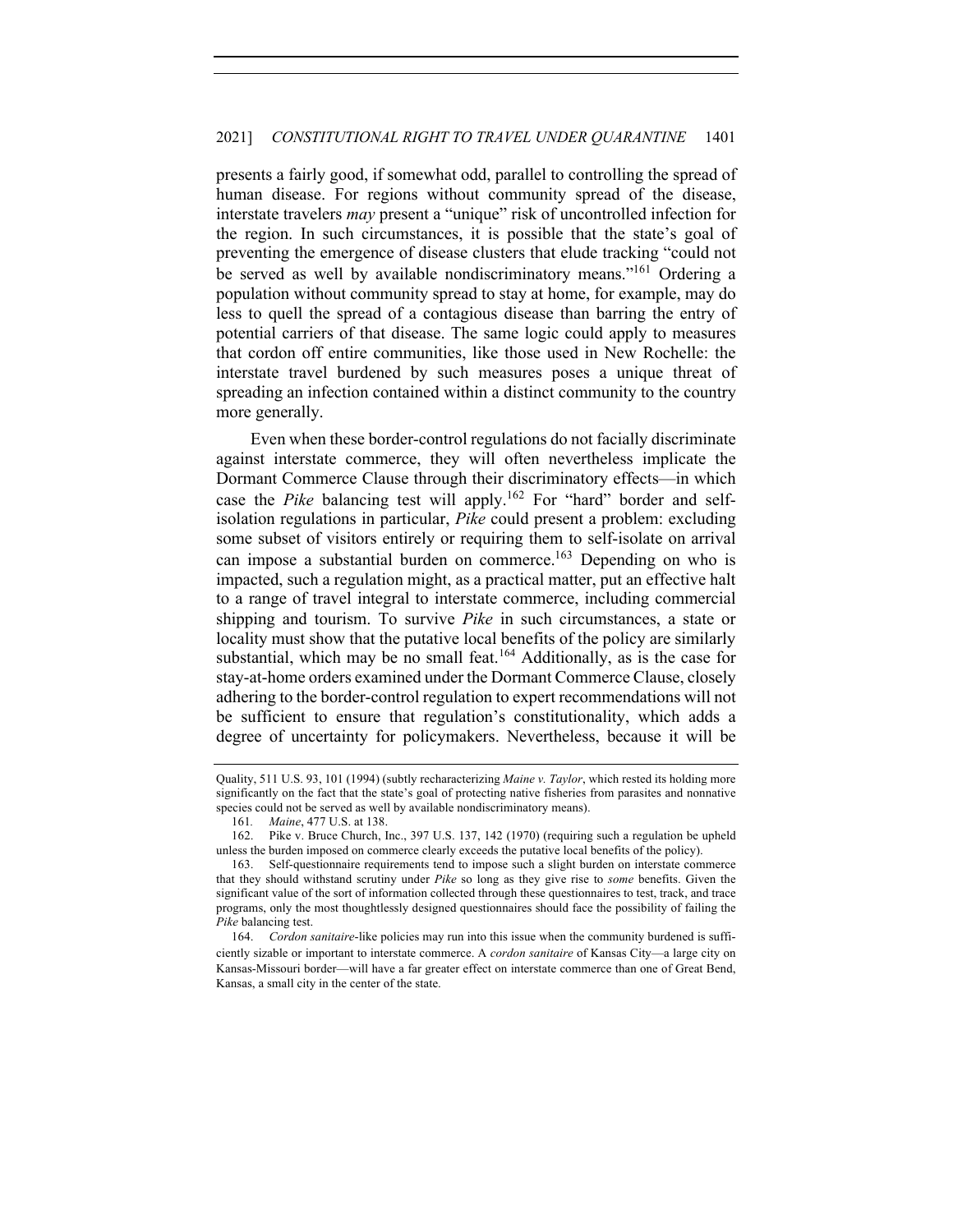difficult to define the (likely significant) putative local benefits of these regulations, litigants will struggle to show that even large commercial burdens are "clearly" excessive in comparison. The result will likely be to sustain all expert-supported public health regulations except those that impose commercial burdens that so outrageously outweigh their benefits as to render the policy choice manifestly unreasonable.

As this discussion illustrates, one federalism-related consequence of these imperfectly overlapping constitutional protections is that states may have less leeway regulating in service of the public health than the federal government. State regulations are subject to examination under Article IV's Privileges and Immunities Clause, the Commerce Clause, and, likely, a fundamental rights analysis. Federal regulations, on the other hand, are only subject to a fundamental rights analysis. Because the fundamental rights approach does not always present the highest bar in this context, the Constitution's federalist bent will more robustly check state rather than federal action. In the context of the COVID-19 pandemic, the federal government has taken a relatively laissez-faire approach, so there have been few opportunities for this distinction to emerge—but that will not necessarily hold true for future pandemics.

## C. CONTRASTING APPROACHES

This Article comes full circle by contrasting its right-to-travel framework with the two respective approaches that currently dominate consideration of these issues. As this comparison indicates, the substantive right to travel provides a richer and more robust framework for evaluating quarantines than do approaches rooted in either deference or procedural rights.

## 1. Deference

First, as numerous courts have recognized, the deferential approach demands that courts must uphold against constitutional challenge most, if not all, public health measures—including, almost certainly, the stay-athome orders and border-control regulations described previously. No matter how heavy-handed, essentially any version of any such regulation will have *some* "real or substantial relation to [its public health goals]."<sup>165</sup> This is particularly true if, as numerous lower courts have held, the deferential *Jacobson* approach is effectively indifferent to issues of overbreadth.<sup>166</sup> So,

<sup>165.</sup> *In re* Rutledge, 956 F.3d 1018, 1027–28 (8th Cir. 2020) (quoting Jacobson v. Massachusetts, 197 U.S. 11, 31 (1905)).

<sup>166</sup>*. See, e.g.*, *id.*; *In re* Abbott, 954 F.3d 772, 784 (5th Cir. 2020), *vacated as moot*, 141 S. Ct. 1261 (2021).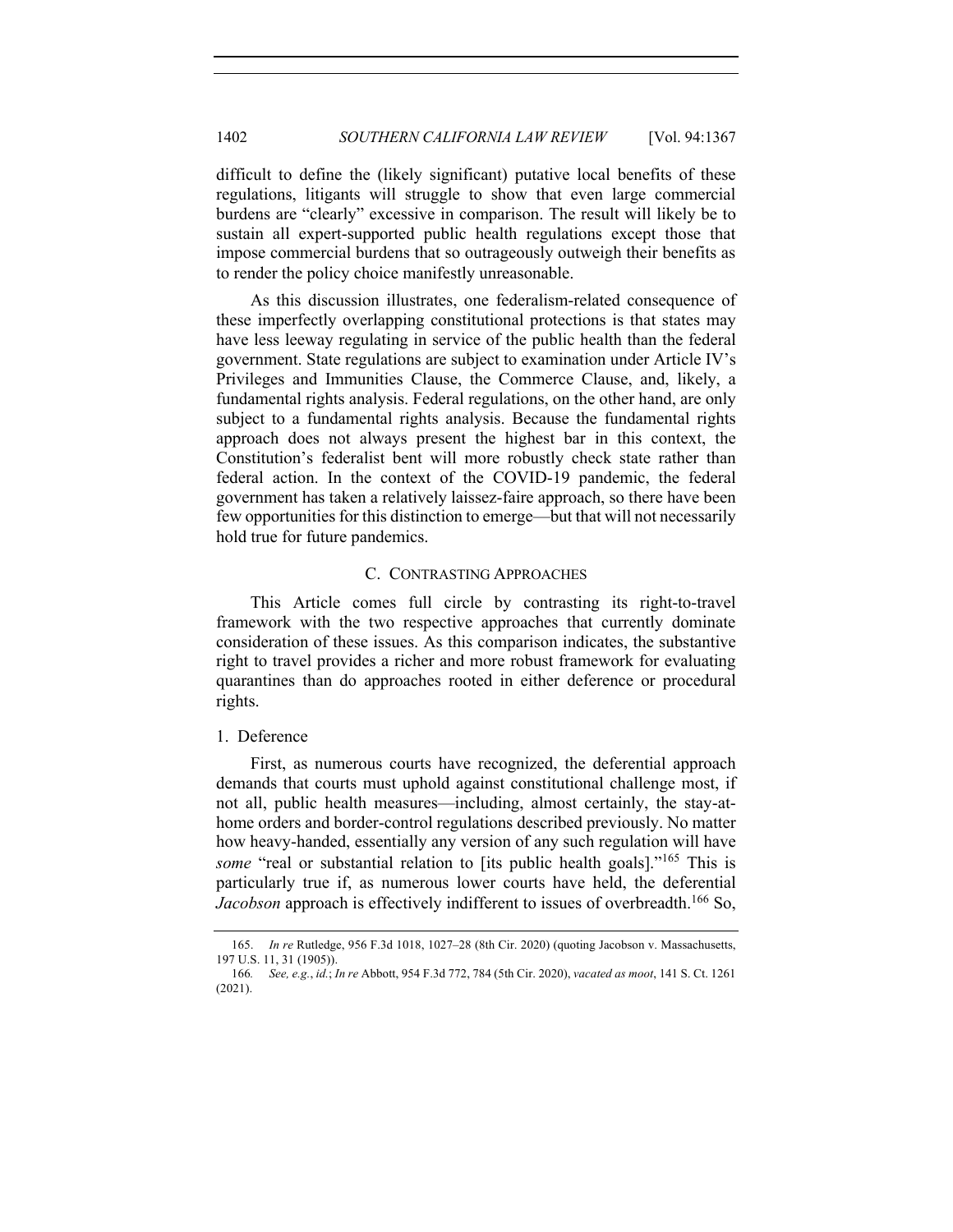for example, if, in the earliest days of the pandemic, South Dakota had closed its borders completely to all outsiders in response to the first cases of COVID-19 in Wuhan, China, even that might meet this standard (irrespective of whether it went against the recommendations of public health experts). Such a policy of extreme isolationism, misinformed though it may be, has *some* "real or substantial relation to" South Dakota's public health goal of keeping the state free of COVID-19. Nor would it likely matter if the order was little more than pretext for South Dakota to accomplish some other goal, such as to chill protest against the Keystone XL Pipeline. So long as a public health regulation cannot be said to be "arbitrary or oppressive," courts have interpreted *Jacobson* to require that it be upheld;<sup>167</sup> after all, under the deferential view, "all rights are subject to some invasion" in times of perceived public health crisis.<sup>168</sup>

The second prong of the *Jacobson* standard does not provide significant additional protection against state overreach. That is because few actions are "beyond all question, a plain, palpable invasion of rights secured by the fundamental law."<sup>169</sup> Although this murky proclamation has remained largely undeveloped by the lower courts, it appears to go significantly beyond qualified immunity's protection of officers who violate rights that are not "clearly established."<sup>170</sup> Yet even qualified immunity has been deemed so onerous an obstacle as to "undermine[] Congress's intent to provide remedies to those whose rights have been violated."<sup>171</sup> If courts must identify a factually parallel case establishing the right in question in order for its invasion to be "beyond all question" (which courts must to satisfy qualified immunity's standard), <sup>172</sup> there is little reason to believe that *any* half-plausible regulation made in the name of public health will run afoul of this generous standard (and the regulations described above almost certainly do not). The historical lack of litigation of these issues means that there are close to no analogous cases on which courts can rely to adjudge an action to be "beyond all question, a plain, palpable invasion of [a constitutional right

<sup>167</sup>*. In re Rutledge*, 956 F.3d at 1028.

<sup>168.</sup> SH3 Health Consulting v. Page, 459 F. Supp. 3d 1212, 1227 (E.D. Mo. 2020). Such a regulation would not survive the strict scrutiny test applicable to fundamental rights (due, among other things, to its inconsistency with expert recommendations), nor would it pass muster under the Article IV Privileges and Immunities Clause (due to its unjustified discrimination against residents of other states) or the Dormant Commerce Clause (due to the disproportionately enormous burden it would place on interstate commerce compared with its minimal local benefits).

<sup>169.</sup> *In re Rutledge*, 956 F.3d at 1028 (quoting *Jacobson*, 197 U.S. at 31).

<sup>170.</sup> *See supra* note 57.

<sup>171.</sup> James A. Wynn Jr., *Opinion: As a Judge I have to Follow Supreme Court. It Should Fix This Mistake.*, WASH. POST (June 12, 2020), https://www.washingtonpost.com/opinions/2020/06/12/judge-ihave-follow-supreme-court-it-should-fix-this-mistake [https://perma.cc/4CSG-8CF6?type=image].

<sup>172.</sup> *See supra* note 57; *supra* note 164.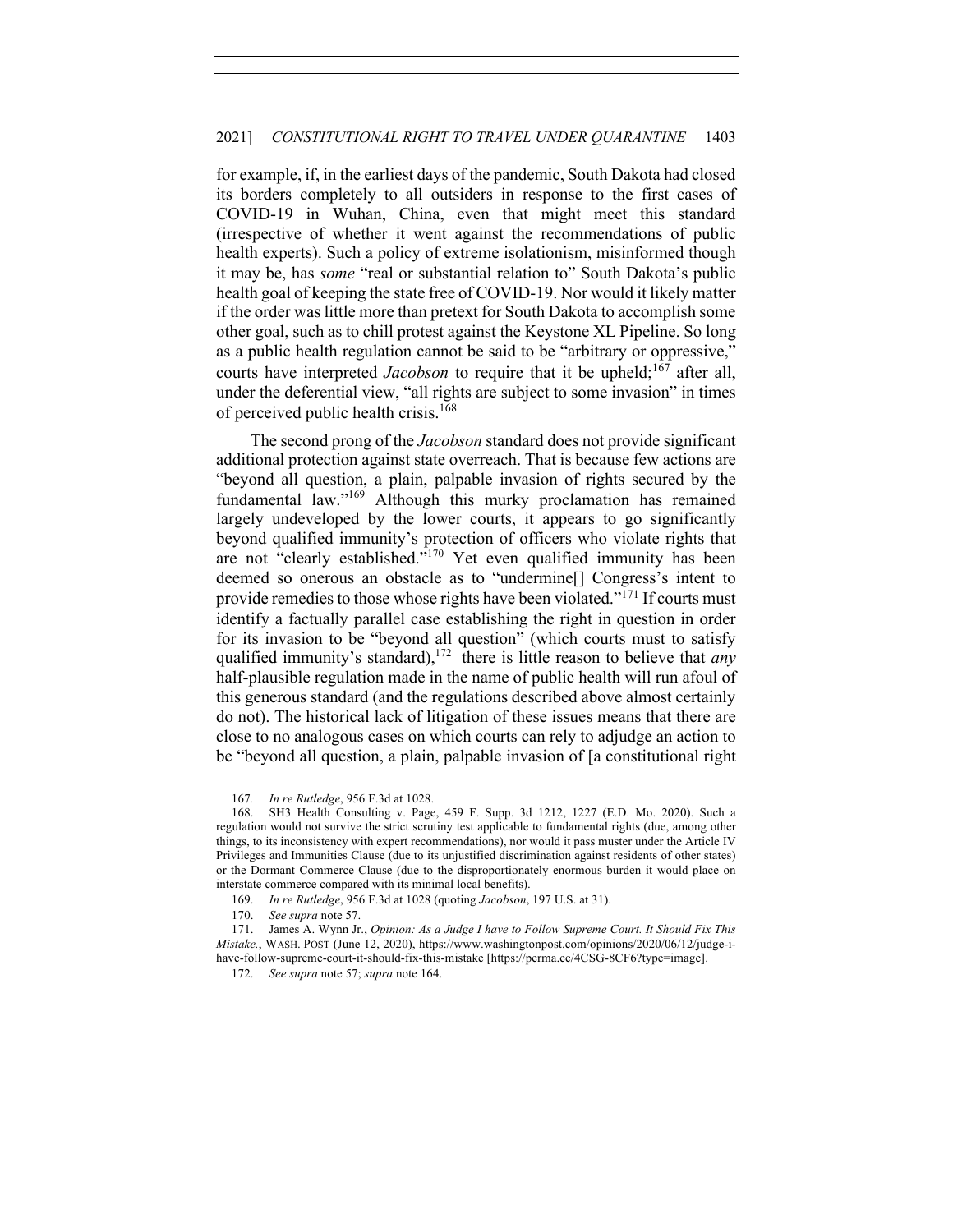or liberty]."<sup>173</sup> South Dakota's hypothetical actions, for example, would be entirely without precedent. Even the most recent comparable pandemic that the United States has faced, the Spanish Flu, took place during an earlier stage of constitutional understanding, before the various tests that courts use today came into being. As such, even if a state had taken a similar action then, and even if that action had resulted in a clear judicial holding of unconstitutionality, it may not establish South Dakota's action to be "plain and palpabl[y]" unconstitutional "beyond all question."

## 2. Procedural Rights

The procedural rights approach provides a more robust set of protections—but they are protections better suited for a fundamentally different *kind* of regulation. Procedural rights do not have much to offer would-be plaintiffs seeking to challenge "general statutes" establishing "a rule of conduct [that] applies to more than a few people."<sup>174</sup> The stay-athome orders and border-control regulations that have been adopted or even considered in response to the COVID-19 pandemic are exactly such "general statutes." Illinois's stay-at-home order impacted millions of Illinois residents;<sup>175</sup> the Florida Keys checkpoints excluded millions of would-be visitors;<sup>176</sup> and Utah's questionnaire requirement would have burdened millions of travelers in the region had it been implemented for longer than a brief period.177 Once a pandemic has escaped containment, it will likely require such a "[g]eneral statute" that impacts all or most people who reside in, enter, or wish to enter a jurisdiction. Indeed, as the fictionalized South Dakota border closure illustrates, a pandemic may prompt such a regulation even before officials understand it to have escaped containment. In such circumstances, procedural rights must be "protected in the only way that they can be in a complex society, by their power, immediate or remote, over those who make the rule."<sup>178</sup> This is all to say that the procedural rights approach will not serve as a check against even the most egregious of "[g]eneral statute[s]" made in service of the public health (or for any other reason).

<sup>173.</sup> *In re Rutledge*, 956 F.3d at 1028.

<sup>174</sup>*.* Bi-Metallic Inv. Co. v. State Bd. of Equalization, 239 U.S. 441, 445–46 (1915).

<sup>175.</sup> *Quick Facts: Illinois*, U.S. CENSUS (July 1, 2019), https://www.census.gov/quickfacts/IL [https://perma.cc/MMN9-FZ7Q].

<sup>176.</sup> *See* 2018 TOURISM IN THE FLORIDA KEYS & KEY WEST: STABLE GROWTH DESPITE CHALLENGING TIMES, ROCKPORT ANALYTICS 9 (2019).

<sup>177.</sup> *See* Amy Joi O'Donoghue, *Visitors Poured Record \$9.75 Billion into Utah Last Year*, KSL.COM (Nov. 16, 2019), https://www.ksl.com/article/46675226/visitors-poured-record-975-billioninto-utah-last-year [https://perma.cc/QCM7-5JUP] (noting more than ten million people visited Utah's national parks in 2018).

<sup>178.</sup> *Bi-Metallic Inv*., 239 U.S. at 445; *see also* Bragg v. Weaver, 251 U.S. 57, 58 (1919); *cf.* Logan v. Zimmerman Brush Co., 445 U.S. 422, 432–33 (1982).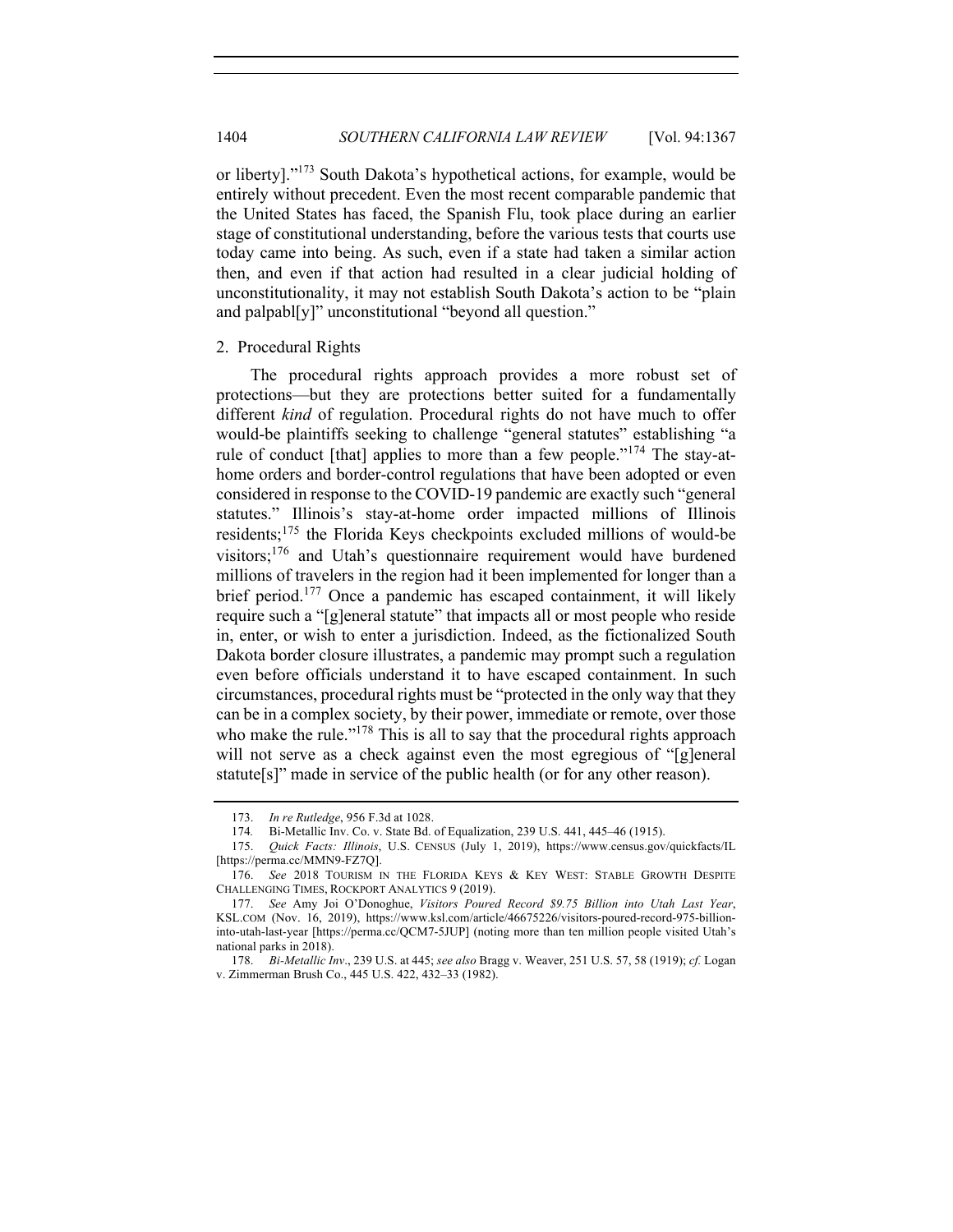## **CONCLUSION**

After over a century of relative inattention, the law of quarantines remains undeveloped. By fleshing out the constitutional right to travel which has also been overlooked—this Article introduced an alternative legal framework for quarantines, one that will be robust in times of emergency and yet sufficiently pliable to successfully mediate the full range of governmental policies and actions that may be implemented in times of pandemic. There are, of course, other possibilities. Indeed, this exploration suggests that substantive rights more generally present a promising lens for viewing these sorts of quarantine and public health-related questions.

More broadly, this discussion also suggests the need for courts, litigants, and academics alike to embrace the sort of ex post relief that commonly accompanies substantive rights claims, rather than the ex ante equitable relief that is favored in the context of procedural rights claims (and in quarantine law currently). Courts considering challenges to quarantines have plainly been troubled by the prospect of enjoining the state from taking measures that may prove crucial to stemming the tide of a pandemic—as they should be. Shifting quarantine law not only in the direction of substantive rights, but also toward actions for damages rather than injunctions will help relieve this pressure. The result will be more state action protective of the public health, but also more instances in which victims of state overreach are made whole through ex post damage awards. In short, embracing a substantive rights approach like the right-to-travel framework described in this Article should allow states to respond to public health crises less encumbered by injunctions, while ultimately providing more relief for victims of unconstitutional policies.